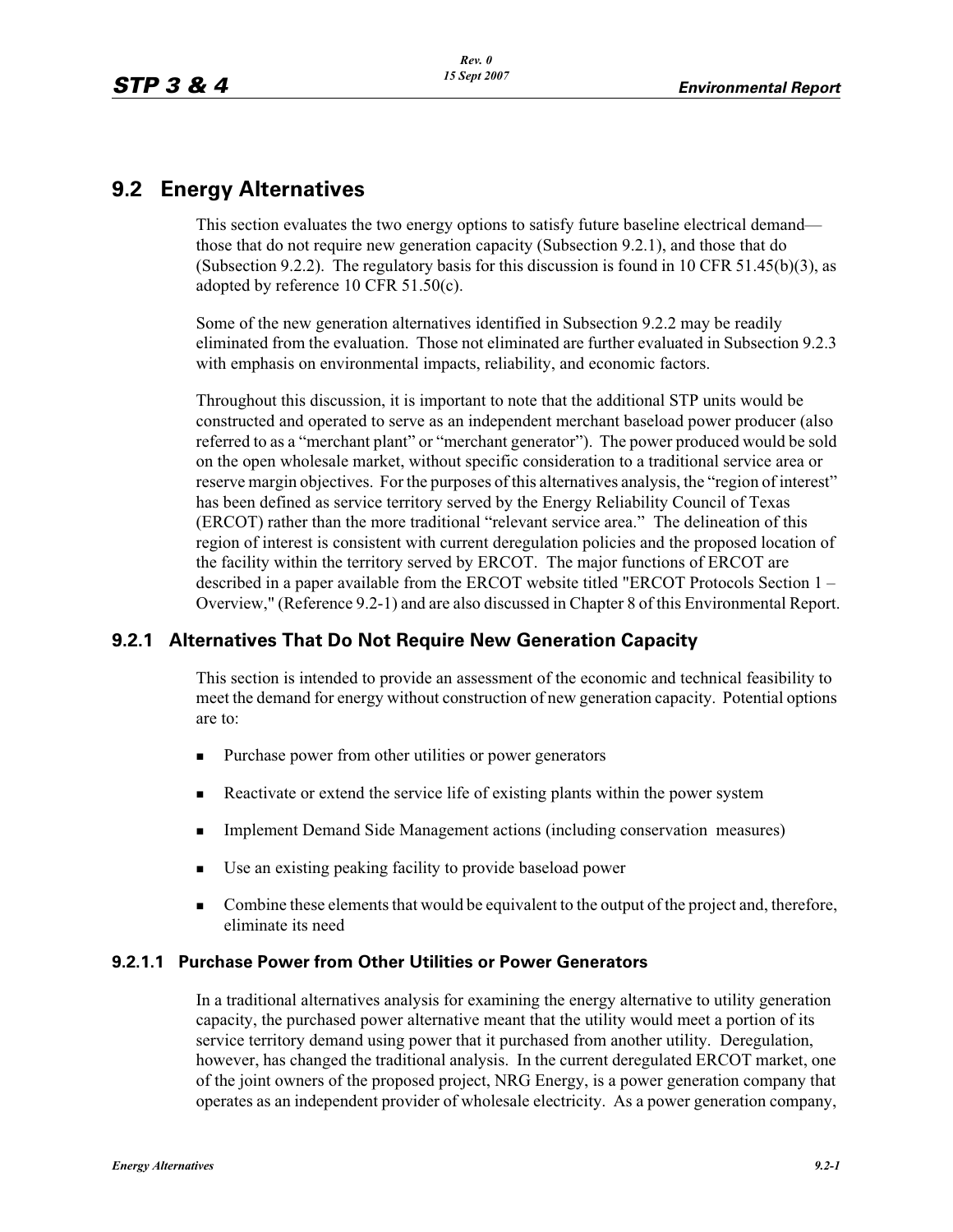NRG Energy would not be able to offer competitively priced power if it had to purchase electricity for resale in the wholesale market.

The other joint owner of the proposed project, CPS Energy, continues to operate as a traditional utility. As a traditional utility, one of CPS Energy's goals is to provide the lowest cost-reliable power supply to its customers. In some instances, when the price is right, CPS Energy makes short-term purchases of power on the wholesale market for the benefit of customers. However, to maintain an adequate reserve of generating capacity for reliability and wholesale market risk reduction, CPS Energy has determined that the proposed nuclear project is the lowest cost option. CPS Energy has and continues to evaluate power markets for opportunities to supplement its generation portfolio. However, power supply agreements are too costly to be a viable alternative to the proposed nuclear project.

Finally, as discussed in Chapter 8, the region of interest for the need for power analysis is ERCOT. Chapter 8 demonstrates that within ERCOT there is a need for power from STP 3  $\&$ 4 plus other new generating facilities. Chapter 8 also demonstrates that there are very limited interconnections between ERCOT and outside areas. Given the limited interconnections, it would not be possible to supply the need for power within ERCOT with power purchased from outside of ERCOT.

### **9.2.1.2 Reactivate or Extend Service Life of Existing Plants**

Reactivating or extending the service life of existing plants could reduce the need for a new nuclear power station. STPNOC has no plans to retire either of the existing STP units. Fossil plants that have been retired or that are slated for retirement tend to be ones that are old enough to have difficulty in meeting current restrictions on air contaminant emissions. In the face of increasingly stringent restrictions, delaying retirement, or reactivating plants to avoid development of large baseloaded plant would be unreasonable. To meet regulatory requirements, major construction to retrofit emission control devices, upgrade, or replace plant components would likely be required. STPNOC concluded that the environmental impacts of such a scenario are bounded by the coal- and gas-fired alternatives. Consequently, reactivation or extended service life for existing plants are not considered reasonable or environmentally preferable alternative energy sources for the owners of the proposed project.

#### **9.2.1.3 Demand Side Management**

Historically, state regulatory bodies have required regulated utilities to institute programs designed to reduce demand for electricity; however, the capacity of the proposed baseload unit could not reasonably be replaced with conservation. Demand Side Management programs included energy conservation and load modification measures. In the current deregulated ERCOT market, NRG Energy anticipates it would not be able to offer competitively priced power if it had to retain an extensive conservation and load modification incentive program.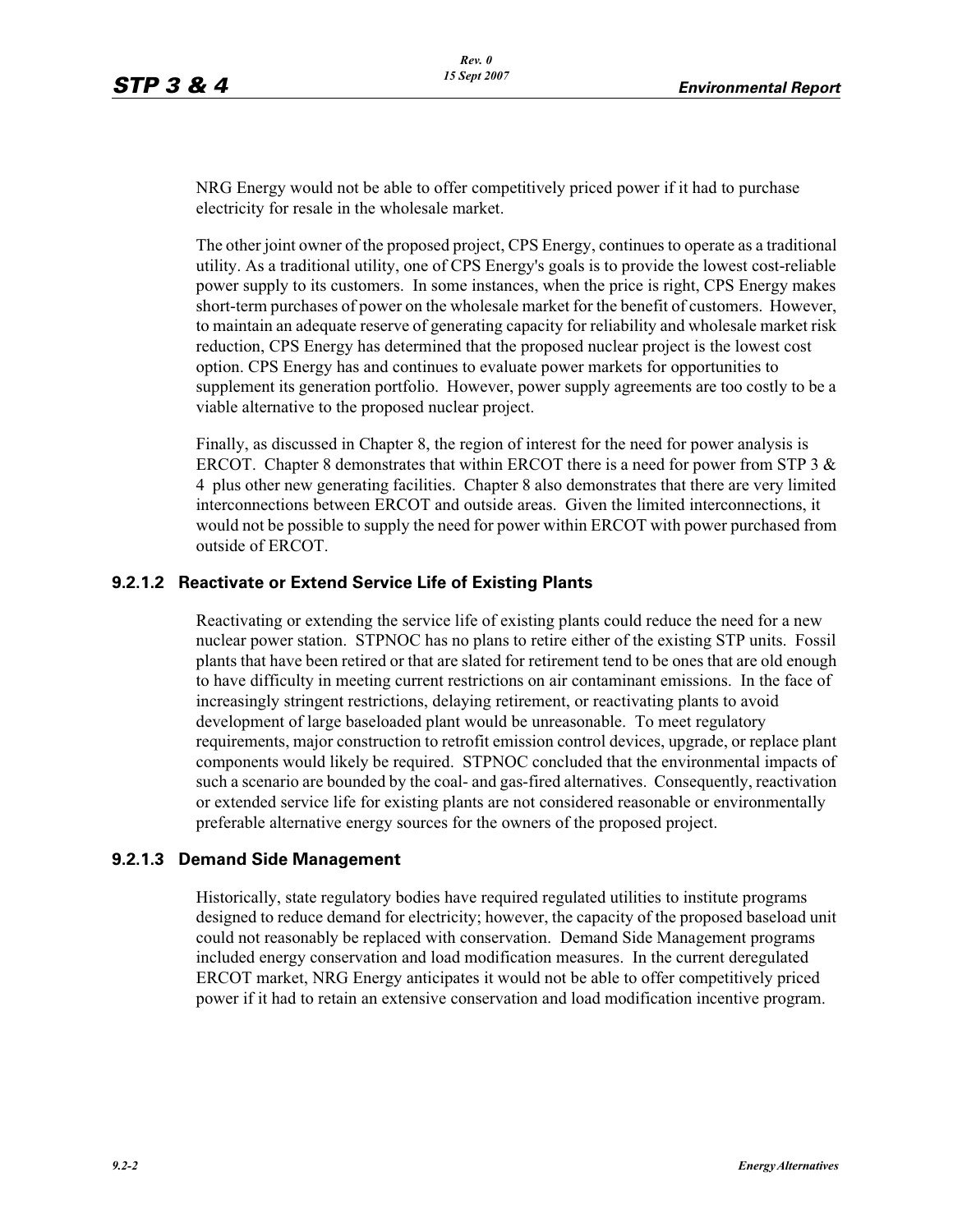As discussed in Subsection 8.4.1, ERCOT does have a Demand Side Working Group to promote demand side management. ERCOT's determination of the need for power accounts for efforts to reduce demand. Therefore, even factoring in demand side management, there will be a need for power in ERCOT at the time STP  $3 \& 4$  is scheduled to begin operation, and demand side management is not a reasonable alternative to new generating facilities.

Finally, the purpose of STP 3 & 4 is to generate baseload power, and NRG's purpose for the project is to sell baseload power on the wholesale market. Demand side management does not generate baseload power, and therefore does not serve the purpose of the project. Therefore, demand side management is not a reasonable alternative.

### **9.2.1.4 Use an Existing Peaking Facility to Provide Baseload Power**

Baseload facilities are normally used to satisfy all or part of the minimum or baseload of the system and, as a consequence, operate at full power continuously throughout the year. Peaking facilities usually run for short periods when demand on the grid exceeds baseload generation capacity in the region. Continuously running a peaking facility to provide baseload power could reduce the need for a new nuclear power station. Peaking facilities are small facilities, generally fueled by oil or natural gas, that quickly can be turned on and off according to swings in demand. Because they have a relatively low installed capital cost, simple cycle combustion turbines and diesel generators are the most prevalent peaking technologies. Peaking technologies are generally less fuel-efficient than baseload technologies using similar fuels. Consequently, peaking technologies are more expensive to operate and their impact on the environment per unit of generation is greater than the impact from baseload technologies using similar fuels. Therefore, using existing peaking facilities to provide baseload power is not considered a reasonable and/or environmentally preferable alternative energy source for the owners of the proposed project.

## **9.2.2 Alternatives That Require New Generation Capacity**

#### **9.2.2.1 Introduction**

This section discusses potential alternatives that require new generation capacity and could reasonably be expected to meet the additional generation capacity expected from the proposed project at the STP site. The STPNOC COL application is premised on the construction and operation of a facility that would serve as a large baseload generator. Any feasible alternative would also need to be able to provide baseload power. For this evaluation, STPNOC determined that NUREG-1437, "Generic Environmental Impact Statement for License Renewal of Nuclear Plants" (Reference 9.2-2), identifies a useful set of alternative technologies. To generate the reasonable set of alternatives in NUREG-1437, NRC included commonly known generation technologies and consulted various state energy plans to identify alternative generation sources that are typically considered by state authorities across the country. From this review, NRC established a reasonable set of alternative technologies for power generation. This section considers those same alternatives.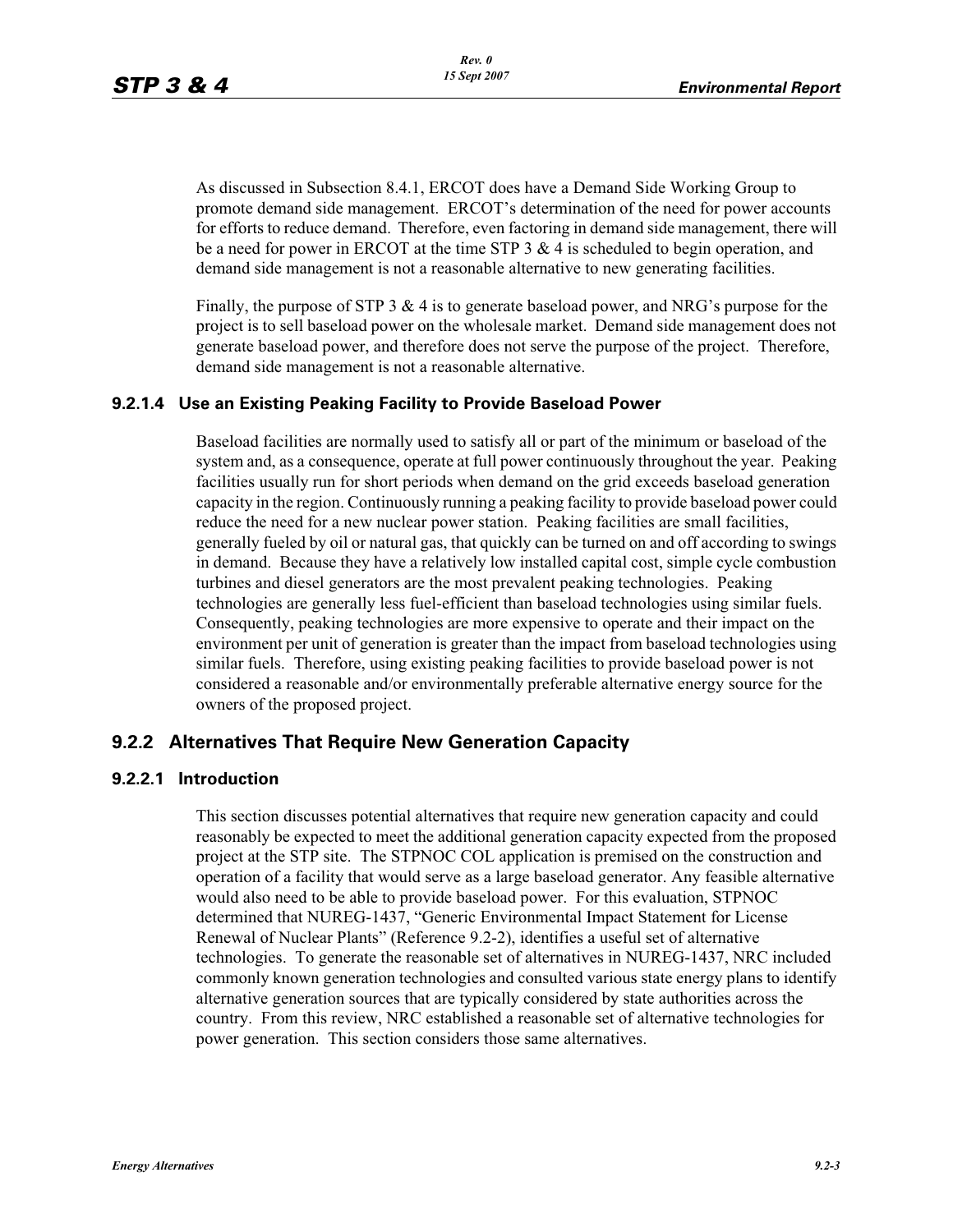Over the lifetime of the proposed project, technology is expected to continue to improve operational and environmental performances. Thus, any analyses of future relative competitiveness or impacts are subject to these uncertainties. However, in the case of alternatives evaluated in Subsection 9.2.2, STPNOC believes that sufficient knowledge is available to make a reasonable assessment.

Energy alternatives identified for consideration in NUREG-1437 include coal, natural gas, petroleum fuels, wind, geothermal, hydroelectric, wood waste, and municipal solid waste, energy crops, and solar. Although NUREG-1437 is specific to license renewal, the alternatives analysis therein is generic and independent of license renewal and can be compared to the proposed action to determine if the alternative technology represents a reasonable alternative and satisfies the intent and requirements of the proposed action.

The alternative technologies considered in this analysis are consistent with national policy goals for energy use and are not prohibited by federal, state, or local regulations. Each of the alternatives are assessed and discussed in the subsequent sections relative to the following criteria:

- - The alternative energy conversion technology is developed, proven, and available in the region of interest at the start of commercial operation of the proposed project.
- - The alternative energy source provides baseload generation capacity equivalent to the level in the proposed action (i.e., STP 3 & 4).
- - The alternative energy source does not result in environmental impacts in excess of a nuclear plant.
- - The costs of an alternative energy source do not exceed the costs that make it economically impractical.

Several of the alternative energy sources were considered technically or economically infeasible after a preliminary review and were not considered further. Alternatives that were considered to be technically and economically feasible are assessed in further detail in Subsection 9.2.3.

STPNOC proposed a two-unit plant for the STP site based on General Electric's Advanced Boiling Water Reactor (ABWR) configuration. For the purpose of analysis, STPNOC assumed a target value of 2700 MWe for the net electrical output from the proposed STP units. This is considered a reasonable value and is the basis for the alternatives analysis in the following subsections.

## **9.2.2.2 Wind**

As of December 2006, 2508 MWe of wind generation has been in service in the ERCOT region (Reference 9.2-3). Wind power systems produce power intermittently because they are only operational when the wind blows at sufficient velocity and duration. Although recent advances in technology have improved wind turbine reliability, the capacity factors for wind power systems generally range from 25% to 40% (Reference 9.2-4) and the National Regulatory Research Institute reports an average capacity factor of around 30% (Reference 9.2-5).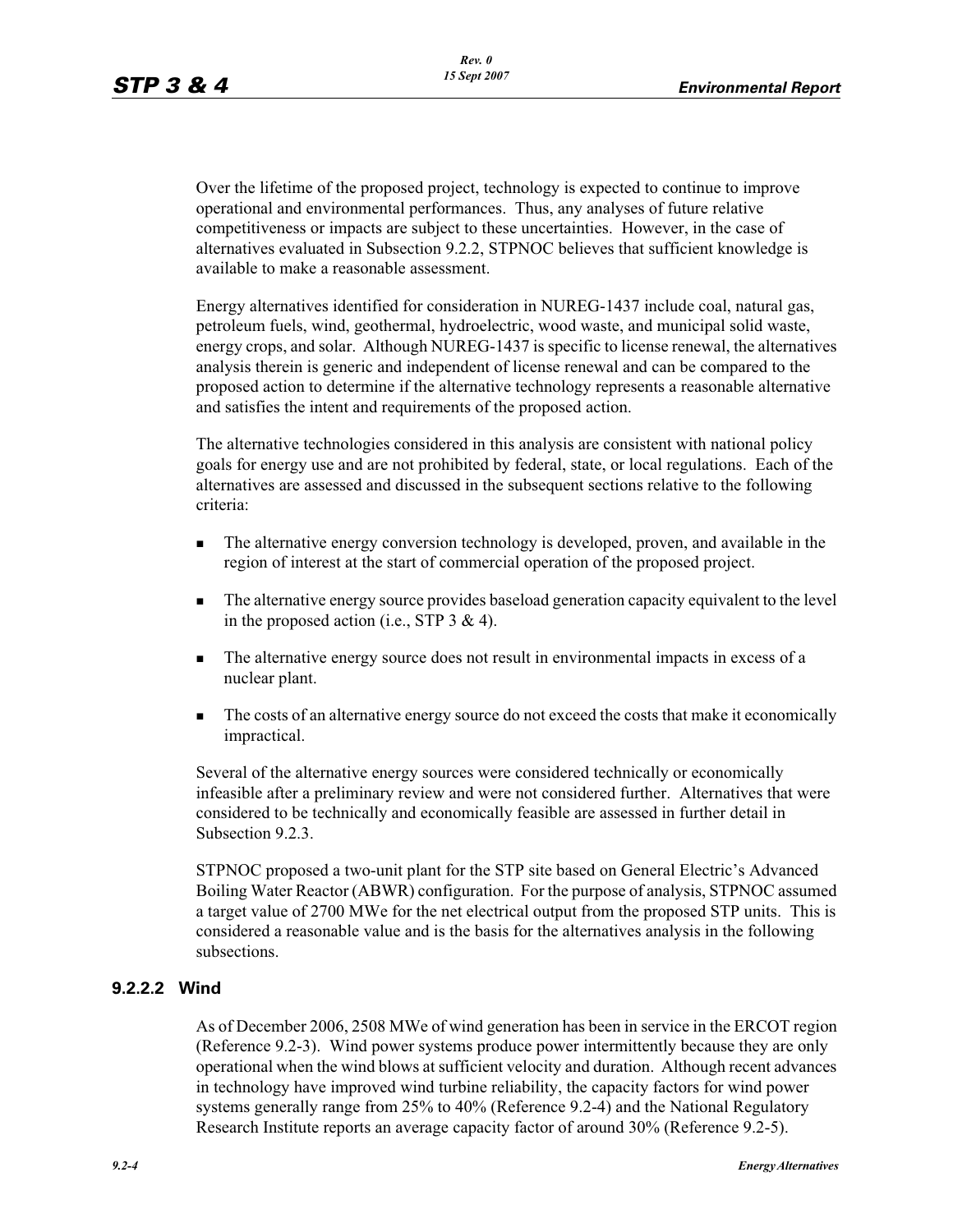The energy potential in the wind is expressed by wind generation classes that range from 1 (least energetic) to 7 (most energetic). In a Class 1 region, for a wind measurement height of 164 feet, the average wind speed is less than 12.5 mph and offers a wind power of less than 200 watts per square meter. A Class 7 region has an average of more than 19.7 mph and offers a wind power of more than 800 watts per square meter. These speed ranges are based on wind speeds measured at 164 feet above ground surface (Reference 9.2-6). Wind regimes of Class 4 or higher are potentially economical for the advanced utility-scale wind turbine technology currently under development. Class 3 wind regimes may be potentially economical for future utility-scale technology (Reference 9.2-7).

Within the ERCOT region, mountainous parts of west Texas, and perhaps even the lower Gulf Coast, contain areas with winds presently suitable for electric power generation from wind energy (Reference 9.2-8). Wind resource studies indicate that within the United States, the potential wind resources in Texas are second only to those in North Dakota (Reference 9.2-9). AWS Truewind submitted a Wind Generation Assessment to ERCOT in January 2007 that identifies 25 viable Competitive Renewable Energy Zones distributed across the state with an estimated 1200 potential wind project sites. The estimated wind energy potential exceeds 130,000 MWe in a typical historic year. Most of these are located in the north, west, and central areas of the ERCOT region, although viable areas are also present near the coast southwest of Galveston (Reference 9.2-10). However, STPNOC would have to acquire land rights to build wind generation facilities in the more favorable regions within ERCOT.

In open, flat terrain, a utility-scale wind plant requires about 60 acres per megawatt of installed capacity. However, 5% (3 acres) or less of this area is actually occupied by turbines, access roads, and other equipment. The other 95% can be used for compatible activities such as farming or ranching (Reference 9.2-11). Based on this data, to generate a net output of 2700 MWe, a wind farm that operates with 30% capacity factor (an average value) would require as much as 540,000 acres (844 square miles), with about 27,000 acres (42 square miles) occupied by turbines and support facilities (Reference 9.2-11). Based on the amount of land needed, the wind alternative would require a large greenfield site, which would result in a large environmental impact.

Wind resources off the coast of Texas also offer potential for wind-based energy production (Reference 9.2-12). Offshore wind turbines have several advantages over onshore turbines. At a sufficient distance from the coast, visual intrusion is minimized and wind turbines can be larger, which increases the overall installed capacity per unit area. In addition, studies have shown that very high tip-speed designs and reduced blade chord can reduce loads throughout a wind turbine structure and reduce costs; however, these designs have been restricted on land because of increased aero-acoustics noise emissions, but offshore installations would not be subject to the same limitations. These improvements can reduce the cost of energy by as much as 15%. Design modifications such as downwind operation and the use of high-tip speed flexible designs could further reduce capital cost. In addition, offshore winds tend to be faster and more uniform than onshore winds. A higher, steadier wind means less wear on the turbine components and more electricity generated per square meter of swept rotor area. Onshore turbines are often located in remote areas, where the electricity must be transmitted by relatively long power lines to densely populated regions, but offshore turbines can be located relatively close to urban load centers which can simplify transmission issues (Reference 9.2- 13).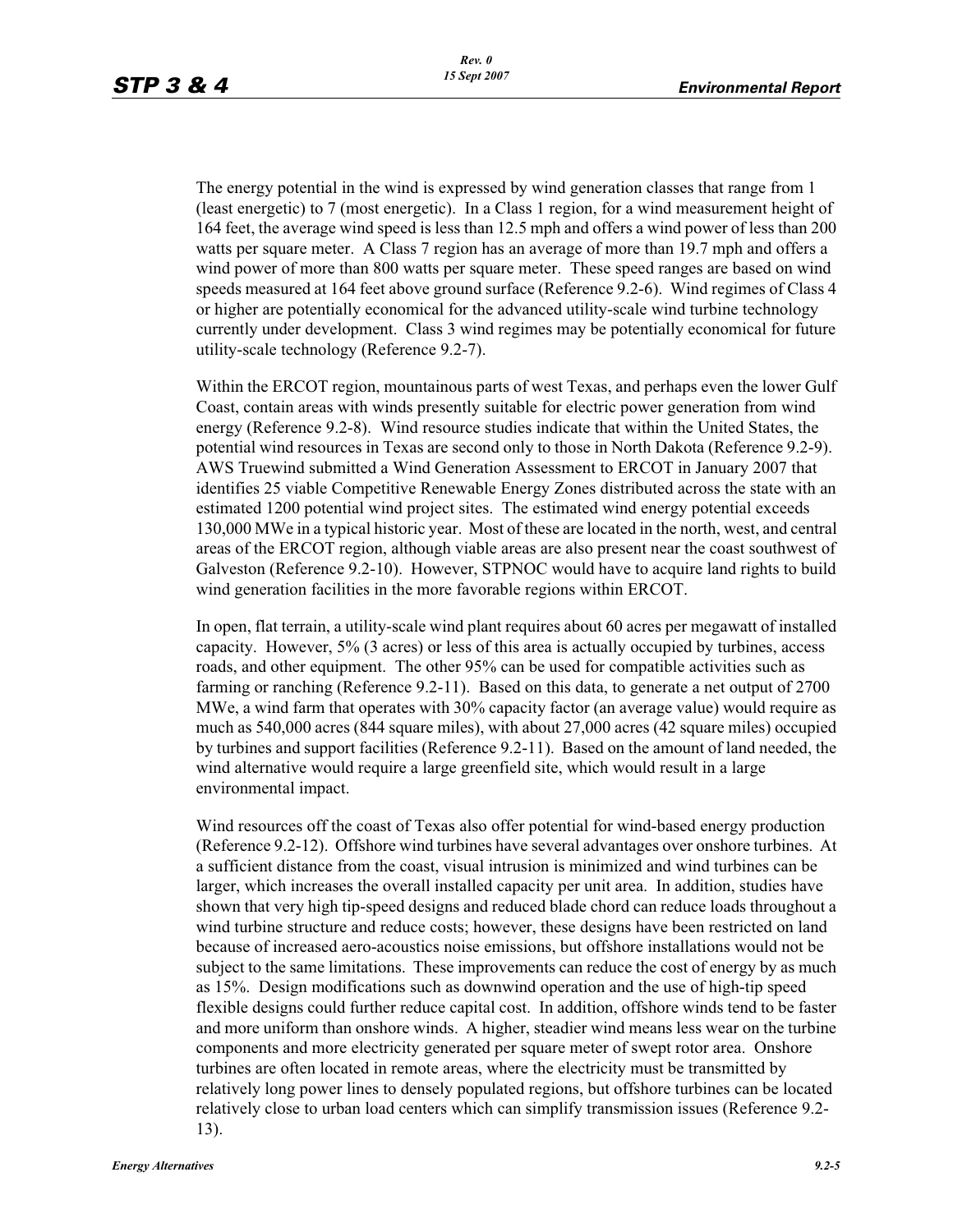Despite these advantages, however, significant challenges associated with offshore wind power development exist. Environmental conditions at sea are more severe than on land, and the sea poses saltwater corrosion concerns and additional loads from waves. To date, turbine manufacturers have taken conventional land-based turbine designs, upgraded their electrical and corrosion-control systems to facilitate a marine service environment, and placed them on concrete bases or steel monopiles to anchor them to the seabed. Experience with offshore wind power development in Europe indicates that the use of conventional land-based turbine designs in a marine environment leads to reliability issues and increased maintenance costs. New turbine designs would be needed to withstand harsh offshore conditions. In addition, investment costs are higher and accessibility is more difficult, and these factors pose increased capital and maintenance costs (Reference 9.2-13).

Installation of wind power equipment can pose aesthetic concerns, particularly on mountaintops. Scenic vistas are important and considerable public resistance to the use of mountain ridges for the location of wind farms is likely. Public resistance to the use of coastal areas for wind farms is also likely for similar reasons (Reference 9.2-5).

The National Regulatory Research Institute estimates that the current overnight construction cost (in 2006 dollars) for an onshore 50 MW wind facility would range from \$1150 to \$1200 per kilowatt. A large wind facility could generate power at a cost of between \$0.04 and \$0.06 per kilowatt-hour (Reference 9.2-5).

Based on this analysis, STPNOC has determined that wind energy is developed, proven, and available in the ERCOT region at the start of commercial operation of the proposed project; however, the capacity factor for wind energy is inadequate to provide baseload power. In addition, wind energy has large land use requirements and the associated construction and ecological impacts. For these reasons, wind power alone is not a feasible alternative for baseload power in the ERCOT region. However, wind power could be included in a combination of alternatives to the proposed project. Combinations of alternatives are discussed in Subsection 9.2.2.12.

#### **9.2.2.3 Solar Technologies**

There are two basic types of solar technologies that produce electrical power—photovoltaic cells (PVs), and concentrated solar power (CSP). For concentrated solar technologies to be effective, the average ground-level insolation rate must be a minimum of 6.0 kWh/m2/day (Reference 9.2-14). The ERCOT region receives 3.5 to 7.0 kWh/m2/day. The western portions of the ERCOT region receive considerably more direct solar radiation than the eastern ERCOT regions. Based on solar radiation maps, numerous areas in the western portion of the ERCOT region would meet or exceed the 6.0 kWh/m2/day minimum insolation standard, especially in the far western portion of the ERCOT region (Reference 9.2-15). Environmental advantages shared by both solar technologies are near-zero emissions and an unlimited supply of fuel (sunlight). Environmental disadvantages shared by both solar technologies are sizeable land use requirements, aesthetic intrusion, and potential use of hazardous materials (lead) to store energy. Additional discussion of CSP and PV technologies is provided below.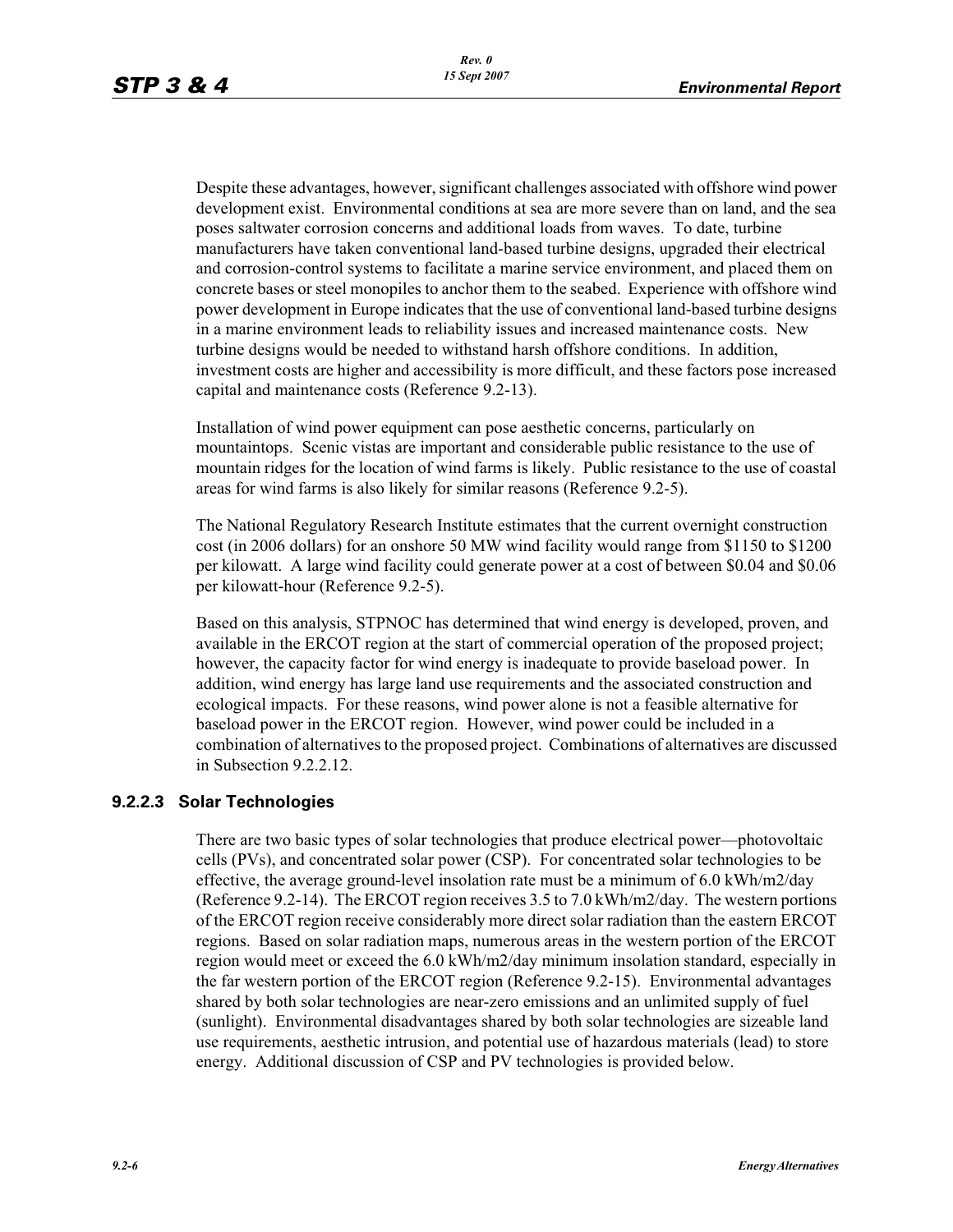### **9.2.2.3.1 Photovoltaic Cells**

In PVs, light particles called photons penetrate the solar cell and knock electrons free from a semiconductor material to create an electric current. As long as an adequate amount of light flows into the cell, electrons flow out of the cell. The cell does not consume its electrons and lose power like a battery. Instead, it operates as a converter that turns one kind of energy (sunlight) into another (electrical current). Individual photovoltaic cells are typically combined into modules that hold about 40 cells, and modules are then mounted into photovoltaic arrays. A large number of arrays can be combined to create a power generation plant (Reference 9.2- 16).

Land use requirements (and associated construction and ecological impacts) are larger for a PV plant than for a nuclear plant. The land area required depends on the available solar insolation and type of plant, but based on the data from a 2002 report from the National Renewable Energy Laboratory (NREL), the minimum land area required is 3.8 acres per megawatt (Reference 9.2- 14). Because of the land area requirements, a large PV facility could pose aesthetic concerns.

The capacity factor for PV technology ranges from 16% to 30% (Reference 9.2-17). For a solar voltaic system with a midrange capacity factor (24%), the estimated land required to provide 2700 MW of net power to the ERCOT grid is nearly 42,750 acres.

The current estimated overnight capital cost for a PV system (in 2006 dollars) is about \$4222 per kilowatt (Reference 9.2-5), and current levelized cost is between \$0.20 and \$0.25 per kilowatt-hour (Reference 9.2-16). In addition, retired PV system components (e.g., batteries) would likely require disposal as hazardous waste.

Based on this analysis, STPNOC has determined that PV technology is developed and proven, and that viable sites with adequate insolation levels are available in the ERCOT region at the start of commercial operation of the proposed project; however, the capacity factor for PV technology is inadequate to provide baseload power. In addition, PV systems have large land use requirements along with the associated environmental impacts. Furthermore, the cost to generate electrical power from PV systems is several times greater than the cost to generate nuclear power. For these reasons, PV systems are not a feasible or reasonable alternative for baseload power in the ERCOT region.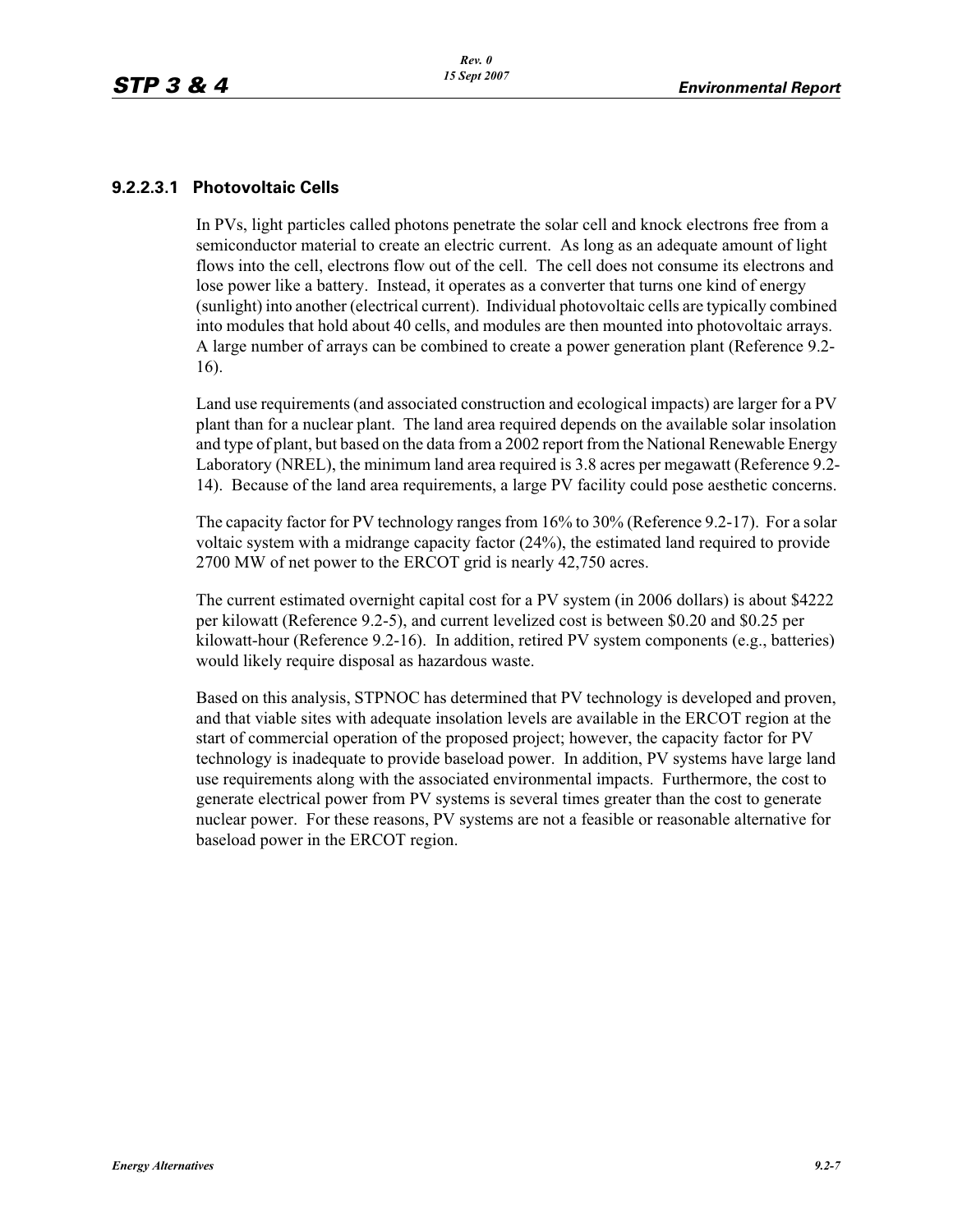## **9.2.2.3.2 Concentrated Solar Power**

CSP systems include mirrors that concentrate the sunlight on a fluid system to induce motion. The fluid is then routed through a turbine to generate electricity. This is basically the same type of system that is used to generate electricity from combustion of coal, except the thermal energy comes from the sun instead of from coal combustion. For this reason, CSP systems provide easy integration into the transmission grid. Solar thermal systems can also be equipped with a thermal storage tank to store the energy in the heat transfer fluid. This allows a solar thermal plant to provide dispatchable electric power (Reference 9.2-18). Current CSP systems are as large as 200 MW, with capacity factors that range from 30% to 50% (Reference 9.2-5).

The land area required depends on the available solar insolation and type of plant; however, based on a report from the Western Governors Association, the nominal land area required for a CSP system in a favorable solar region is around 5.0 acres per megawatt (Reference 9.2-18). Because of the land area requirements, a large CSP facility could pose aesthetic concerns.

To provide 2700 MWe of net power to the ERCOT grid, a CSP system that operates at a nominal 40% capacity factor (Reference 9.2-5) would require a land area of 33,750 acres.

The overnight capital cost for a CSP system (based on 2006 dollars) ranges from \$2745 to \$3410 per kilowatt (Reference 9.2-5). In areas with good solar insolation (at least 6.0 kWh/m2/day), the levelized cost of solar power in 2003 was between \$0.108 and \$0.187 per kilowatt-hour (Reference 9.2-19). Solar energy costs would likely be on the lower end of this range in the western portions of the ERCOT region that receive stronger ground-level radiation levels.

Based on this analysis, STPNOC has determined that CSP technology is developed and proven, and that viable sites with adequate insolation levels are available in the ERCOT region at the start of commercial operation of the proposed project; however, the capacity factor for CSP technology is inadequate to provide baseload power. In addition, CSP systems have large land use requirements along with the associated environmental impacts. Furthermore, the cost to generate electrical power from CSP systems is several times greater than the cost to generate nuclear power. For these reasons, CSP systems are not a feasible alternative for baseload power in the ERCOT region.

## **9.2.2.3.3 Hydroelectric Power**

Hydroelectric power is a fully commercialized technology. The summer capacity for hydropower in Texas in 2005 was about 673 MW, which represented approximately 0.7% of the electric generation capacity in Texas (Reference 9.2-20). About 532 MW of hydropower was generated in the ERCOT region (Reference 9.2-21). A recent DOE study indicates another 328 MW of hydropower is feasible (Reference 9.2-22); however, the available hydropower in the entire state of Texas is well below the 2700 MW capacity of the proposed project.

Land use for a large-scale hydropower facility is estimated to be quite large. NUREG-1437 estimates land use of 1600 square miles per 1000 MWe generated by hydropower (Reference 9.2-2). Based on this estimate, a 2700 MWe hydroplant that operates at a 40% capacity factor (Reference 9.2-23) would require that about 10,800 square miles be flooded. This would pose a large impact on land use.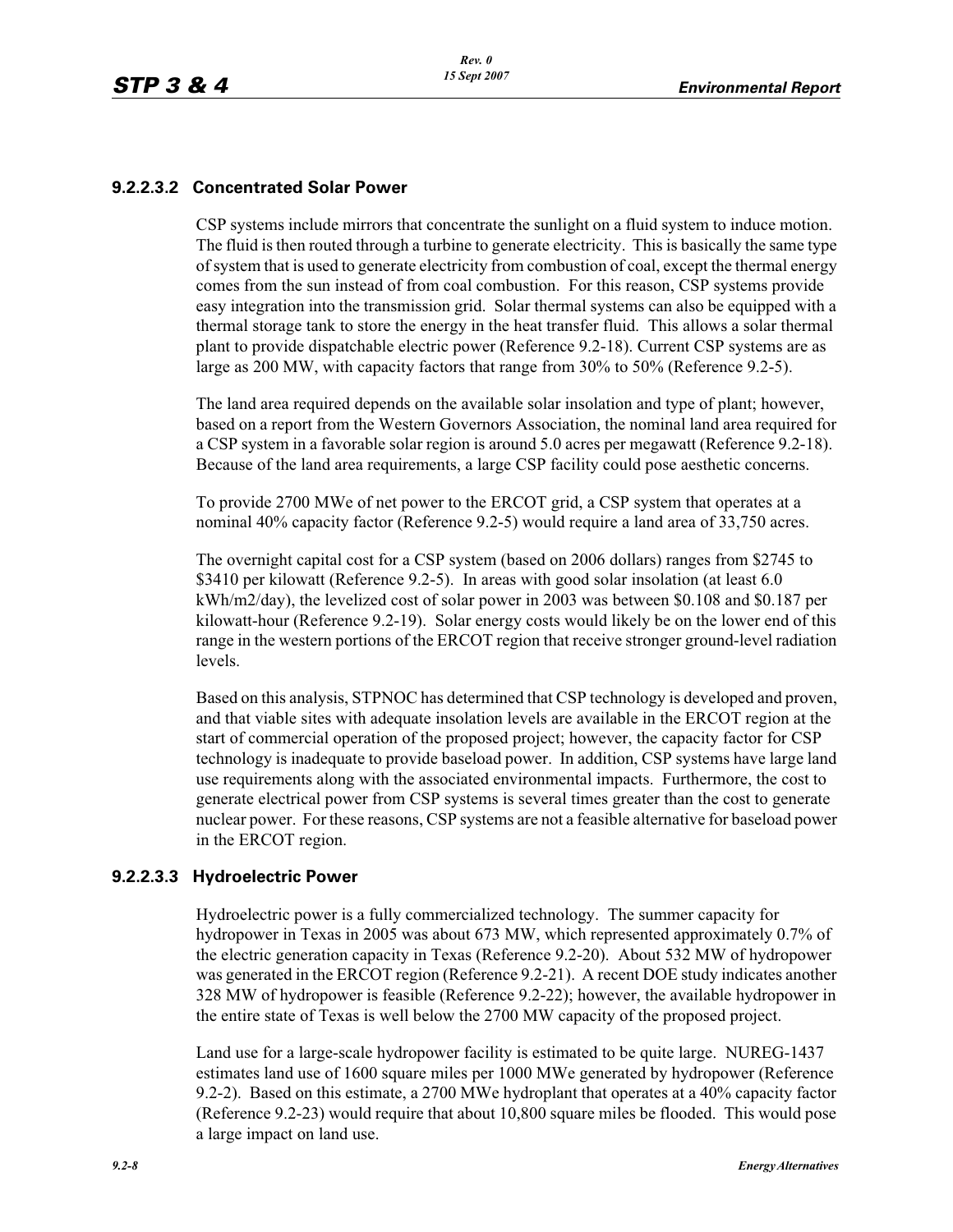If a new hydropower were constructed, wildlife habitat would be lost for terrestrial and freeflowing aquatic biota, and additional habitat would be created for some aquatic species. Associated with the loss of land would be some erosion, sedimentation, dust, equipment exhaust, potential loss of cultural artifacts, and aesthetic impacts from land clearing and excavation. Land that once was lived on, farmed, ranched, forested, hunted, or mined would be submerged under water indefinitely. The original land uses would be replaced by electricity generation and recreation, and perhaps, residential and business developments that take advantage of the lake environment. Changes in water temperature, currents, and amount of sedimentation would produce a different aquatic environment above and below the dam. Alterations to terrestrial and aquatic habitats could change the risks to threatened and endangered species (Reference 9.2-2).

In 2005, the overnight capital cost for a new large-scale hydropower facility was estimated between \$1700 and \$2300 per kilowatt (Reference 9.2-23), and the levelized cost of electricity produced from new hydropower facilities was estimated at around \$0.05 per kilowatt-hour (Reference 9.2-24).

Based on this analysis, STPNOC has determined that although hydropower is developed and proven, the potential for future hydropower development in the ERCOT region is inadequate to supply the power of STP 3  $\&$  4. In addition, hydropower has large land use requirements along with the associated environmental impacts. For these reasons, hydropower is not a feasible alternative for baseload power in the ERCOT region.

#### **9.2.2.3.4 Geothermal**

Geothermal energy is a proven resource for power generation. Geothermal power plants use naturally heated fluids in underground reservoirs as an energy source for electricity production. There are three types of geothermal energy plants in use today, dry steam, flash steam, and binary-cycle. Dry steam plants use the earth's thermal energy to spin turbines directly. Flash steam plants pump hot high pressure water into low pressure tanks instantly creating steam which is then used to spin turbine blades to generate electricity. In binary-cycle plants, geothermal steam is used to heat a secondary fluid—one that has a much lower boiling point than water—causing it to vaporize. The vapor is then used to drive turbines (Reference 9.2-5).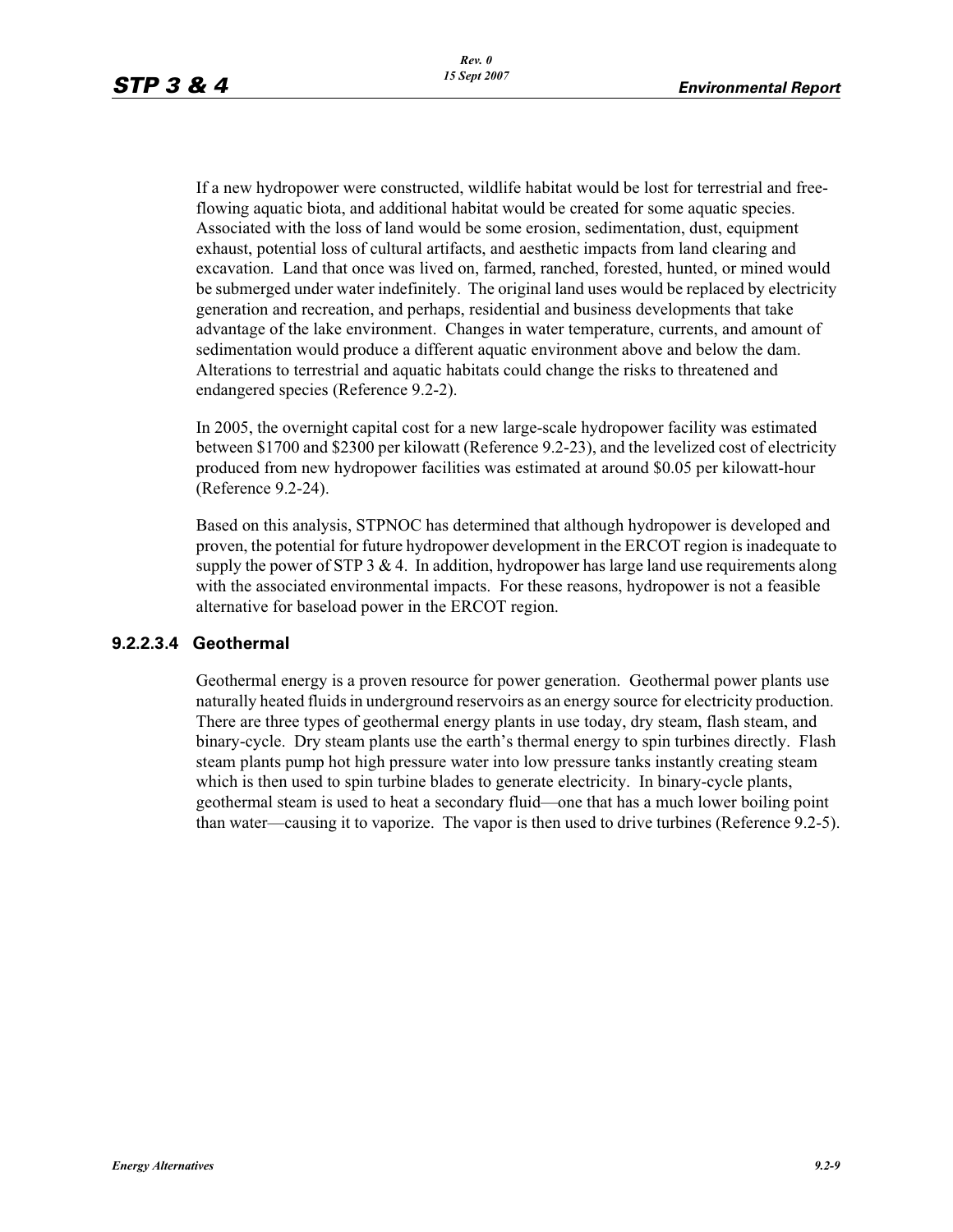Geothermal energy systems can be used for baseload power where this type of energy source is available. Flash steam and binary-cycle geothermal energy systems can operate with a 93% capacity factor (Reference 9.2-5). According to the Energy Information Administration (EIA), as of January 2006, there were no geothermal power plants connected to the ERCOT grid (Reference 9.2-25).

Shallow, high-temperature convective geothermal reservoirs have not been discovered in the ERCOT region or the state. However, recent research indicates that it may be feasible to extract geothermal electric power from geopressured reservoirs of hot water and natural gas or hot wastewater from deep oil and gas wells, using a binary system. Over 600,000 oil and gas wells have been drilled in Texas, most of which are located in the ERCOT region. High-temperature fluid (250°F or greater) has been encountered in many of the wells that are 16,000 feet or deeper, with the highest temperatures above 400°F. Texas also has significant geopressured geothermal resources (Reference 9.2-26).

Researchers have estimated that electric power production potential from Texas oil and gas wells range from 400 MW in the near-term to over 2,000 MW once the technology is demonstrated (Reference 9.2-26).

Geothermal power generation facilities require between 1 and 8 acres per MWe (Reference 9.2- 27). Based on a 93% capacity factor, a geothermal power plant with a net output of 2700 MWe would require between 2900 acres (4.5 square miles) and 23,200 acres.

The primary impacts of geothermal plant construction and energy production are gaseous emissions, land use, noise, and potential ground subsidence. Subsidence and reservoir depletion may be a concern if withdrawal of geothermal fluids exceeds natural recharge or injection (Reference 9.2-27).

Overnight construction costs for geothermal power plant (in 2006 dollars) ranges from \$2200 to \$2300 per kilowatt (Reference 9.2-5). The levelized cost of electricity produced from geothermal power plants located in favorable areas is estimated between \$0.045 and \$0.073 per kilowatt-hour (Reference 9.2-28).

Based on this analysis, STPNOC has determined that although geothermal power is developed and proven; however, because there are no known shallow high-temperature geothermal sources in the ERCOT region, the potential for future geothermal power currently available technology is inadequate to supply the power of STP  $3 \& 4$ . The generation of electricity from geopressured reservoirs or hot wastewater from deep oil and gas wells is in the early stages of development, and STPNOC believes that this technology has not matured sufficiently to support production for a baseload facility. For these reasons, geothermal power is not a feasible alternative for baseload power in the ERCOT region.

## **9.2.2.3.5 Biomass Related Fuels**

Biopower refers to electric power generated from converted vegetation (i.e., biomass). The most common biomass resources today are waste wood and agricultural crop residues such as corn and sugar cane. Research is underway to explore the production of switchgrass and other crops for the specific purpose of biomass conversion for electricity production (Reference 9.2- 5).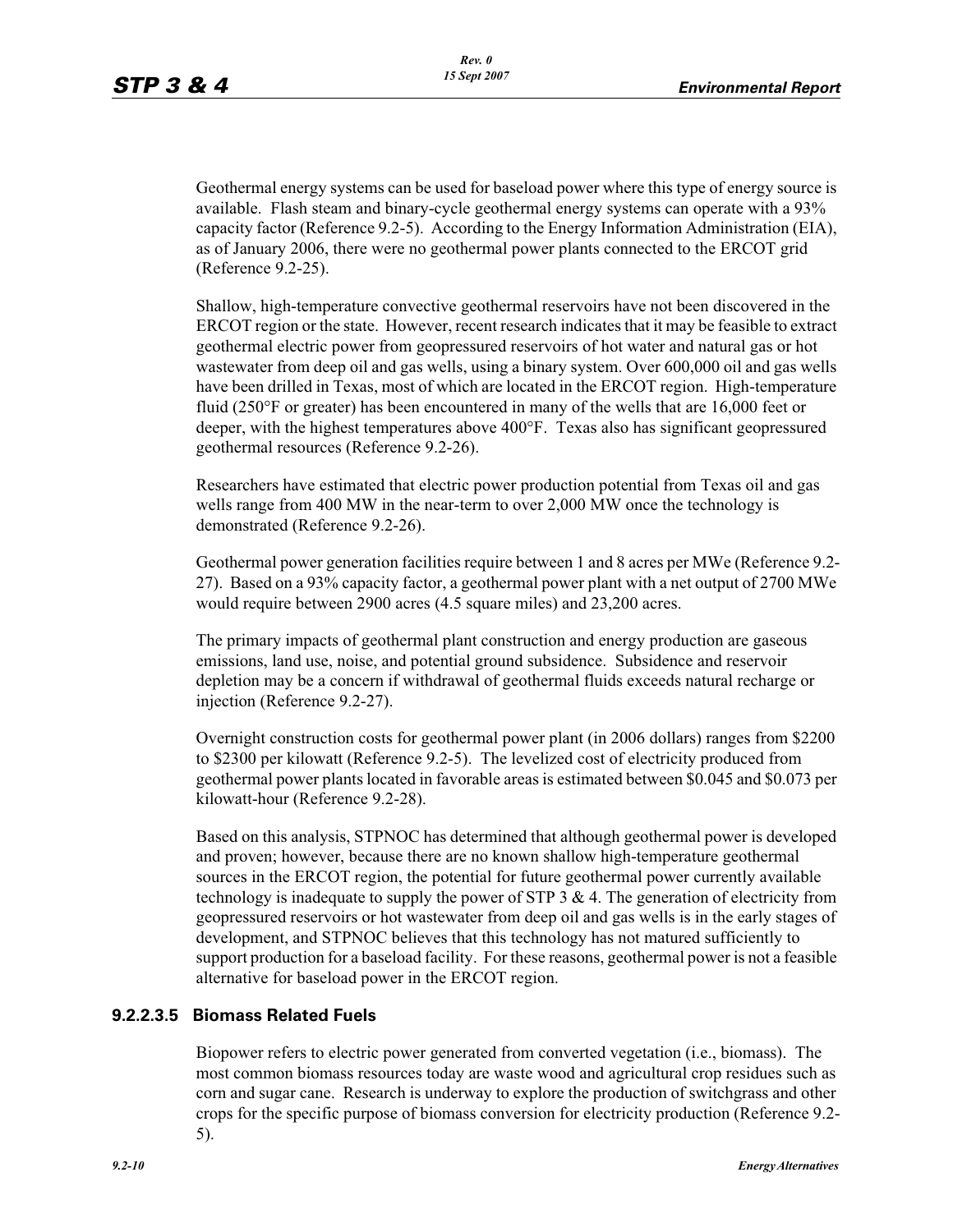Biopower generation is a two-step process. The first step is to convert biomass feed stock into what is known as biofuel. The second step is to convert biofuel into electricity via combustion. Most biopower today is produced in direct combustion gas turbines, but it can also be used in combined-cycle turbines, diesel engines, or serve as a substitute in existing coal-fired burners (Reference 9.2-5). Power from biomass is a proven commercial electricity generation option in the United States (Reference 9.2-29).

The ERCOT region has abundant biomass resources in the form of wood waste and other agricultural residues. Significant biomass sources include cotton gin trash, forestry, and biomass-derived waste from the large urban base. Prime agricultural areas include regions along the Gulf Coast, the central Blackland Prairie, and delta lands near the mouth of the Rio Grande. Switchgrass, a tall native grass proposed as an energy crop by the DOE, can be grown in all of these regions. Other locally abundant agricultural wastes include rice hulls, sugarcane, and cottonseed hulls. Manures generated throughout the ERCOT region also form an important resource (Reference 9.2-30).

Steam turbine conversion technology is relatively simple to operate and it can accept a wide variety of biomass fuels. However, at the scale appropriate for biomass (the largest biomass power plant listed by the EIA has a 74.9 MW nameplate capacity), the technology is expensive and inefficient, and is therefore relegated to applications where there is a readily available supply of low-cost, zero-cost, or negative-cost delivered feedstocks (Reference 9.2-25).

The domestic cost of biofuel (in 2006 dollars) varies from about \$0.174/million British thermal units (MMBtu) for landfill gas, to \$2.78/MMBtu for agricultural field residue, to \$5.52/MMBtu for logging residue. The capital cost for a biomass power plant is between \$1760 and \$2160 per kilowatt (Reference 9.2-5). The levelized cost of electricity produced from biomass power plants in 2006 dollars is \$0.063 to \$0.118 per kilowatt-hour (Reference 9.2-19).

Biomass energy crops can produce a net fuel yield of 3.0 to 4.3 dry ton per acre per year (Reference 9.2-31), and the heat value is generally between 6450 and 8200 Btu/pound (Reference 9.2-32). For a nominal heat value of 7300 Btu/pound, and 40% conversion efficiency, the acreage required to grow enough biomass crop to generate 2700 MWe would be around 5.26 million acres, or 8200 square miles.

Although biomass offers some advantages, combustion of biomass fuels in modern power plants leads to many of the same kinds of emissions as the combustion of fossil fuels; including criteria air pollutants, greenhouse gases, and ash. Fuel processing, which in most cases involves some type of grinding operation, produces emissions of dust and particulates. Air emissions and water consumption are usually the principal sources of environmental concern related to biomass facilities (Reference 9.2-33).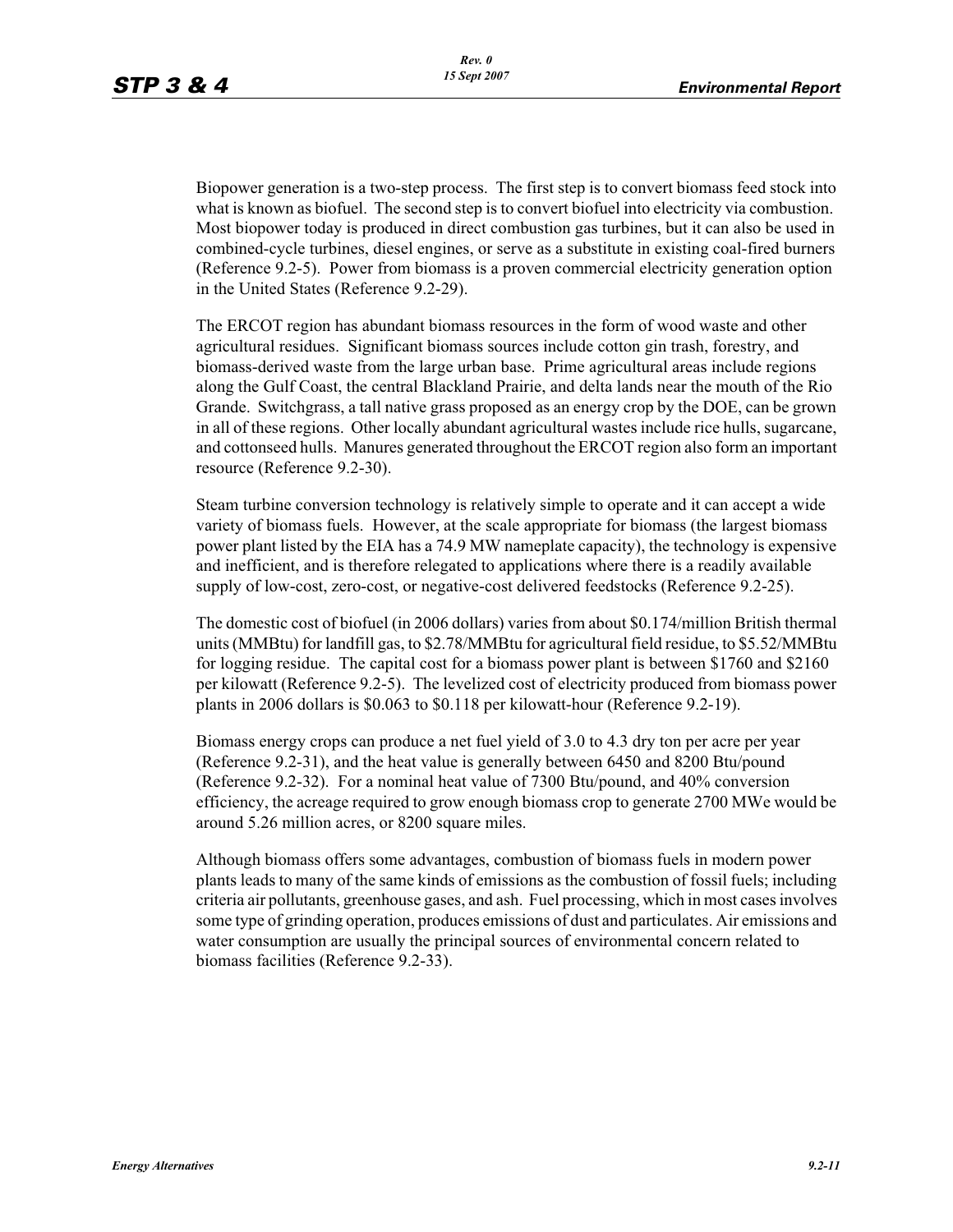Conversion of large tracts of land for production of energy crops would pose potentially adverse environmental impacts on wildlife habitat and biodiversity, reduce soil fertility, increase erosion, and reduce water quality. The net environmental impacts would depend on previous land use, the particular energy crop, and how the crop is managed. If the land has not previously been developed for farming or other purposes, displacement of natural land cover, such as forests and wetlands, with energy crops would likely have negative environmental impacts. In addition, conversion of food crops into energy crops means a reduction in food production that may need to be replaced elsewhere.

Based on this analysis, STPNOC has determined that biomass energy technology is developed, proven, and available in the ERCOT region at the start of commercial operation of the proposed project; however, biomass energy has large land use requirements and would produce substantial combustion gas emissions. Furthermore, the cost to generate electrical power from biomass systems is substantially greater than the costs of nuclear power. For these reasons, biomass power alone is not a feasible alternative for baseload power in the ERCOT region and is not environmentally preferable to STP 3 & 4.

#### **9.2.2.3.6 Municipal Solid Waste**

Municipal solid waste refers to the stream of garbage collected through community sanitation services. Since municipal solid waste generally includes some materials not suitable for combustion, segregation must be performed on the waste supply stream. For this reason, the capital and operations cost for a municipal solid waste generation plant are generally higher than other steam turbine generation plants that use a homogeneous waste feed such as wood waste (Reference 9.2-34).

The combustion of municipal solid waste can generate energy and reduce the volume of waste by up to 90% and the waste mass by up to 75%, an environmental benefit (Reference 9.2-35). However, municipal solid waste combustion also generates emissions of nitrogen dioxide, sulfur dioxide, and toxic pollutants such as mercury. The variation in the composition of municipal solid waste affects the emissions. For example, municipal solid waste that contains batteries and tires would generate higher levels of toxic emissions (Reference 9.2-34).

Power plants that burn municipal solid waste are normally smaller than fossil fuel power plants but typically require a similar amount of water per unit of electricity generated. When water is removed from a lake or river, fish and other aquatic life can be killed, which affects the animals and people who depend on these resources (Reference 9.2-34).

At the end of 2005, the EIA reported 96 municipal solid waste generation facilities in operation. Nameplate capacities range from 1.2 MWe to 90 MWe with combined output from all 96 plants of around 2650 MWe, and half of those are less than 20 MWe (Reference 9.2-26). It would require 30 municipal solid waste plants at 90 MWe to equal 2700 MWe of baseload capacity.

The overnight construction cost for a municipal solid waste generation facility (based on 2004 dollars) is about \$1500 per kilowatt based on an 80 MW unit (Reference 9.2-36). The levelized cost for municipal solid waste-generated power (in 2000 dollars) is about \$0.75 per kilowatthour (Reference 9.2-37).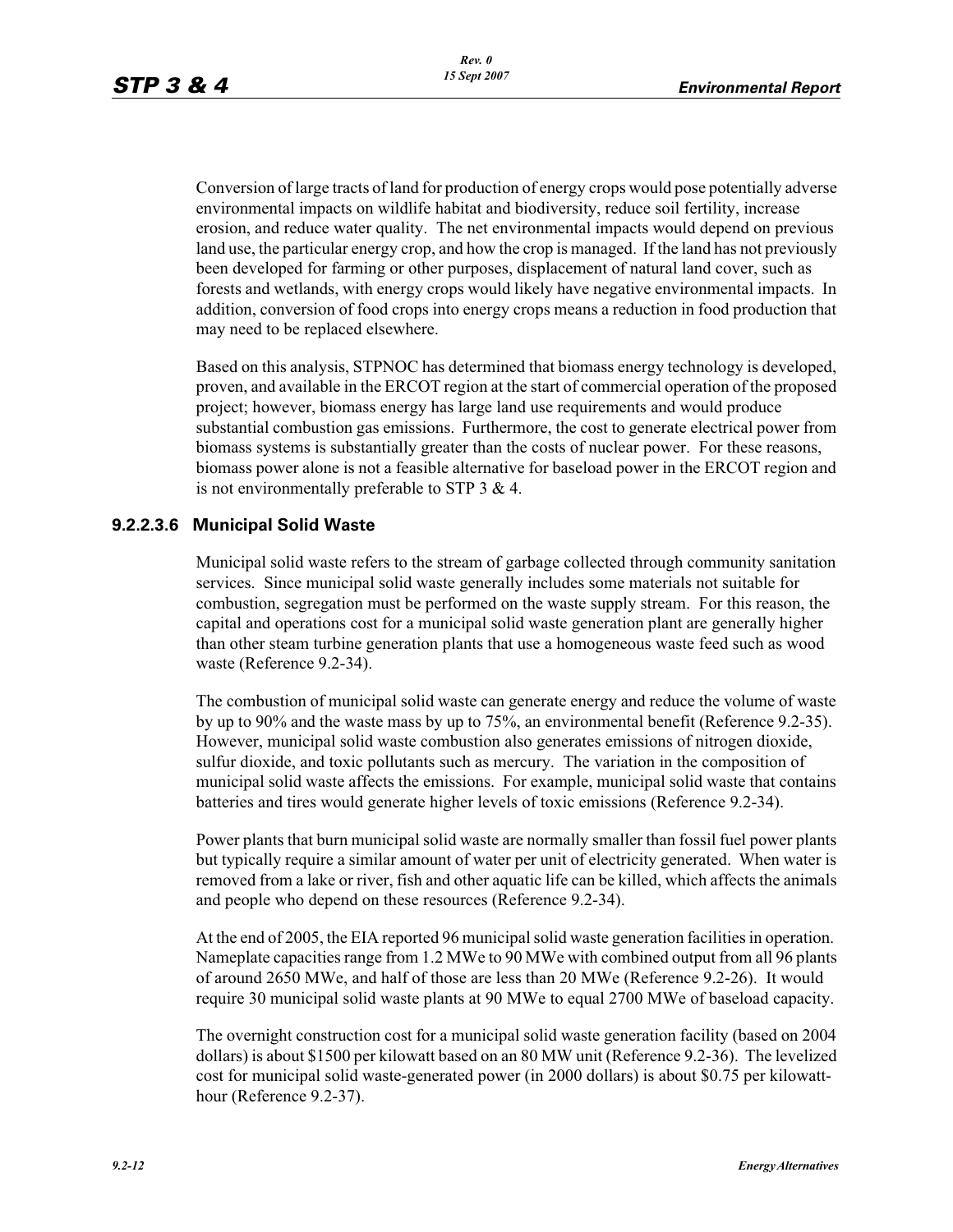The nominal heat content in municipal solid waste is around 11.7 MMBtu/ton, or about 5850 Btu/pound (Reference 9.2-38). There are about 20 million people that live within the ERCOT service area (Reference 9.2-39), and on average each person generates about 7.11 pounds of municipal solid waste per day which amounts to roughly 2600 pounds of municipal solid waste each year (Reference 9.2-40). This is more than the nation average of 4.5 pounds per day per person (Reference 9.2-41). About 35% of municipal solid waste generated is recovered for recycling (Reference 9.2-40). If the other 65% is burned to generate electricity and the combustion process is 30% efficient, the total annual energy potential in the ERCOT region from municipal solid waste would be around 2000 MW. This is less than the 2700 MW proposed by STPNOC.

Another option for conversion of landfill waste into electricity is to capture and burn the gases produced as municipal solid waste decomposes. This gas, which is primarily methane, can be collected from wells within the landfill, filtered, and used to fuel for engines connected to generators. Landfill gas generation plants are generally in the range of 3 to 8 MW, and can economically produce power for 10 to 15 years. In addition, combustion of the waste gas is beneficial to the environment because it prevents the introduction of raw methane, a greenhouse gas with global-warming potential 21 times that of carbon dioxide, into the atmosphere (Reference 9.2-42).

Based on this analysis, STPNOC has determined that municipal solid waste energy technology is developed, proven, and available in the ERCOT region at the start of commercial operation of the proposed project; however, because the full potential of municipal solid waste in the ERCOT region is still less than the 2700 MW needed, and because of the adverse environmental impacts to air and water quality, municipal solid waste is not environmentally preferable to STP 3 & 4.

## **9.2.2.3.7 Petroleum Liquids**

Electricity generated in 2005 in Texas from combustion of petroleum liquids represented less than 0.5% of the total electricity generated in the state (Reference 9.2-20). Based on the ERCOT Unit Data Report for June 2007, petroleum-fueled (i.e., diesel) generation facilities in operation within the ERCOT region produce about 38 MW (Reference 9.2-21).

Although the capital cost for a new petroleum-fired plant would be similar to the cost of a new gas-fired plant, the viability of petroleum-fired electricity generation is linked to the price of crude oil, the rise of which has made petroleum-fired electricity generation relatively less economic. Based on a 2003 estimate, the levelized cost of electricity produced by conventional petroleum-fired operation is about \$0.61 per kilowatt-hour (Reference 9.2-43). According to EIA, during the years 2003 through 2006, the average spot price of crude oil in the U.S. increased 120% from \$26.60 per barrel to \$58.41 per barrel (Reference 9.2-44). Future increases in petroleum prices are expected to make petroleum-fired generation even more expensive relative to other alternatives. Also, the United States depends heavily on foreign petroleum supplies (Reference 9.2-45). This reliance coupled with regional instability in the primary petroleum producing regions presents potential concerns with the long-term reliability and economic stability of petroleum-fired electricity generation. For these reasons, liquid petroleum is not considered an economically viable fuel source for new electricity generation facilities.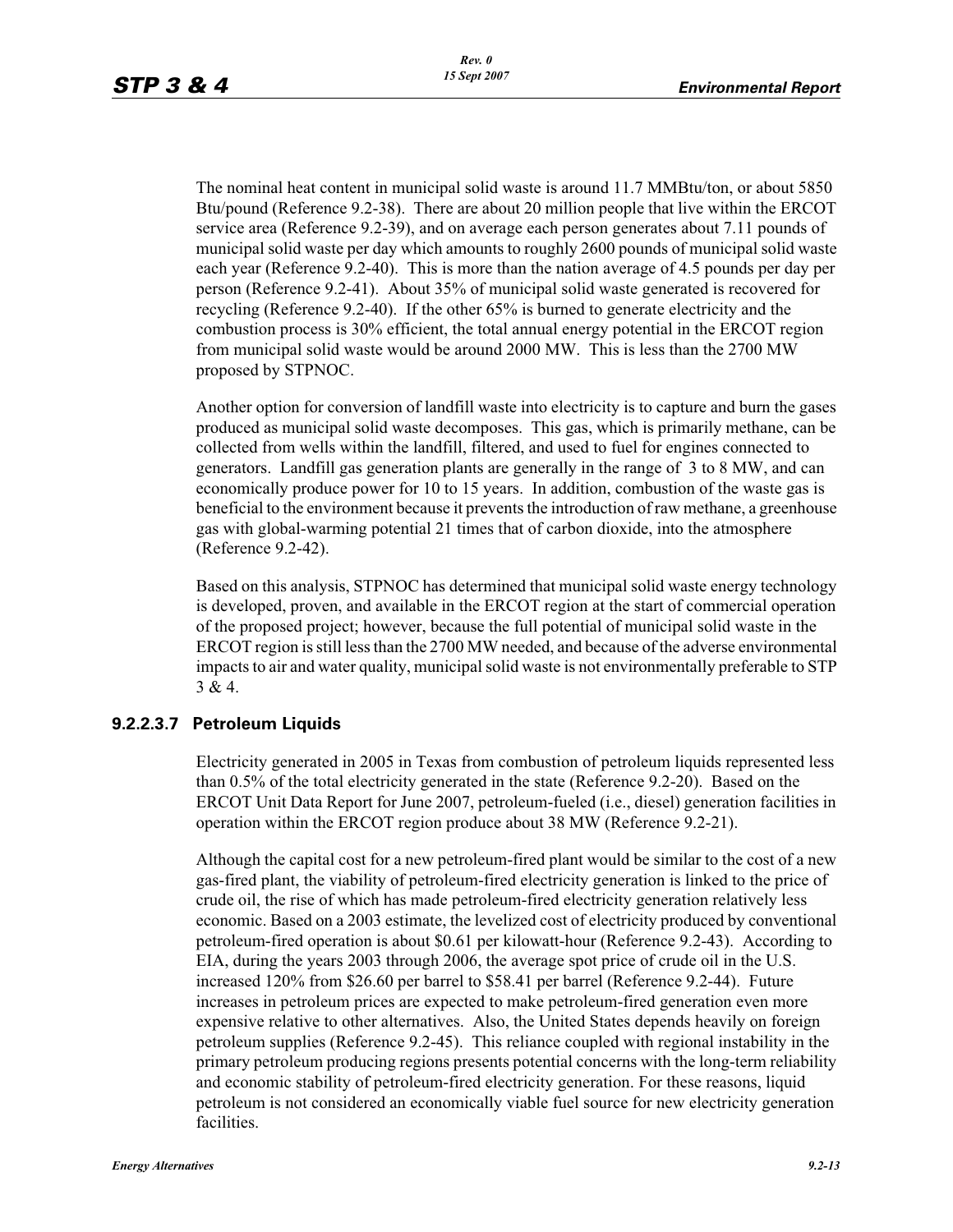Construction and operation of a petroleum-fired plant would have identifiable environmental impacts. For example, NUREG-1437 estimates that construction of a 1000 MWe petroleumfired plant would require about 120 acres. Based on a 95% capacity factor, a petroleum-fired power plant with a net output of 2700 MWe would require about 341 acres. Operation of petroleum-fired plants would have environmental impacts (including impacts on the aquatic environment and air) that would be similar to those from a coal-fired plant (Reference 9.2-2).

Based on this analysis, STPNOC has determined that petroleum energy technology is developed, proven, and available in the ERCOT region at the start of commercial operation of the proposed project, and that the land use requirements are relatively small; however, because of the high cost of the fuel, combined with concerns related to availability, energy independence, and the adverse environmental impacts to air and water quality, petroleum-fired generation is not a feasible alternative for baseload power in the ERCOT region.

## **9.2.2.4 Fuel Cells**

Fuel cells are similar to common batteries. Both have a positive end and a negative end, rely on chemical reaction, and produce electricity when the circuit is closed. In hydrogen fuel cells, hydrogen passes through an anode catalyst where it is ionized. The hydrogen ions then pass through a conductive medium and combine with oxygen. The electrons formed by the ionization process create an electrical current. Fuel cells can generate up to 2 MW of power (Reference 9.2-5).

The fuel cell generation process is a clean technology because the byproduct is water. However, the hydrogen gas used in the fuel cells is generally obtained from fossil fuels mainly natural gas. Fuel cells can be sized for grid-connected or customer-sited applications, but are generally too expensive to compete without subsidies (Reference 9.2-5).

Fuel cell power plants are in the initial stages of commercialization. Although more than 650 large stationary fuel cell systems have been built and operated worldwide, the global stationary fuel cell electricity generation capacity in 2003 was 125 MWe. The largest stationary fuel cell power plant ever built is 11 MWe (Reference 9.2-46). STPNOC believes that this technology has not matured sufficiently to support production for a baseload facility.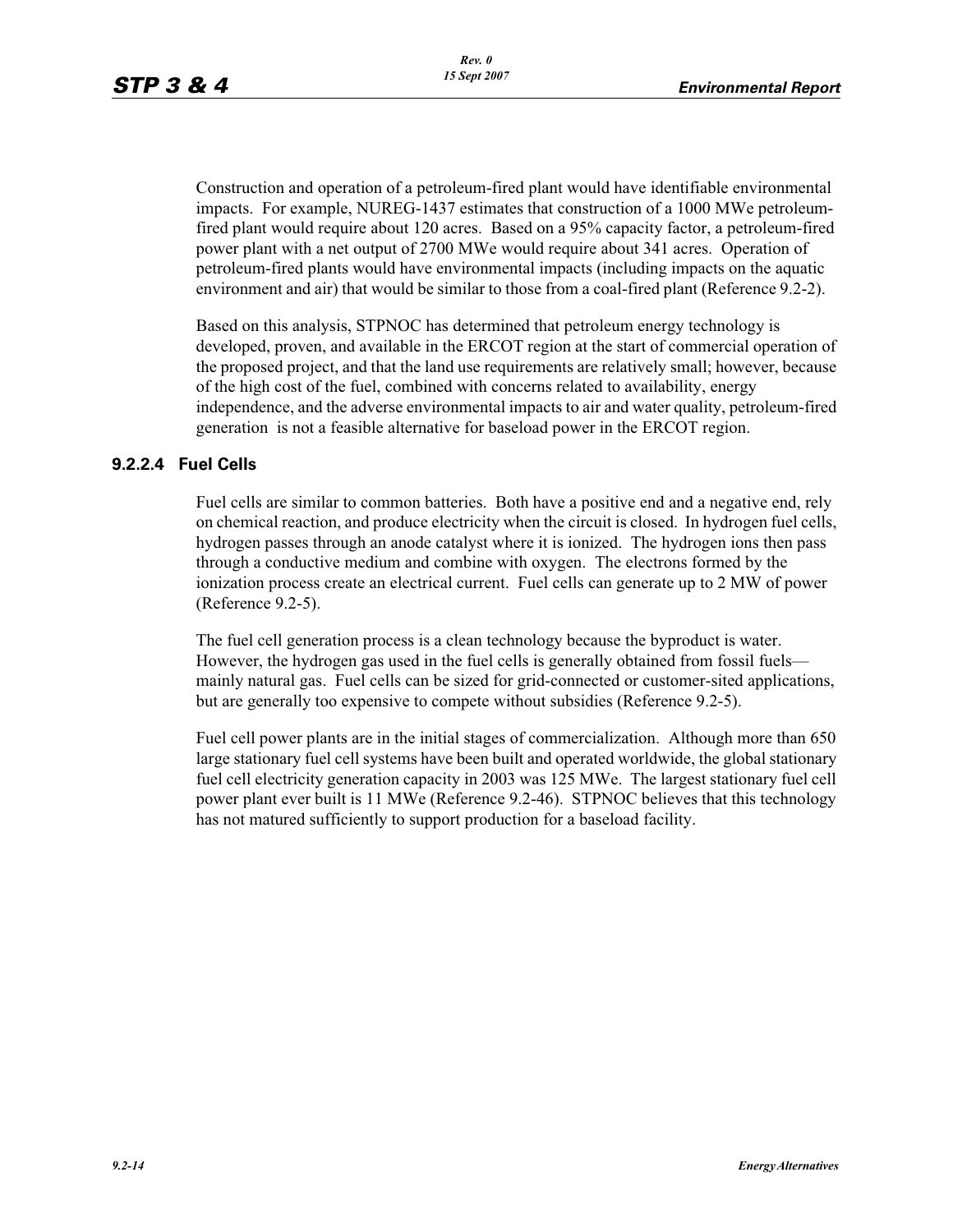Fuel cells are not cost-effective when compared with other generation technologies, both renewable and fossil based. The estimated overnight construction cost (in 2006 dollars) is around \$4015 per kilowatt (Reference 9.2-5), with a levelized electricity cost of \$0.058 to \$0.119 per kilowatt-hour based on a 2003 estimate (Reference 9.2-47).

Based on this analysis, fuel cell technology has not matured sufficiently to support production for a baseload facility, and is therefore not a reasonable alternative for baseload capacity due to the cost and production limitations.

### **9.2.2.5 Coal**

The United States has abundant low-cost coal reserves, and the price of coal for electric generation is projected to remain steady for the next 20 years. By 2030, coal consumption is projected to increase by 50% over 2005 levels, with significant additions of new coal-fired generation capacity over the last decade of the projection period; however, projections for coal consumption are based on the assumption that current energy and environmental policies remain unchanged throughout the projection period (Reference 9.2-48). In year 2005, coalfired generation facilities in Texas accounted for about 37.4 percent of the electricity generated and about 20 percent of its electric generation capacity (Reference 9.2-20).

There are three primary technologies identified to generate electrical energy from coal: conventional pulverized coal boiler, fluidized bed, and integrated gasification combined-cycle (IGCC). As part of the alternatives evaluation, all three technologies (conventional, fluidized bed, and IGCC) are evaluated.

#### **9.2.2.5.1 Conventional Pulverized Coal Boiler**

In conventional pulverized coal-fired plants, pulverized coal is blown into the combustion chamber of a boiler. The idea is that if the coal is sufficiently pulverized, it will burn almost as easily and efficiently as a gas. In the combustion chamber, hot gases and heat energy from the incineration process convert water into high-pressure steam. The steam is then passed through a turbine to produce electricity. Flue gases are routed through a selective catalytic reduction unit for nitrogen oxides  $(NO_x)$  reduction, and into an air heater. From the air heater the flue gas flows to a sulfur dioxide  $(SO<sub>2</sub>)$  scrubber system and a particulate removal system.

The steam systems used in the current generation of pulverized coal plants are generally designated as subcritical (or conventional), supercritical, or ultra-supercritical. This designation is based on the pressure and temperature of the steam. The demarcation for these designations varies within the worldwide power generation industry (Reference 9.2-5).

In the United States, subcritical plants operate at a nominal pressure of 2400 psi and a peak temperature of 1050°F. A supercritical unit would operate at a similar peak temperature but at a nominal pressure of 3500 psi. Ultra-supercritical units operate at a nominal pressure of 4500 psi and a minimum temperature of 1100°F. As the temperature and pressure of the steam at the generator turbine inlet increases, so does the efficiency of the power steam cycle. As the efficiency of the steam cycle is increased, the amount of fuel necessary to produce the same amount of energy is reduced, which also reduces plant emissions (Reference 9.2-5). The subcritical and supercritical technologies are commercially mature and widely used throughout the world. The ultra-supercritical technology, however, is currently in the development phase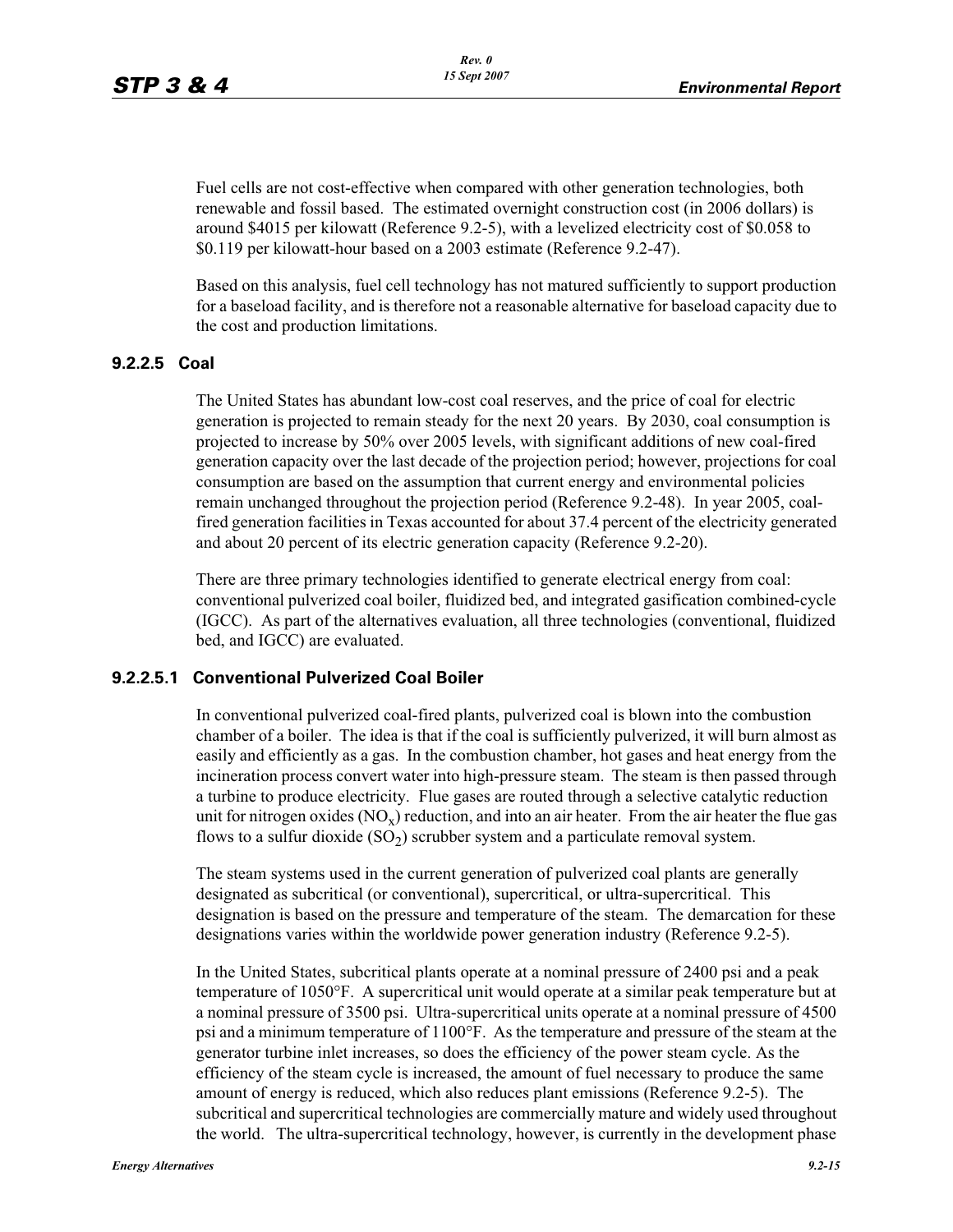and is not a feasible alternative for the proposed nuclear project. Pulverized coal-fired boilers provide an output between 100 and 1300 MWe (Reference 9.2-5). To mitigate the impact of a system failure on the electrical distribution system, most boiler/turbine combinations are generally less than 1000 MWe.

The environmental impacts of construction of a typical pulverized coal-fired steam plant are well known because coal-fired steam plants represent about a third of the electrical generation in the United States (Reference 9.2-20). The estimated capital costs (in 2006 dollars) for a new pulverized coal-fired power plant range from \$1235 to \$2270 per kilowatt (Reference 9.2-5). The levelized cost of new generation capacity from a pulverized coal-fired power plant is \$0.056 per kilowatt-hour (Reference 9.2-48).

### **9.2.2.5.2 Fluidized Bed**

Fluidized bed is an advanced coal combustion process that involves the injection of a sorbent material, such as crushed limestone, into the combustion chamber along with the fuel. The presence of the sorbent helps minimize the formation of gaseous pollutants. The fuel and sorbent mixture is fluidized on air jets in the combustion chamber to enhance combustion and heat transfer. Sulfur released from the fuel as  $SO<sub>2</sub>$  is captured by the sorbent to form a solid compound that is removed with the ash, generating large quantities of solid waste. The waste stream is potentially marketable for agricultural and construction applications. More than 90% of the sulfur in the fuel is captured in this process.  $NO_x$  formation in fluidized bed power plants is lower than that for conventional pulverized coal boilers because the operational temperature range is below the temperature at which thermal  $NO<sub>x</sub>$  is formed (Reference 9.2-49). Overall, emissions from fluidized bed units are comparable to the emissions from a conventional pulverized coal boiler equipped with post-combustion  $SO_2$  and  $NO_x$  control equipment. As discussed in Subsection 9.2.3.1, these environmental impacts are greater than those of a nuclear plant. Fluidized bed units are currently available in sizes as large as 300 MW, and designs are being developed for units as large as 600 MW. The technology is more suited to low-grade, high ash, high sulfur coals, which are more difficult to pulverize, and which may have variable combustion characteristics (Reference 9.2-50). Also, because the operational temperature of the fluidized bed system is lower, it does not achieve the higher efficiency levels achieved by conventional pulverized coal boilers.

To improve the thermal efficiency of the fluidized bed technology, a new type of fluidized bed boiler has been proposed that encases the entire boiler inside a large pressure vessel. Combustion of coal in a pressurized fluidized bed boiler results in a high-pressure stream of combustion gases that can spin a gas turbine to make electricity and boil water for a steam turbine. It is estimated that pressurized fluidized bed plants could generate 50% more electricity from coal than a regular power plant from the same amount of coal. The pressurized fluidized bed technology is currently in the demonstration phase and is not a feasible alternative for the proposed nuclear project. (Reference 9.2-49). Additionally, the fluid bed technology is not environmentally preferable to nuclear power.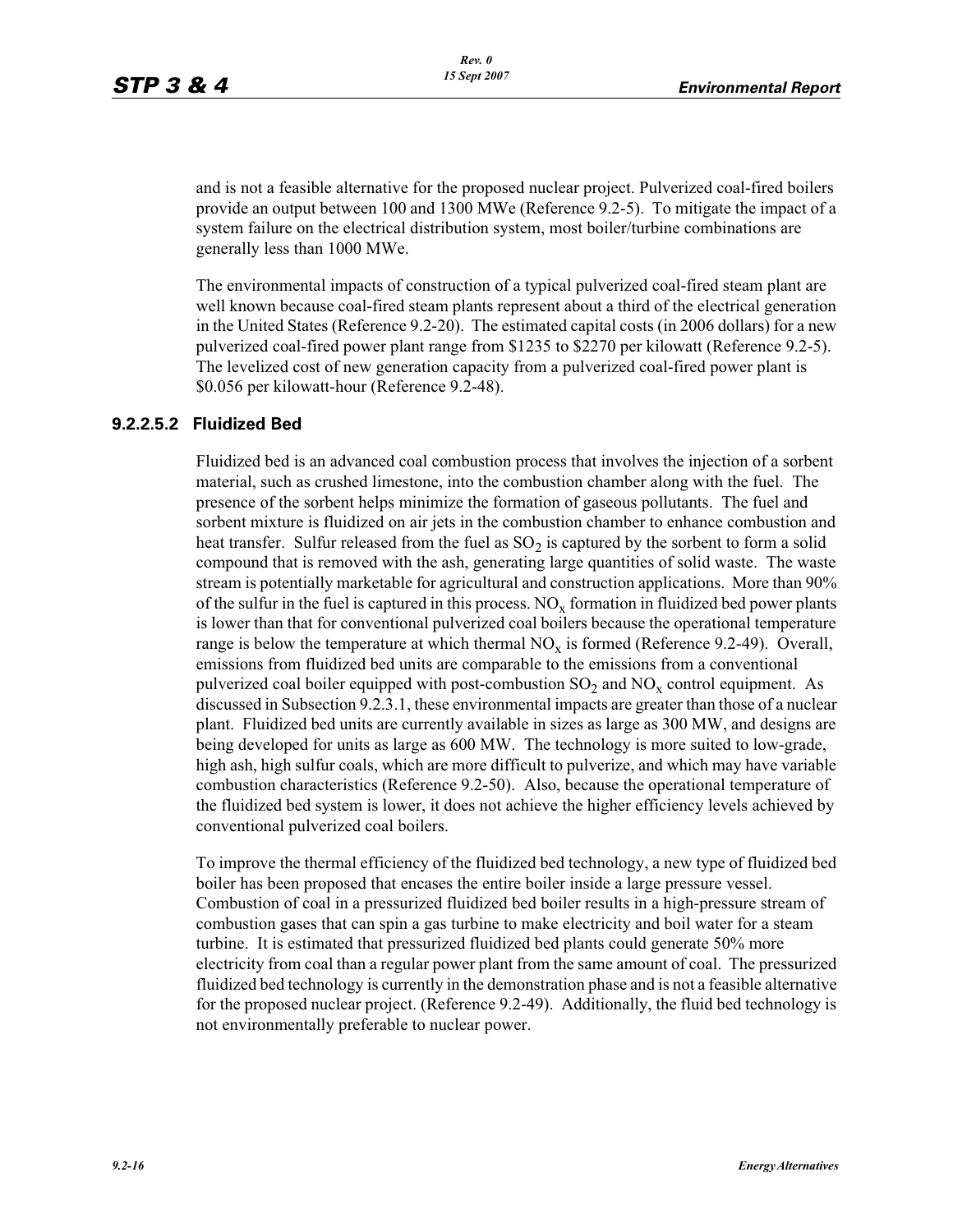## **9.2.2.5.3 Integrated Gasification Combined Cycle**

IGCC is an innovative electric power generation concept that combines modern coal gasification technology with both gas turbine and steam turbine power generation. The technology is substantially cleaner than conventional pulverized coal plants because major pollutants can be removed from the inlet gas stream before combustion.

The IGCC alternative generates substantially less solid waste than a conventional coal-fired boiler. The largest solid waste stream produced by IGCC installations is slag, a black, glassy, sand-like material that is potentially a marketable byproduct. Slag production is a function of ash content in the coal (Reference 9.2-51). The other large-volume byproduct produced by IGCC plants is sulfur, which is extracted during the gasification process and can be marketed rather than placed in a landfill. IGCC units do not produce ash or scrubber wastes.

IGCC power plants are in the early stages of commercialization. There are currently two commercial-size, coal-based IGCC plants in the United States. Both were supported initially under the DOE Clean Coal Technology demonstration program, but now operate commercially without DOE support (Reference 9.2-51). Experience has been gained with the chemical processes of gasification, coal properties, and their impact on IGCC design, efficiency, economics, etc. However, system reliability is still relatively lower than conventional pulverized coal-fired power plants and the major reliability problem is from the gasification section. There are problems with the integration between gasification and power production as well. For example, if the gases are not adequately cleaned, uncleaned gas can cause various types of damage to the gas turbine (Reference 9.2-52).

An IGCC plant is estimated to cost about 20% to 25% more than a comparably sized conventional pulverized coal plant (Reference 9.2-51). STPNOC believes this technology has not matured sufficiently to support production for a large baseload facility and is not a reasonable alternative for a large baseload facility.

## **9.2.2.5.4 Conclusion for Coal-Fired Alternatives**

Pulverized coal-boilers and fluidized bed units (if such units become commercially mature) are reasonable alternatives to the proposed nuclear plant. Because the supercritical pulverized coal technology has a higher thermal efficiency and lower emissions than either the subcritical pulverized coal or fluidized bed technologies, supercritical pulverized coal was selected as the representative technology for the coal-fired alternative. The coal-fired alternative includes four supercritical boiler units, each with a net capacity of 675 MWe for a combined capacity of 2700 MWe. Table 9.2-1 describes the assumed basic operational characteristics of the coal-fired units. Emission control technology and percent-control assumptions are based on alternatives identified by the EPA (Reference 9.2-53). For the purpose of analysis, it is assumed that coal and limestone (calcium carbonate) would be delivered by rail after upgrades are applied to the existing rail spur into STP.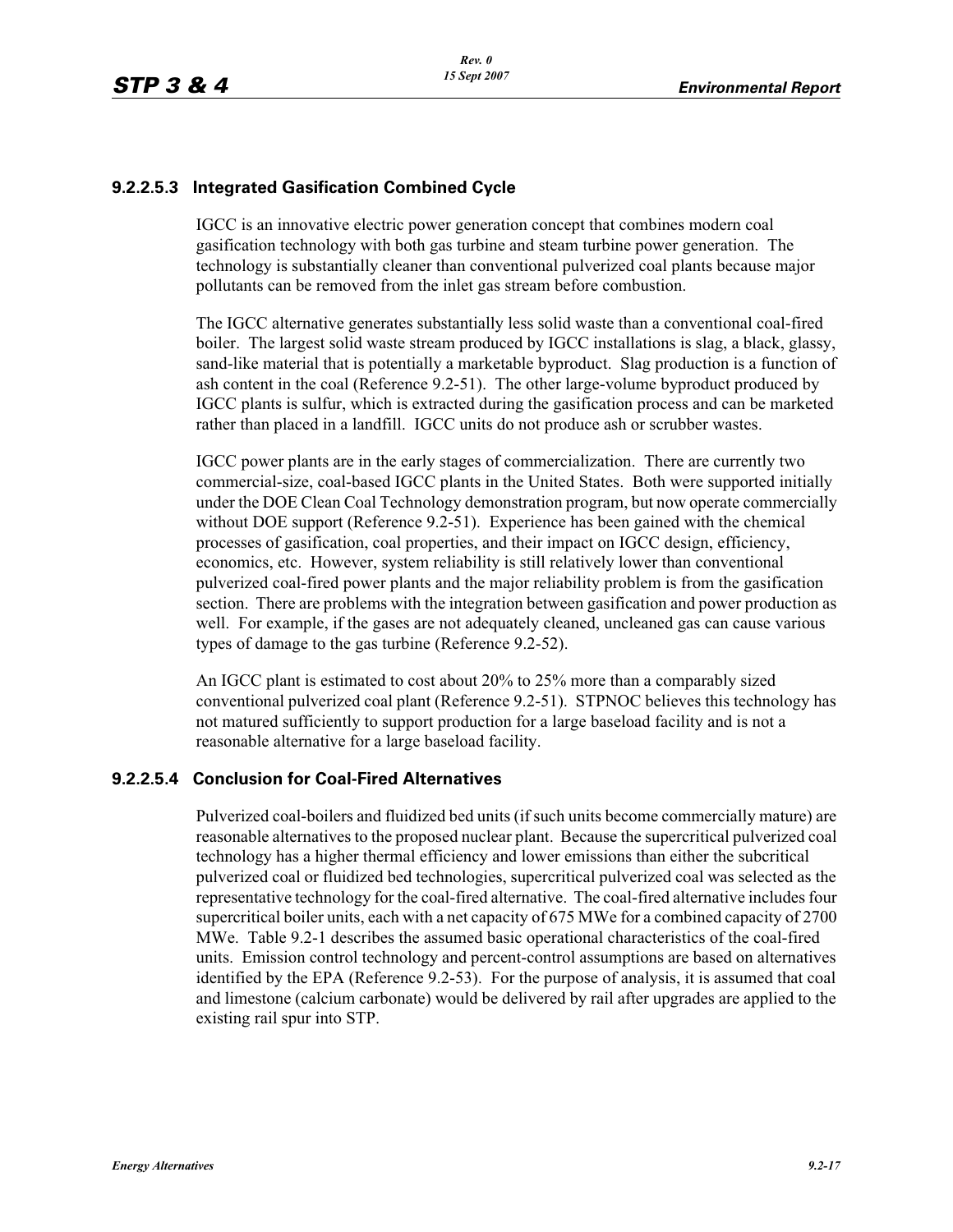Based on the well-known technology, fuel availability, and generally understood environmental impacts associated with construction and operation of a coal-fired power generation plant, it is considered a reasonable alternative and is therefore retained for further evaluation in Subsection 9.2.3.

#### **9.2.2.6 Natural Gas**

Gas-fired generation with combined-cycle turbines is mature and has relatively low capital costs. Overnight construction costs (based on 2006 dollars) for a combined-cycle turbine range from \$565 to \$620 per kilowatt (Reference 9.2-5). The levelized cost of electricity produced from a new gas-fired power plants in 2005 was around \$0.055 per kilowatt-hour (Reference 9.2- 48).

For the purpose of the gas-fired alternative analysis, four standard-sized units, each with an output of 675 MWe are postulated to achieve the target output of 2700 MWe. Table 9.2-2 describes assumed basic operational characteristics of the gas-fired units. It is also assumed that there would be sufficient gas availability.

Based on the well-known technology, fuel availability, and generally understood environmental impacts associated with construction and operation of a natural gas-fired power generation plant, natural gas is considered a reasonable alternative and is therefore retained for further evaluation in Subsection 9.2.3.

#### **9.2.2.6.1 Combination of Alternatives**

Although individual alternatives might not be sufficient to provide 2700 MWe capacity due to the small size of the resource or lack of cost-effective opportunities, it is conceivable that a mix of alternatives might be cost-effective and may also provide for a better environmental solution. There are many possible combinations of fuel types to generate 2700 MWe, and STPNOC has not exhaustively evaluated each combination. However, STPNOC reviewed combinations that, due to technological maturity, economics, and other factors, could be reasonable alternatives to the proposed project. Two of these combinations of alternatives are addressed below.

As discussed in Subsection 9.2.2.2, wind energy, as a stand-alone technology, is not a feasible alternative for baseload power. However, it is conceivable that a mix of wind energy and gasfired combined cycle units could provide baseload power. For example, the 2700 MWe target capacity could be satisfied with a 600 MWe wind farm, along with 4 675 MWe natural gas combined-cycle units. During operation, a combined-cycle plant could ramp up and down quickly to "follow" the wind load. However, the impacts, including impacts to air quality, associated with the gas-fired plant alone would exceed those of the nuclear plant. Additionally, the wind portion of the alternative—land use impacts, noise impacts, and visual impacts—would be more than the stand-alone natural gas alternative; therefore, the combination would have greater adverse environmental impacts than a single fuel type. The cost of implementing the combination would also be greater than the cost of the stand-alone natural gas alternative. These conclusions would also apply for any combination of wind or solar coupled with any fossil fuel type facility. The environmental impacts and costs associated with the combined alternative would compare unfavorably with the proposed project.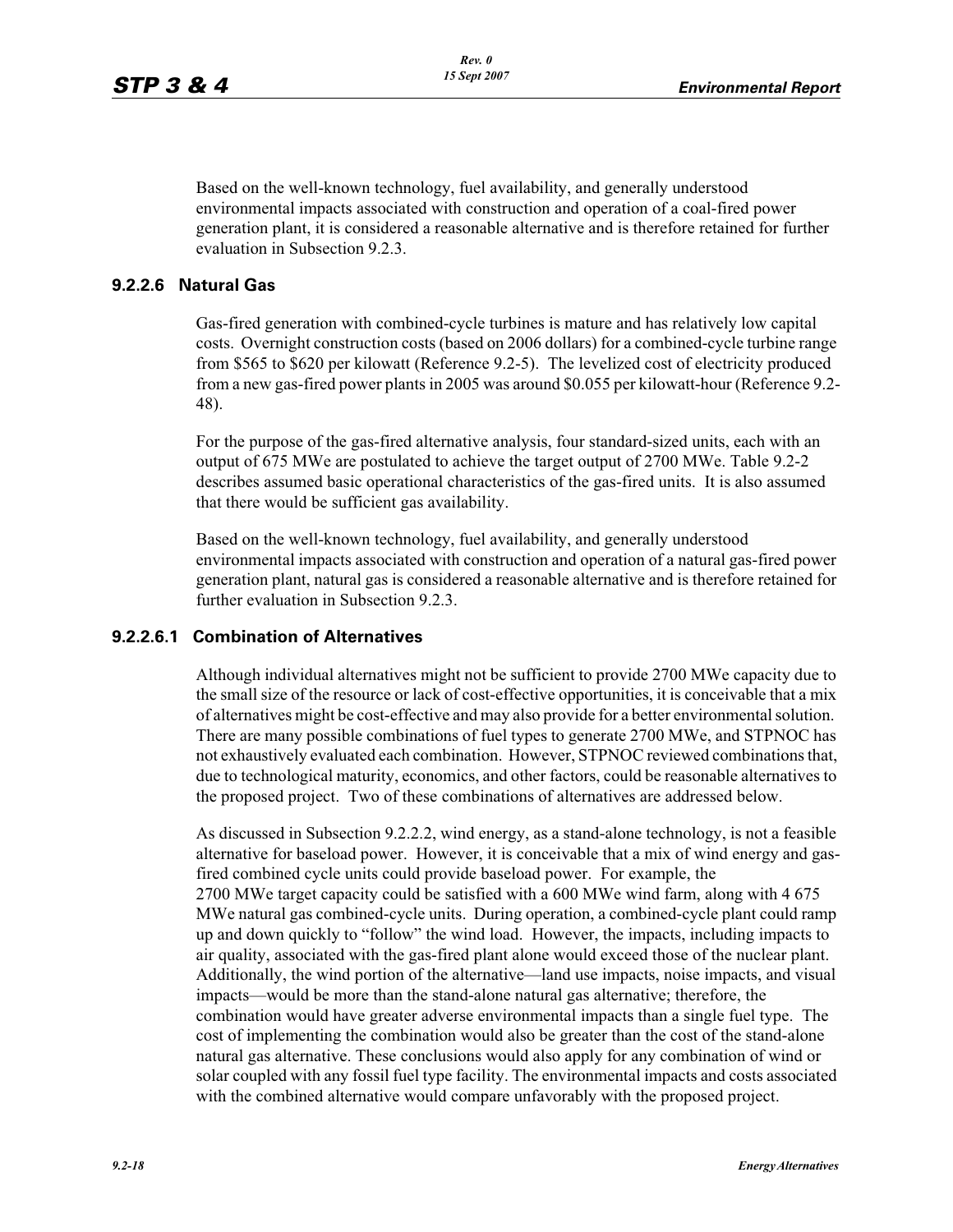If the hypothetical mix included coal-fired generation, the environmental impacts associated with construction (land use, ecology) and air quality would be expected to be greater than that of the proposed project. For example, the 2700 MWe target capacity could be met with two 675 MWe coal-fired units and two 675 MWe natural gas combined-cycle units. This combination coal-gas facility would require an estimated 291 acres for permanent structures. As discussed in Subsection 4.1.1, construction of the proposed project would disturb about 770 acres of which about 90 acres of these lost permanently due to construction of new facilities and a new heavy haul road. Air quality impacts for the 675 MWe coal-fired units would compare unfavorably with the proposed project due to the large quantity of combustion emissions from coal-fired generation. The additional impact, including combustion emissions, from the natural gas unit would only strengthen the overall favorable position of the proposed project.

Wind and solar facilities could be used in combination with storage systems to produce baseload power. By storing the power produced from wind or solar facilities and releasing it when the wind and solar facilities are not generating power, energy storage in combination with the wind or solar facilities would be able to generate electricity continuously. However, largescale energy storage in Texas is either not available or would not be economically viable. For example, the storage of even one day's output at 2700 MW is well beyond any demonstration projects using batteries, compressed air, hydrogen, or other storage mechanism and the cost of such systems, even if available, would be prohibitive. Adding the significant cost of storage systems to the cost of wind or solar facilities would render the total cost non-competitive. In the northwestern United States, existing hydropower reservoirs are used to store and release the energy produced by wind generation. This combination of alternatives, in the form of "pumped storage," is not available in Texas at this scale. In addition to not being available, the costs to develop such storage would be prohibitive.

Other combinations of the various alternatives are not discussed here. In general, poor annual average capacity factors, higher environmental impacts (land use, ecological, air quality), immature technologies, and a lack of cost-competitiveness are not expected to lead to a viable, competitive combination of alternatives that would be either environmentally equivalent or preferable.

## **9.2.3 Assessment of Reasonable Alternative Energy Sources and Systems**

This section evaluates the environmental impacts of reasonable alternatives to the proposed project: pulverized coal-fired generation and gas-fired generation. The significance of the impacts associated with each issue is identified as SMALL, MODERATE, or LARGE. This characterization is consistent with the criteria that NRC-established criteria in 10 CFR 51, Appendix B, Table B-1, Footnote 3, and presented as follows: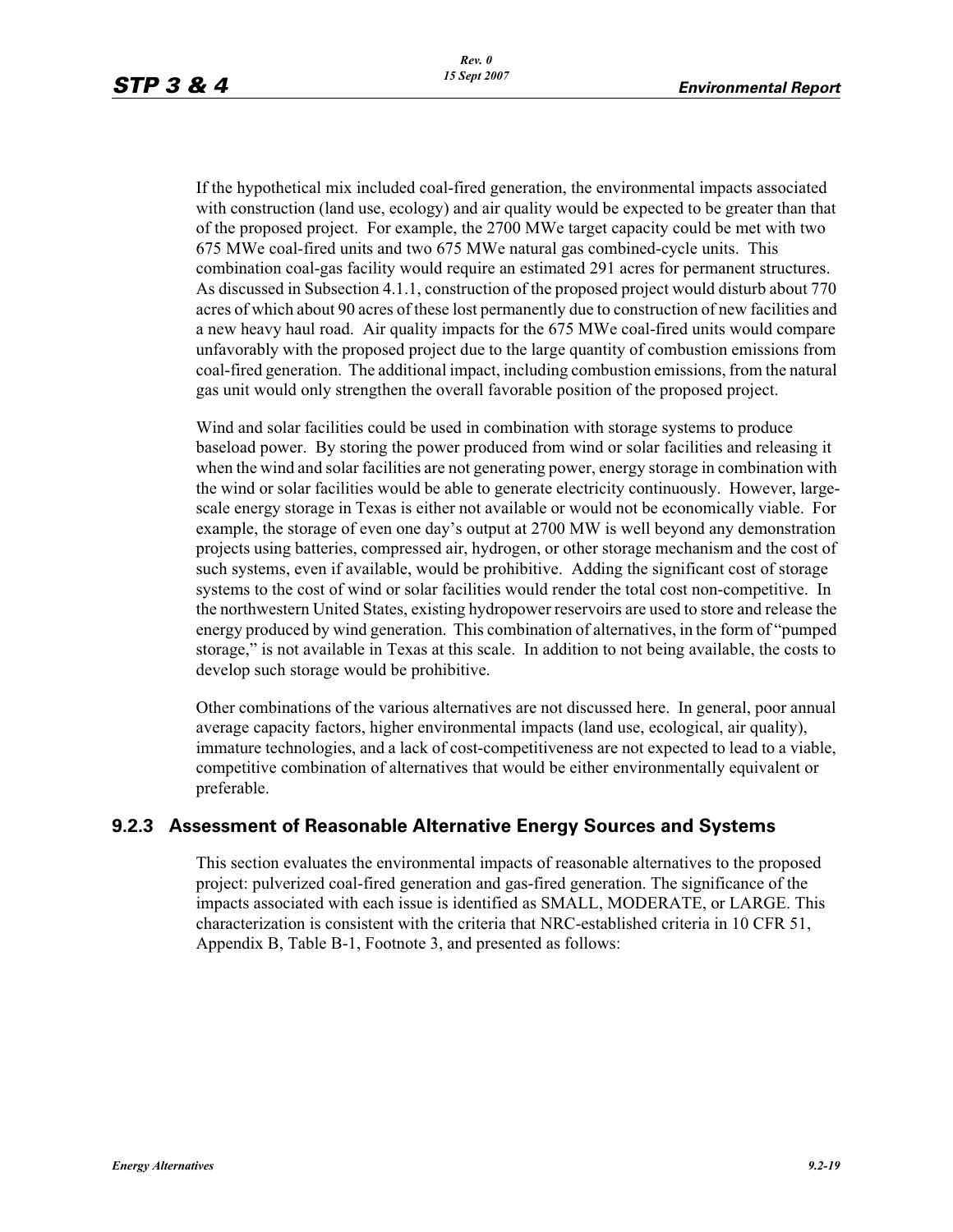SMALL - Environmental effects are not detectable or are so minor that they will neither destabilize nor noticeably alter any important attribute of the resource. For the purpose of radiological impacts assessment, the Commission has concluded that those impacts that do not exceed permissible levels in the Commission's regulations are considered small.

MODERATE - Environmental effects are sufficient to alter noticeably, but not to destabilize, any important attribute of the resource.

LARGE - Environmental effects are clearly noticeable and are sufficient to destabilize any important attributes of the resource.

Consideration is given to ongoing and potential additional mitigation in proportion to the significance of the impact to be addressed (i.e., impacts that are SMALL receive less mitigative consideration than impacts that are LARGE).

### **9.2.3.1 Coal-Fired Generation**

STPNOC has reviewed the NRC analysis of environmental impacts from coal-fired generation alternatives presented in NUREG-1437 and found the NRC analysis to be reasonable. Construction impacts could be substantial, due in part to the large land area required (which can result in natural habitat loss) and the large workforce needed; however, NRC pointed out that the installation of a new coal-fired plant where an existing nuclear plant is located would reduce many construction impacts. There are major adverse impacts from operations such as human health concerns associated with air emissions, waste generation, and losses of aquatic biota due to cooling water withdrawals and discharges.

## **9.2.3.1.1 Air Quality**

Air quality impacts of coal-fired generation are considerably different from those of nuclear power. A coal-fired plant would emit sulfur dioxide  $(SO<sub>2</sub>, as SO<sub>x</sub>$  surrogate), oxides of nitrogen  $(NO_x)$ , particulate matter (PM), carbon monoxide (CO), and mercury (Hg), all of which are regulated pollutants. A coal-fired plant would also emit carbon dioxide  $(CO<sub>2</sub>)$ , which has been linked to global warming. As Subsection 9.2.2.10 indicates, it is assumed a plant design would minimize air emissions through a combination of boiler technology and post combustion pollutant removal. The coal-fired alternative emissions would be as follows:

 $SO_2$  = 2900 tons per year

 $NO_x = 2000$  tons per year

 $CO = 2800$  tons per year

 $CO<sub>2</sub> = 27$  million tons per year

 $Hg = 0.46$  tons per year

 $PM_{10}$  (particulates with a diameter of less than 10 microns) = 50 tons per year

 $PM_{2.5}$  (particulates with a diameter of less than 2.5 microns) = 13 tons per year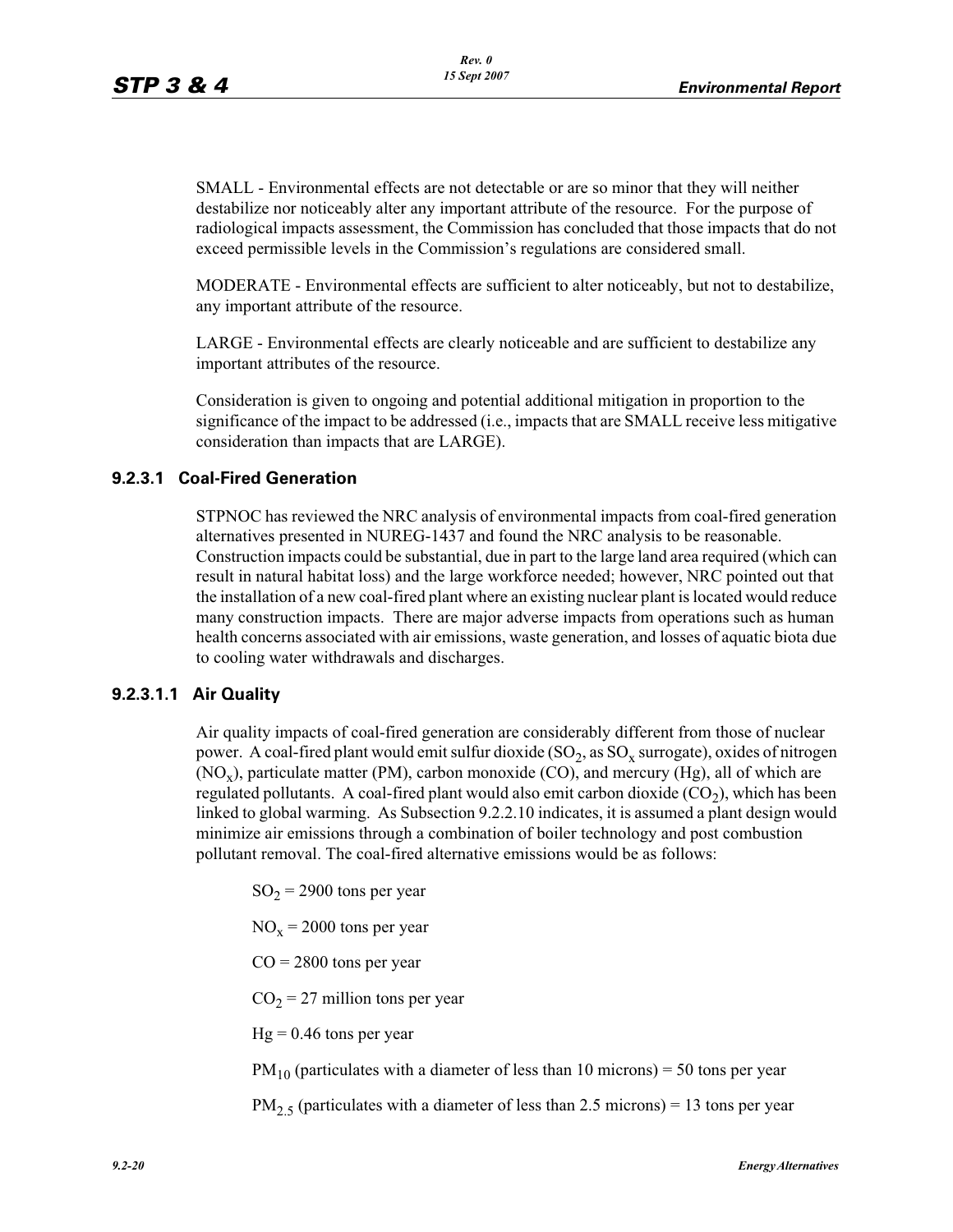These emission totals are calculated based on the parameters and assumptions identified in Table 9.2-1 and emission factors published in AP-42 (9.2-53).

The acid rain requirements of the Clean Air Act Amendments establish a cap on the allowable  $SO_2$  emissions from power plants. Each company with fossil fuel-fired units was allocated  $SO_2$ allowances. To be in compliance with the Act, the companies must hold enough allowances to cover their annual  $SO_2$  emissions. In 2005, emissions from generators in Texas ranked highest nationally for NO<sub>x</sub> and fifth highest nationally for  $SO_2$  (Reference 9.2-20). Both  $SO_2$  and NO<sub>x</sub> emissions would increase if a new coal-fired plant were operated at STP. To operate a fossilfuel generation plant, STPNOC would have to purchase  $SO<sub>2</sub>$  allowances from the open market or shut down existing fossil-fired capacity from one of its owning members and apply the credits from that plant to the new one.

In March 2005, EPA issued the final Clean Air Interstate Rule which addresses power plant  $SO<sub>2</sub>$ and  $NO<sub>x</sub>$  emissions that contribute to non-attainment of the 8-hour ozone and fine particulate matter standards in downwind states. Twenty-eight states, including Texas, are subject to the requirements of the rule. The rule calls for further reductions of  $NO<sub>x</sub>$  and  $SO<sub>2</sub>$  emissions from power plants. These reductions can be accomplished by the installation of additional emission controls at existing coal-fired facilities or by the purchase of emission allowances from a capand-trade program.

In March 2005, EPA finalized the Clean Air Mercury Rule which sets emissions limits on mercury to be met in two phases beginning in 2010 and 2018, and encourages a cap and trade approach to achieve the target emission limits.  $NO<sub>x</sub>$  and  $SO<sub>2</sub>$  controls indirectly help to reduce mercury emissions. However, according to the EPA, the second phase cap reflects a level of mercury emissions reduction that exceeds the level that would be achieved solely as a cobenefit of controlling  $NO<sub>x</sub>$  and  $SO<sub>2</sub>$  under the Clean Air Interstate Rule. Each new coal-fired electrical generation unit in Texas must acquire enough mercury allowances to cover its annual mercury emissions. Compliance with EPA mercury standards must be achieved by January 01, 2010 (Reference 9.2-54).

Texas has regions that are designated as non-attainment with respect to the National Ambient Air Quality Standards for one or more criteria pollutants. Therefore, the state of Texas was required to submit a State Implementation Plan to the EPA (1) to establish control strategies to reduce criteria pollutant emissions, and (2) to identify the technical and regulatory processes to demonstrate compliance with the State Implementation Plan. The Texas State Implementation Plan includes a cap and trade program for  $NO_x$ ,  $SO_x$ , and Hg emissions. New stationary fossil fuel facilities in Texas must acquire trade credits to cover the new potential emissions. Compliance with the  $NO_x$  and  $SO_x$  standards identified in the State Implementation Plan must be achieved by January 01, 2009 and January 01, 2010, respectively (Reference 9.2-54).

The region of non-attainment nearest to the proposed project location is the Houston-Galveston-Brazoria region. Brazoria County is east of and conterminous with Matagorda County. This region is designated as moderate non-attainment with respect to the 8-hour ozone standard (40 CFR 81.344).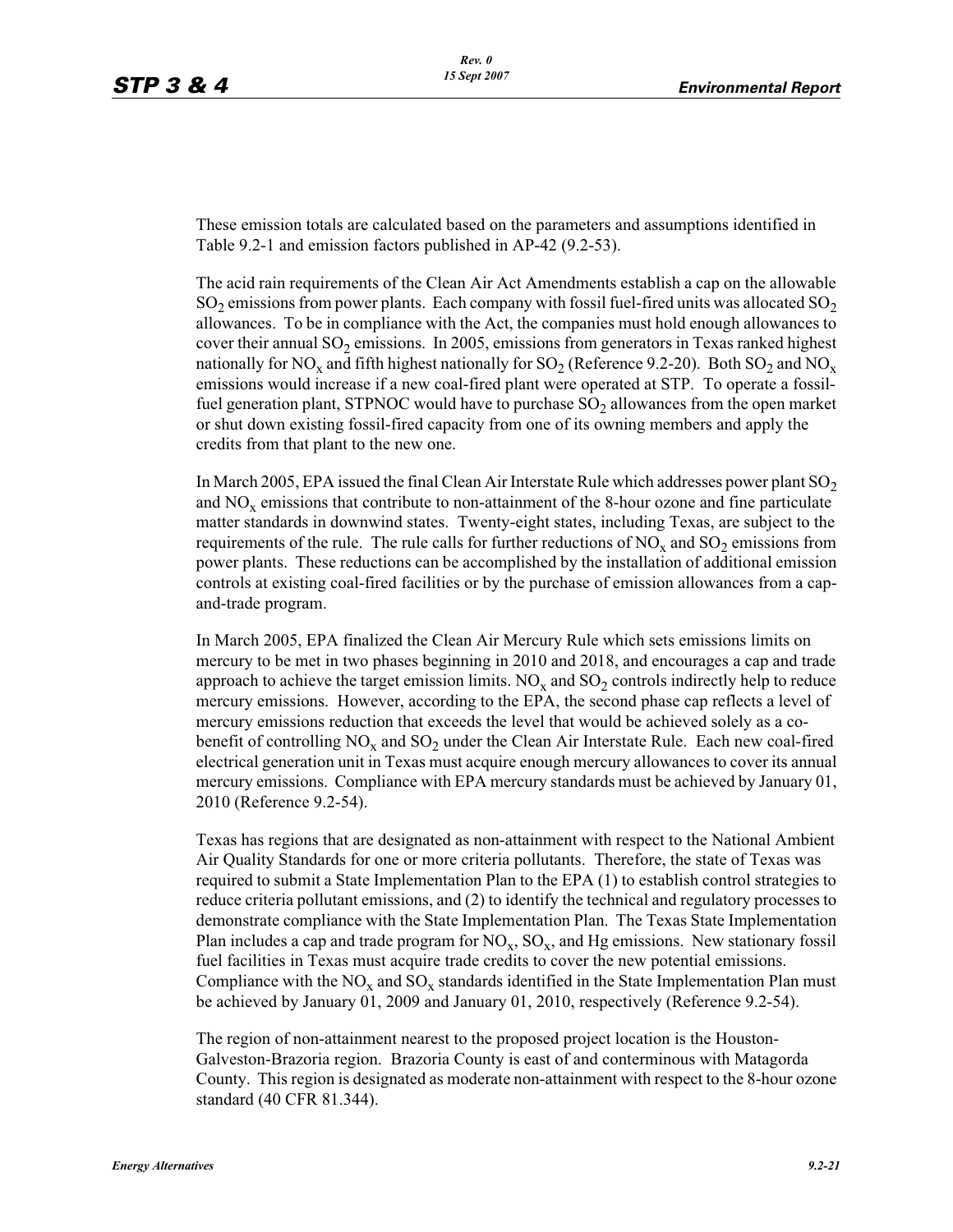Air impacts from a coal-fired generation facility would be substantial. Adverse human health effects from coal combustion have led to important federal legislation in recent years because public health risks, such as cancer and emphysema, have been associated with coal combustion. Global warming and acid rain are also potential impacts. Recent changes in air quality regulations indicate that the EPA and the federal government recognize the importance of stability for air resources.  $SO_2$  and mercury emission allowances,  $NO_x$  emission offsets, low  $NO<sub>x</sub>$  burners, overfire air, fabric filters or electrostatic precipitators, and scrubbers are regulatory-imposed mitigation measures. The coal-fired alternative would have MODERATE impacts on air quality—the impacts may be noticeable, but would not destabilize air quality in the area due to the use of mitigation technologies.

### **9.2.3.1.2 Waste Management**

The coal-fired alternative would generate substantial solid waste. Based on the assumed plant parameters, the coal would have 3.9% ash content, and the facility would consume around 11 million tons of coal annually. Particulate control equipment would collect most (99.9%) of this ash (about 435,000 tons per year). If 75% of the coal ash were recycled, an annual total of about 109,000 tons of ash would require disposal.

 $\text{SO}_x$ -control equipment would require about 105,000 tons of limestone and would generate another 124,000 tons per year of waste in the form of scrubber sludge. Ash and scrubber waste disposal over a 40-year plant life would require about 141 acres.

With proper facility placement, coupled with current waste management and monitoring practices, waste disposal would not destabilize any resources. There would be space within the current STP property for this disposal. After closure of the waste site and revegetation, the land would be available for other uses. Waste disposal for the coal-fired alternative would have MODERATE impacts—the impacts of increased waste disposal would be clearly noticeable, but would not destabilize any important resource and further mitigation of the impact would be unwarranted.

#### **9.2.3.1.3 Other Impacts**

Construction of the power block and coal storage area would impact about 435 acres of land and associated terrestrial habitat. Because most of this construction would be in previously disturbed areas, impacts would be minimal. Visual impacts would be consistent with the industrial nature of the site. As with any large construction project, some erosion, sedimentation, and fugitive dust emissions could be anticipated, but would be minimized through application of best management practices. Onsite disposal is assumed for debris generated when the area is cleared and grubbed and that other construction debris would be accepted at a nearby municipal disposal facility.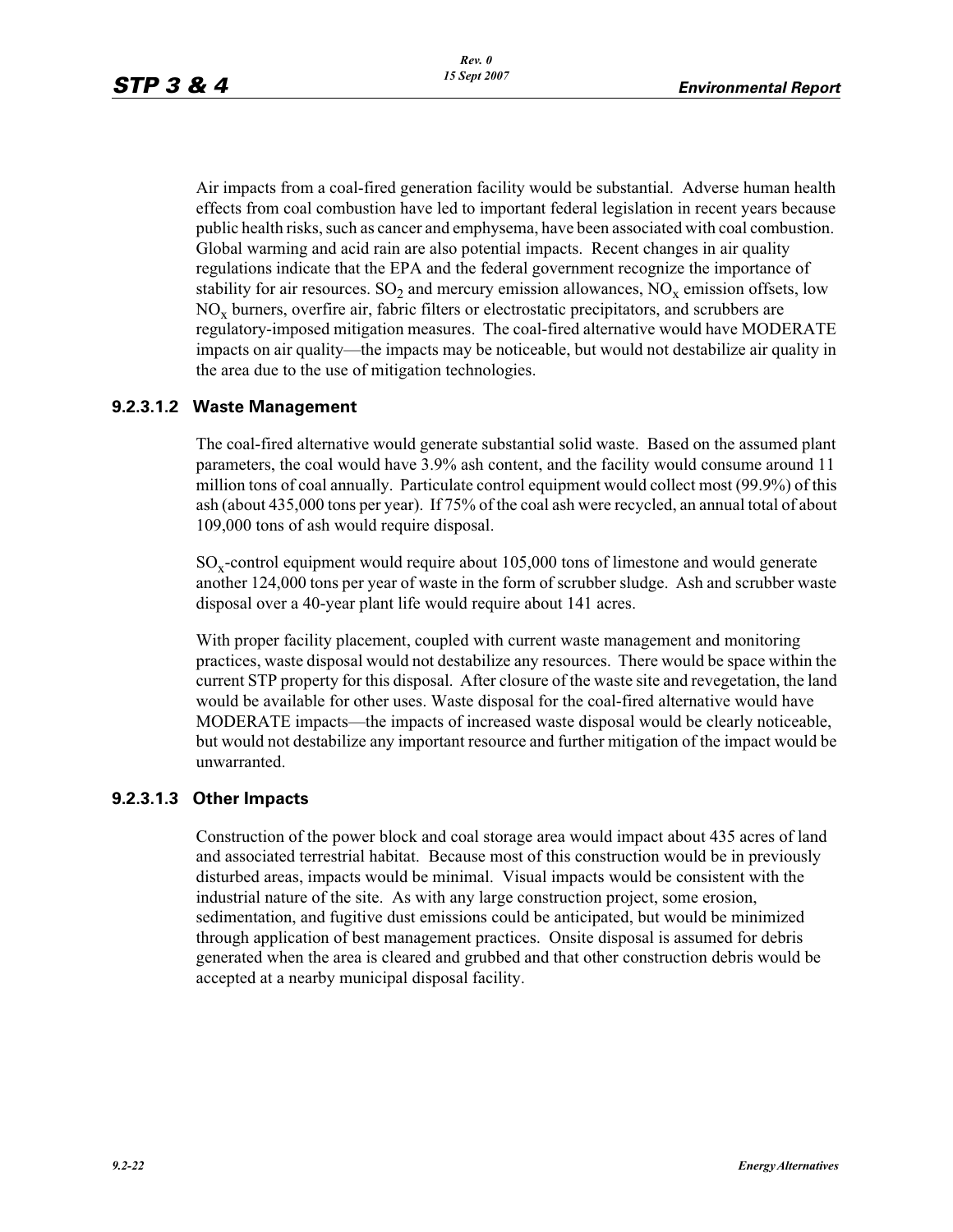Short-term socioeconomic impacts would result from the estimated 2414 construction workers to build the facilities, and long-term impacts would result from the estimated 315 full-time workers to operate the coal-fire facility. These impacts would be SMALL due to the influence of the nearby Houston-Galveston metropolitan area.

Cultural resource impacts would be unlikely due to the previously disturbed nature of the site and could be, if needed, minimized by survey and recovery techniques.

The existing STP Main Cooling Reservoir (MCR) would be used to minimize impacts to aquatic resources and regional water quality; therefore, STPNOC believes that these impacts would be SMALL.

The new stacks, boilers, and rail deliveries would be an incremental addition to the visual impact from existing STP structures and operations. Coal delivery would add noise and transportation impacts associated with unit-train traffic. Based on a unit train with 125 cars, where each car holds 100 tons, about 900 unit trains per year (about 17 trains per week) would be needed to deliver coal and limestone to the coal-fired plant.

Other construction and operation impacts would be SMALL. In most cases, the impacts would be detectable, but they would not destabilize any important attribute of the resource involved. Due to the minor nature of these impacts, mitigation would not be warranted beyond that mentioned.

#### **9.2.3.1.4 Design Alternatives**

The in-land location of the STP site lends itself to coal delivery by truck. However, this design alternative would necessitate substantial upgrades to area roads. The alternative would trade truck traffic impacts for rail traffic impacts, a tradeoff that provides no obvious environmental benefit. Subsection 9.4.1 analyzes alternative designs for the STP 3  $\&$  4 heat dissipation systems. Based on this analysis, STPNOC assumed the MCR would be used for the coal-fired alternative. Use of the existing MCR would minimize water consumption, thermal impacts, and additional visual intrusion; therefore, the heat dissipation system would pose a SMALL impact. The analysis of air quality impacts in Subsection 9.2.3.1.1 is based on use of best available control technology; therefore, there are no reasonable alternates for reducing those impacts.

#### **9.2.3.1.5 Conclusion**

As discussed in Subsection 9.2.2.10, STPNOC determined that coal-fired generation using supercritical boilers is a reasonable alternative to the proposed nuclear project because it is a mature technology, coal is available in the ERCOT region, and the environmental impacts associated with construction and operation of a coal-fired power generation plant are well understood. The impacts of coal-fired generation on the STP site are evaluated in Subsection 9.2.3.1 and STPNOC determined impacts would be SMALL to MODERATE. The impacts of coal-fired generation are compared to the proposed nuclear project in Tables 9.2-3 and 9.2-4. As these tables demonstrate, coal-fired plants are not environmentally preferable to nuclear power.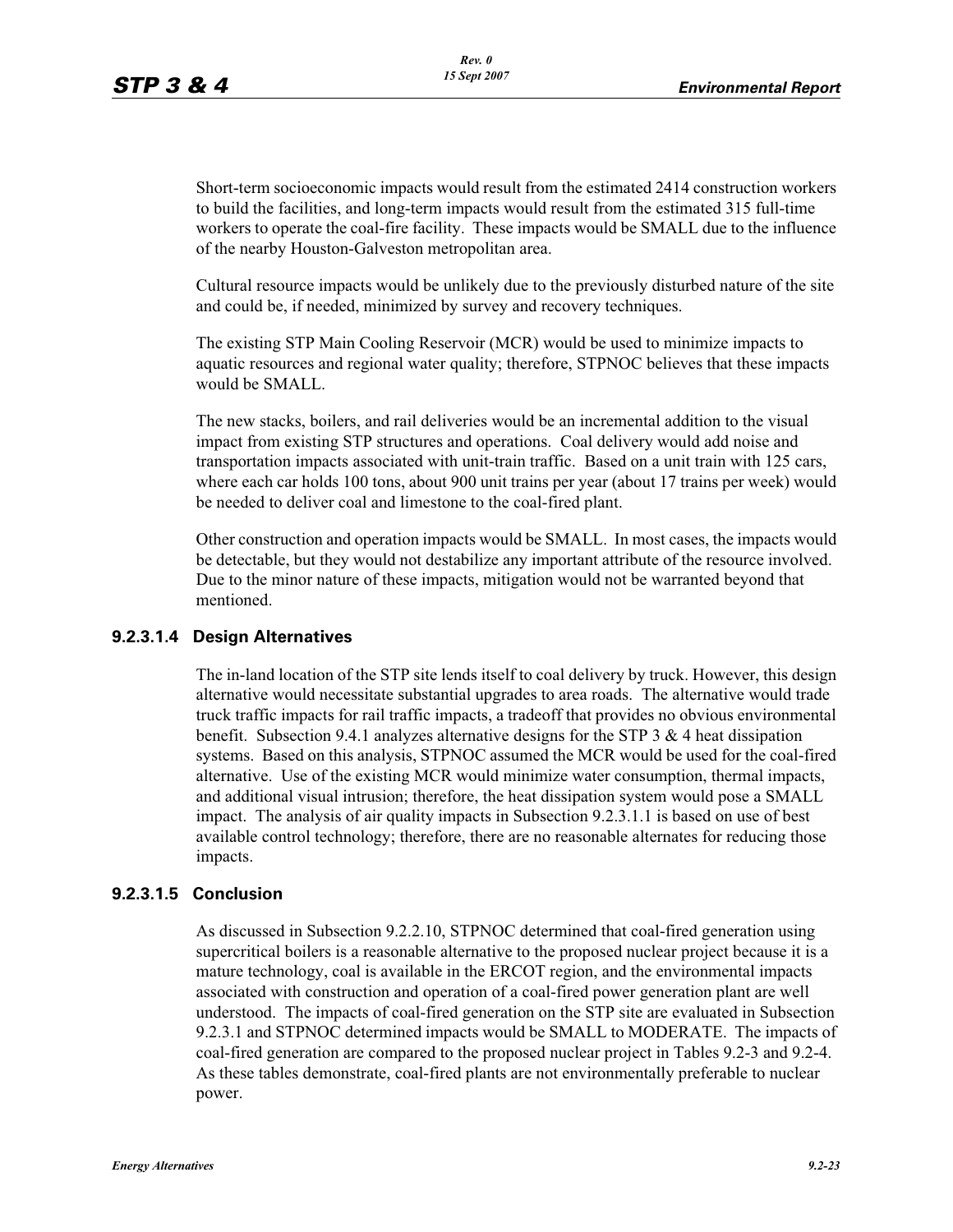## **9.2.3.2 Natural Gas Generation**

Subsection 9.2.2.11 presents the basis to select a combined-cycle plant as the gas-fired alternative. Land-use impacts from gas-fired units would be less than those of the coal-fired alternative. Reduced land requirements, due to construction on the existing site and a smaller facility footprint, would reduce impacts to ecological, aesthetic, and cultural resources. As discussed under "Other Impacts," an incremental increase in the workforce could have socioeconomic impacts. Human health effects associated with air emissions would be of concern, but the effect would be less than those of coal-fired generation. The gas-fired alternative defined in Subsection 9.2.2.11 would be located on land adjacent to the STP site.

#### **9.2.3.2.1 Air Quality**

Natural gas combustion is relatively clean compared to other fossil fuel combustion. Also, because the heat recovery steam generator does not receive supplemental fuel, the combinedcycle operation is highly efficient (56% vs. 33% for the coal-fired alternative). Therefore, the gas-fired alternative would release similar types of emissions, but generally in quantities less than the coal-fired alternative. Control technology for gas-fired turbines focuses on the reduction of  $NO<sub>x</sub>$  emissions. The gas-fired alternative would use about 121 billion standard cubic feet of natural gas per year and would generate these emissions:

 $SO_2 = 41$  tons per year  $NO<sub>x</sub> = 680$  tons per year  $CO = 141$  tons per year  $CO<sub>2</sub> = 6.9$  million tons per year  $PM = 119$  tons per year (all particulates are  $PM_{2.5}$ )

These emission totals are calculated based on the parameters and assumptions identified in Table 9.2-2 and emission factors published in AP-42 (9.2-53).

The Subsection 9.2.3.1 discussion of regional air quality, Clean Air Act requirements, the  $NO_x$ State Implementation Plan, and the Clean Air Interstate Rule also apply to the gas-fired generation alternative.  $SO_2$  allowances,  $NO_x$  effects on ozone levels, and  $NO_x$  emission offsets could be issues of concern for gas-fired combustion. STPNOC concludes that emissions from a gas-fired alternative could noticeably alter local air quality and would not destabilize regional resources. Air quality impacts would therefore be MODERATE.

#### **9.2.3.2.2 Waste Management**

Gas-fired generation would result in almost no solid waste generation and would therefore produce minor (if any) impacts. STPNOC concludes that gas-fired generation waste management impacts would be SMALL.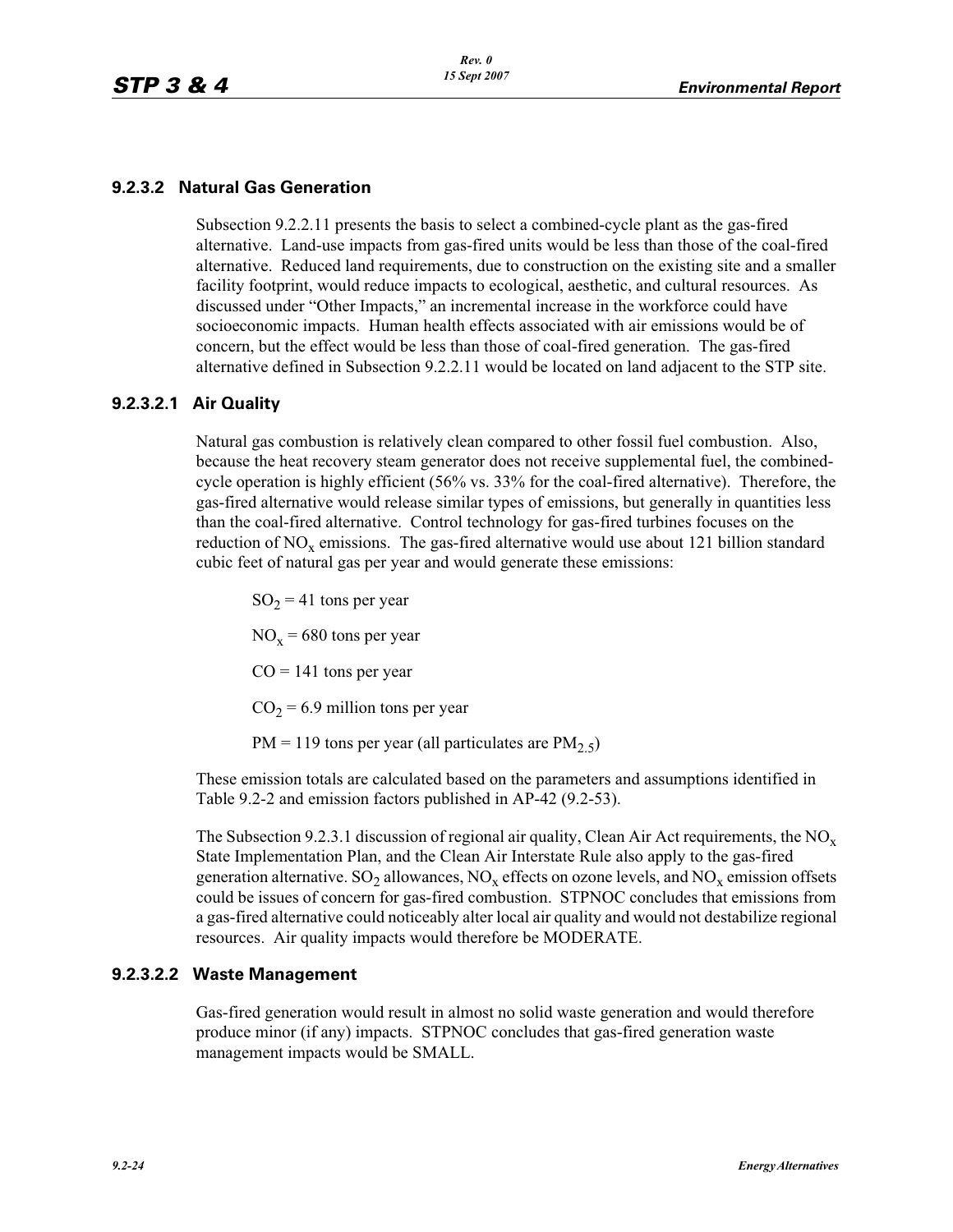#### **9.2.3.2.3 Other Impacts**

Similar to the coal-fired alternative, the ability to construct the gas-fired alternative on land adjacent to the STP site would reduce construction-related impacts relative to construction on a greenfield site.

A new 24-inch diameter pipeline would need to be constructed from an existing 24-inch transmission pipeline located about 2 miles northwest of the proposed site. Upgrades to the existing pipeline and gas storage facilities would also be required. To the extent practicable, new gas supply pipeline would be routed in previously disturbed areas to minimize impacts. Based on a 75-foot easement, about 18 acres would need to be graded to permit the installation of the pipeline. Construction impacts would be minimized through the application of best management practices to minimize soil loss and restore vegetation immediately after the excavation is backfilled. Installation of a gas pipeline would not create a long-term reduction in the local or regional diversity of plants and animals. In theory, impacts from construction of a pipeline could be reduced or eliminated if the gas-fired plant were located adjacent to an existing pipeline.

Construction of the combined-cycle plant would impact about 107 acres of land. Because this much previously disturbed acreage is available at the STP site, loss of terrestrial habitat would be minimal. Aesthetic impacts, erosion and sedimentation accumulation, fugitive dust, and construction debris impacts would be similar to the coal-fired alternative, but smaller because of the reduced site size. Socioeconomic impacts would result from the estimated 661 construction workers to build the facilities and 91 people needed to operate the gas-fired facility. These impacts would be SMALL due to the influence of the nearby metropolitan area.

## **9.2.3.2.4 Design Alternatives**

Subsection 9.4.1 analyzes alternative designs for the STP  $3 \& 4$  heat dissipation systems. Based on this analysis, STPNOC assumed the MCR would be used for the gas-fired alternative. Use of the MCR would minimize evaporative water loss, visual intrusion, and thermal impacts; the heat dissipation system would pose a SMALL impact. The analysis of air quality impacts in Subsection 9.2.3.2.1 is based on use of maximum achievable control technology; therefore there are no reasonable alternatives for reducing those impacts.

#### **9.2.3.3 Conclusion**

As discussed in Subsection 9.2.2.11, STPNOC determined that gas-fired generation using combined-cycle turbines is a reasonable alternative to the proposed nuclear project because it is a mature technology, natural gas is available in the ERCOT region, and the environmental impacts associated with construction and operation of a natural gas-fired power generating plant are well understood. The impacts of gas-fired generation on a site adjacent to the STP site are evaluated in Subsection 9.2.3.2 and STPNOC determined impacts would be SMALL to MODERATE. The impacts of gas-fired generation are compared to the proposed nuclear project in Tables 9.2-3 and 9.2-4. As these tables demonstrate, coal-fired plants are not environmentally preferable to nuclear power.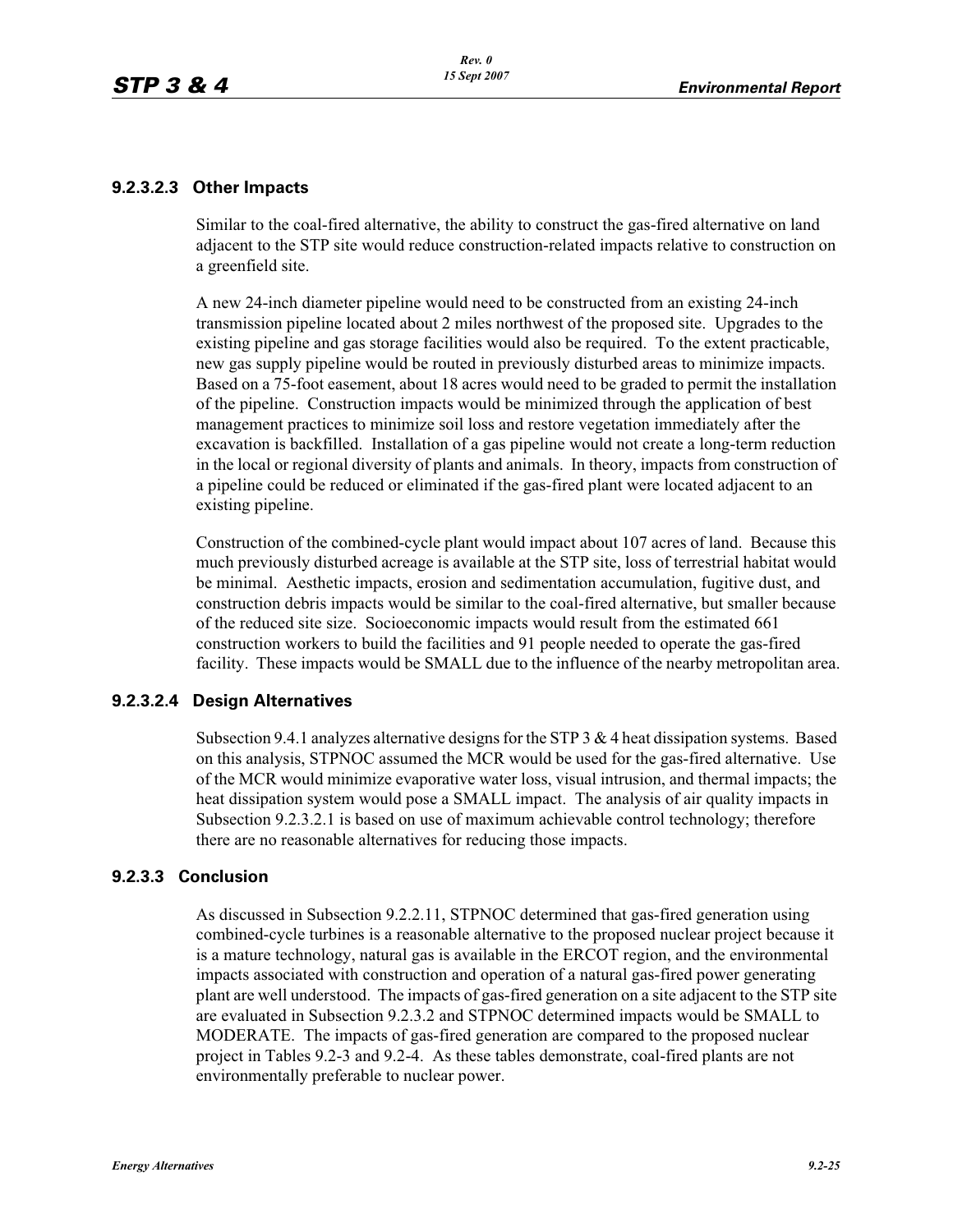## **9.2.4 Conclusion**

As shown in detail in Tables 9.2-3 and 9.2-4, based on environmental impacts, neither a coalfired nor a gas-fired plant would provide an appreciable reduction in overall environmental impacts relative to a nuclear plant. Furthermore, each of these types of plants would entail a significantly greater relative environmental impact on air quality than would the proposed nuclear project. Therefore, neither a coal-fired or gas-fired plant would be environmentally preferable to the proposed project.

## **9.2.5 References**

- 9.2-1 "ERCOT Protocols Section 1—Overview," ERCOT 2007a. Available at http://www.ercot.com/mktrules/protocols/current/01-050107.doc.
- 9.2-2 "Generic Environmental Impact Statement for License Renewal of Nuclear Reactors," NRC 1996. NUREG-1437. Office of Nuclear Regulatory Research. Washington, D.C., May. Available at http://www.nrc.gov/reading-rm/doccollections/nuregs/staff/sr1437/v1/index.html.
- 9.2-3 "Analysis of Transmission Alternatives for Competitive Renewable Energy Zones in Texas," ERCOT 2007c. Available at http://www.ercot.com/news/ presentations/2006/ATTCH\_A\_CREZ\_Analysis\_Report.pdf.
- 9.2-4 "Wind Energy Basics," AWEA (American Wind Energy Association) 2007a. Available at http://www.awea.org/faq/wwt\_basics.html.
- 9.2-5 "What Generation Mix Suits Your State? Tools for Comparing Fourteen Technologies across Nine Criteria," National Regulatory Research Institute 2007. Available at http://www.nrri.ohio-state.edu.
- 9.2-6 9.2-6"Basic Principles of Wind Resource Evaluation," AWEA 2007b. Available at http://www.awea.org/faq/basicwr.html.
- 9.2-7 "A Guidebook to Expanding the Role of Renewables in a Power Supply Portfolio," American Public Power Association, September 2004. Available at http://www.eere.energy.gov/windandhydro/windpoweringamerica/pdfs/power\_sup ply\_guidebook.pdf.
- 9.2-8 TSECO (Texas State Energy Conservation Office) 2007. Texas Wind Energy Resources. Available at http://www.infinitepower.org/reswind.htm.
- 9.2-9 "Wind Energy—An Untapped Resource," AWEA 2007c. Available at http://www.awea.org/pubs/factsheets/Wind\_Energy\_An\_Untapped\_ Resource.pdf.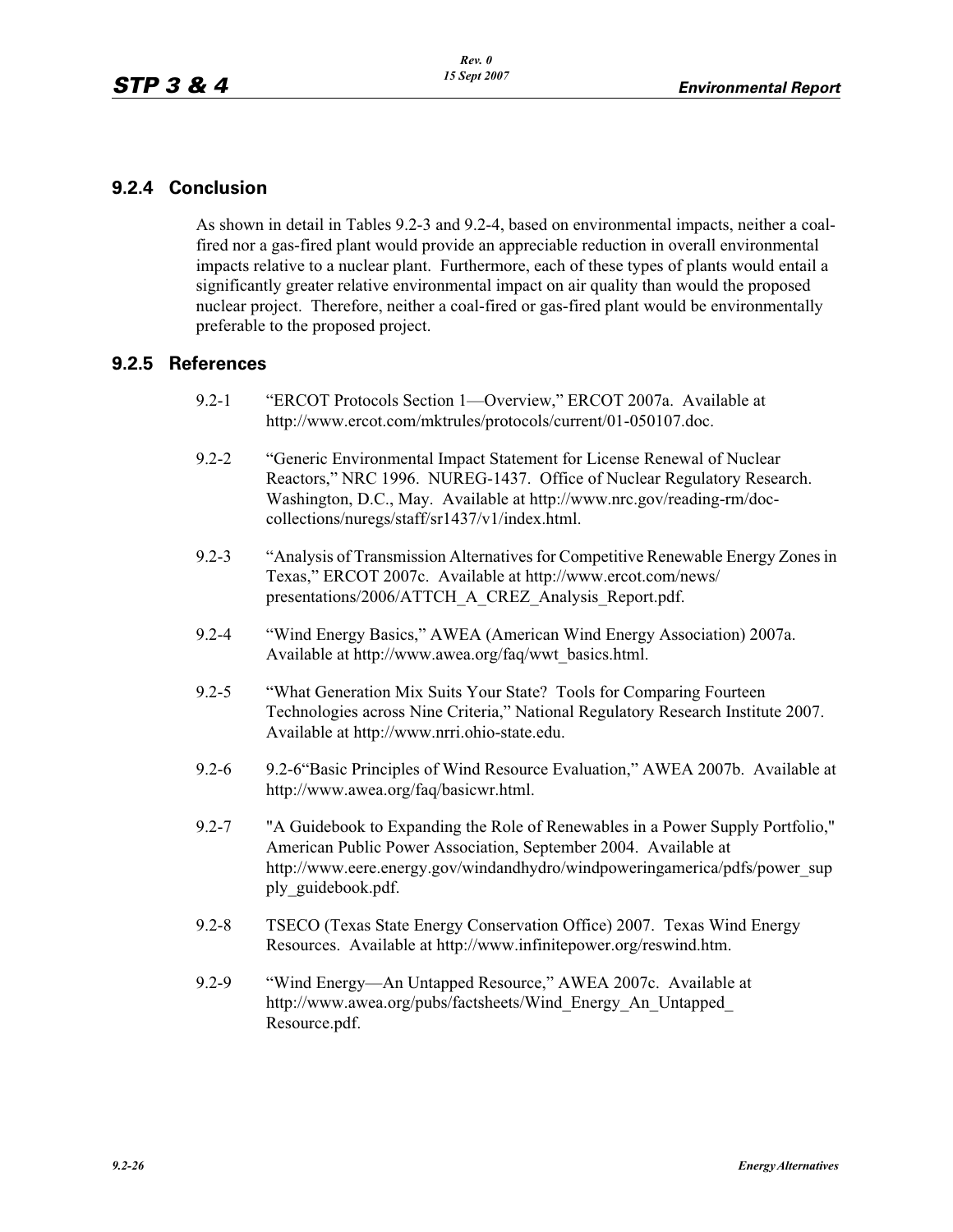- 9.2-10 "Wind Generation Assessment—A Report to the Electric Reliability Council of Texas," AWS Truewind, January 2007.
- 9.2-11 "Wind Energy and the Environment," AWEA 2007d. Available at http://www.awea.org/faq/wwt\_environment.html.
- 9.2-12 "Wind Resource of Offshore Texas, Wind Power Density at 50 Meters," AWS Truewind, December 2006. Available at http://www.seco.cpa.state.tx.us/ zzz\_re/re\_offshore\_pwr50m.pdf.
- 9.2-13 "Future for Offshore Wind Energy in the United States," NREL, NREL/CP-500- 36313, Golden, Colorado, June 2004. Available at http://www.nrel.gov/docs/ fy04osti/36313.pdf.
- 9.2-14 "Fuel from the Sky: Solar Power's Potential for Western Energy Supply," NREL/SR-550-32160, Golden, Colorado, July 2002. Available at http://www.nrel.gov/csp/publications.html?print.
- 9.2-15 "Texas Renewable Energy Resource Assessment," Virtus Energy Research Associates 1995. Available at http://www.seco.cpa.state.tx.us/zzz\_re/ re\_study1995.pdf.
- 9.2-16 "Solar Cells Increasing Use of Electricity from Sunlight Photovoltaic technology a multibillion-dollar market worldwide," USINFO 2005. Available at http://usinfo.state.gov/gi/Archive/2005/Apr/19-464962.html.
- 9.2-17 "Renewable Energy Technology—Solar Fact Sheet," Renewable Northwest Project, September 2006. Available at http://www.rnp.org/RenewTech/tech\_ solar.html.
- 9.2-18 "Solar Task Force Report, Clean and Diversified Energy Initiative," Western Governors' Association, January 2006. Available at http://www. westgov.org/wga/initiatives/cdeac/Solar-full.pdf.
- 9.2-19 "An Assessment of Renewable Electric Generating Technologies for Florida," Florida Public Service Commission and the Department of Environmental Protection) 2003. Available at http://www.psc.state.fl.us/publications/pdf/ electricgas/Renewable\_Energy\_Assessment.pdf.
- 9.2-20 EIA 2007a. State Electricity Profiles 2005. DOE/EIA-(348)/02. Washington, D.C. March. Available at http://www.eia.doe.gov/cneaf/electricity/ st\_profiles/sep2005.pdf.
- 9.2-21 "ERCOT Unit Data Report June 2007," ERCOT 2007d. Available upon request via email to info@ercot.com.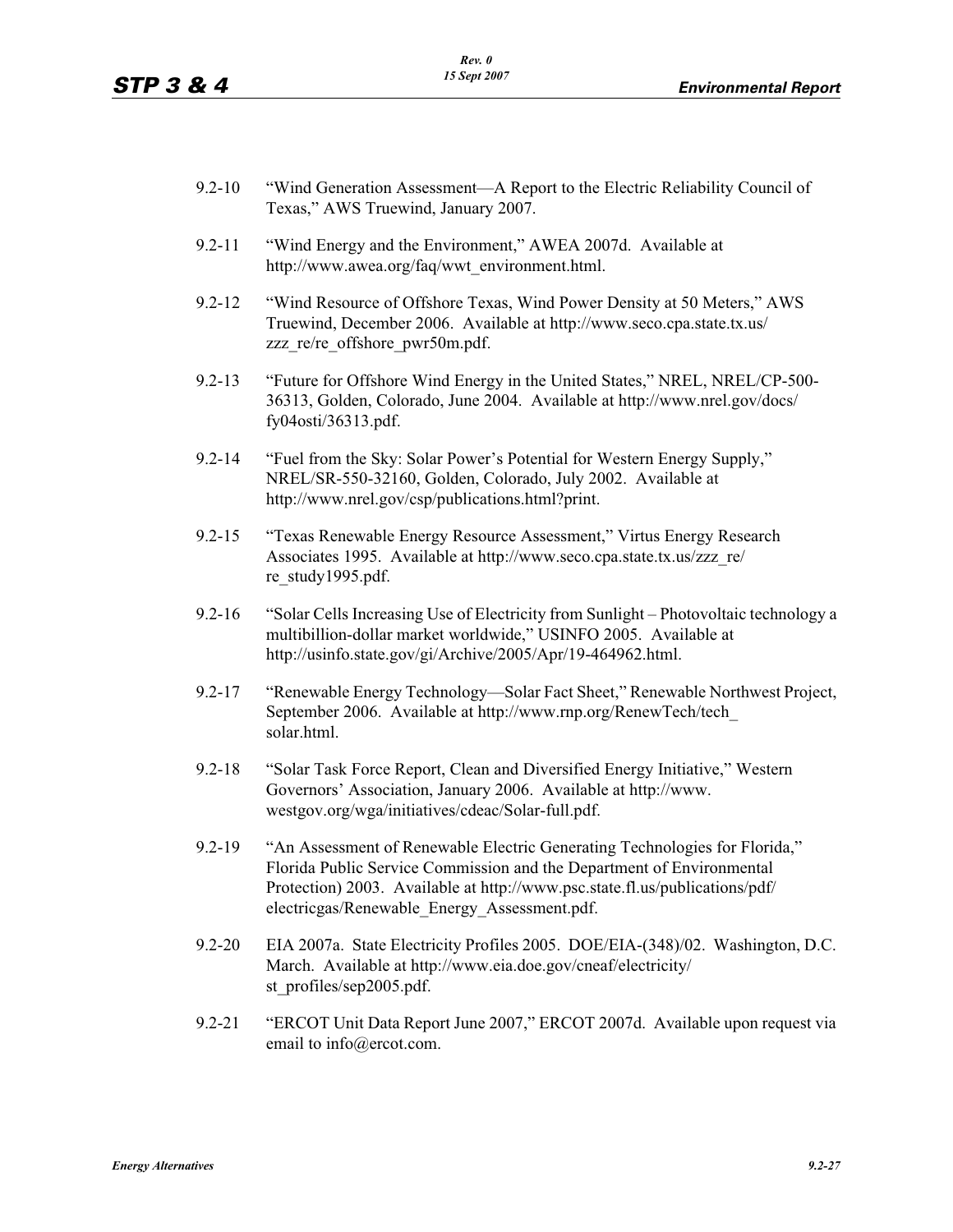- 9.2-22 "Feasibility Assessment of the Water Energy Resources of the United States for New Low Power and Small Hydro Classes of Hydroelectric Plants," DOE, DOE-ID-11263, January 2006.
- 9.2-23 "Hydropower Program: Hydrofacts," Idaho National Laboratory, July 2005. Available at http://hydropower.id.doe.gov/hydrofacts/plant\_costs.shtml.
- 9.2-24 "The Real Cost of Electricity Generation Alternatives: A Portfolio Approach," Energy-Regulatory Economics and Finance, Shimon Awerbuch, Ph.D., 2005.
- 9.2-25 "Annual Electric Generator Report—Spreadsheet Download," EIA 2006. Available at http://www.eia.doe.gov/cneaf/electricity/page/capacity/ capacity.html.
- 9.2-26 "An Assessment of Geothermal Resource Development Needs in the Western United States," Geothermal Energy Association, Daniel J. Fleischmann, January 2007. Available at http://www.geo-energy.org/publications/reports/States%20 Guide.pdf.
- 9.2-27 "Geothermal Energy for Electric Power, Renewable Energy Policy Project," Shibaki, Masashi, Washington, D.C., December 2003. Available at http://www.repp.org/repp/index.html.
- 9.2-28 "All About Geothermal Energy—Power Plant Cost," Geothermal Energy Association 2007n. Available at http://www.geo-energy.org/aboutGE/ powerPlantCost.asp.
- 9.2-29 "DOE Energy Efficiency and Renewable Energy Biomass Program," DOE March 2007. Available at http://www1.eere.energy.gov/biomass/printable\_ versions/electrical\_power.html.
- 9.2-30 TSECO 2007. Texas Biomass Energy Resources. Available at http://www. infinitepower.org/resbiomass.htm.
- 9.2-31 "Potential Supply and Cost of Biomass from Energy Crops," ORNL (Oak Ridge National Laboratory) 1996. Available at http://bioenergy.ornl.gov/reports/tvareg/ supply3.html.
- 9.2-32 "Bioenergy Feedstock Characteristics," ORNL 2007. Available at http:// bioenergy.ornl.gov/papers/misc/biochar\_factsheet.html.
- 9.2-33 "The Value of the Benefits of U.S. Biomass Power," NREL 1999, NREL/SR-570- 27541. Available at http://www.energyproducts.com/Documents/NREL%20 Biomass%20Power%20value.pdf.
- 9.2-34 "Electricity from Municipal Solid Waste," EPA (U.S. Environmental Protection Agency), July 2006. Available at http://www.epa.gov/solar/muni.htm.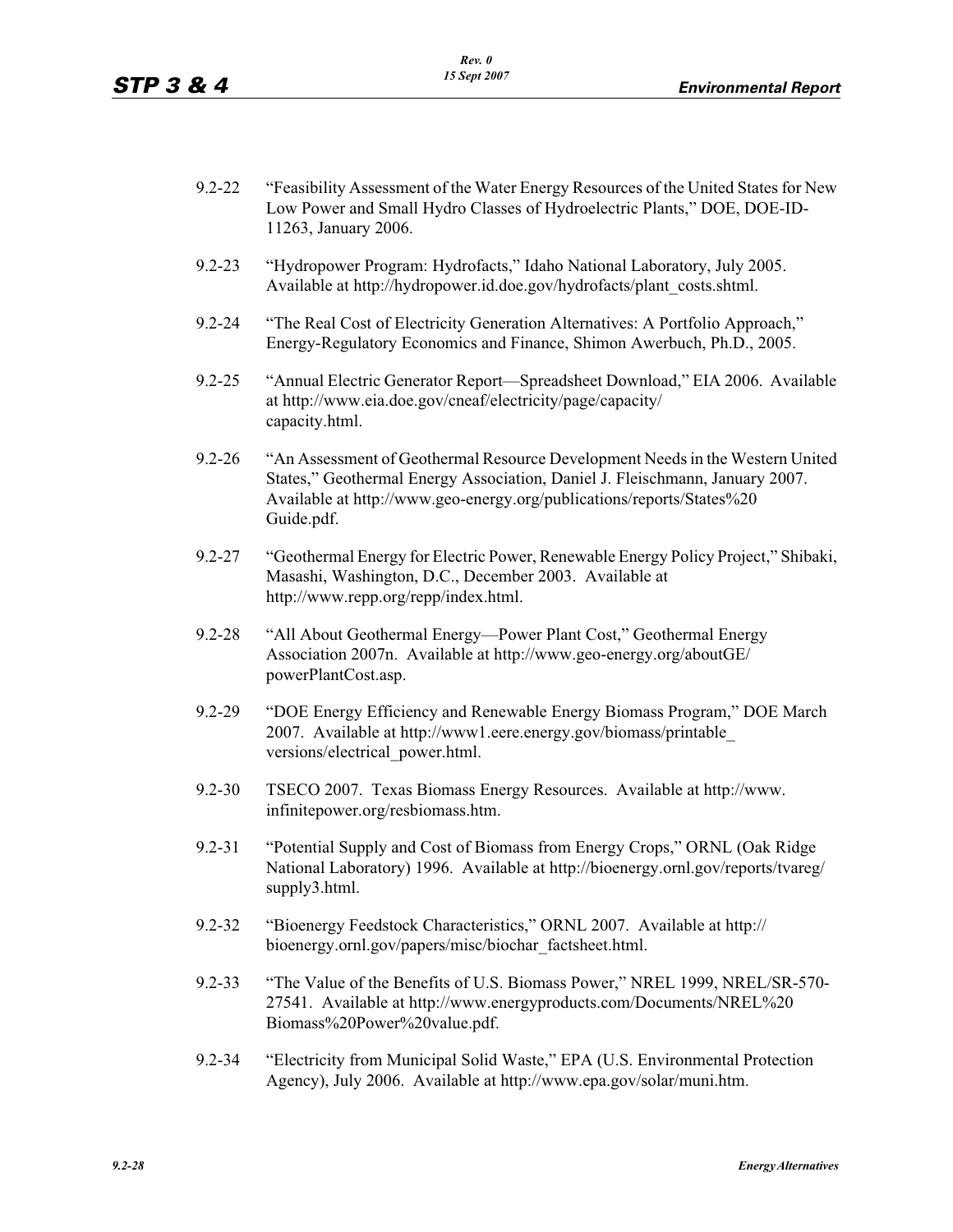- 9.2-35 "Municipal Solid Waste—Basic Facts," EPA, March 2007. Available at http://www.epa.gov/epaoswer/non-hw/muncpl/facts.htm.
- 9.2-36 "Biomass for Electricity Generation," EIA 2004. Available at http://www. epa.gov/cleanenergy/pdf/haq\_apr20.pdf.
- 9.2-37 "Texas Energy, The Next Generation —The Role of Renewables in Generating," University of Texas, 2004. Available at http://utopia.utexas.edu/articles/tbr/ energy.html?sec=business&sub=economics.
- 9.2-38 "Methodology for Allocating Municipal Solid Waste to Biogenic and Non-Biogenic Energy," EIA 2007b. Available at http://www.eia.doe.gov/cneaf/solar. renewables/page/mswaste/msw.pdf.
- 9.2-39 "ERCOT Quick Facts," ERCOT 2007b. Available at http://www.ercot.com/news /presentations/2007/ERCOT%20Quick%20Facts%20May%202007.pdf.
- 9.2-40 "Municipal Solid Waste in Texas: A Year in Review FY 2005 Data Summary and Analysis," TCEQ (Texas Commission on Environmental Quality), AS-187/06, June 2006. Available at http://www.tceq.state.tx.us/assets/ public/comm\_exec/pubs/as/187\_06.pdf.
- 9.2-41 "Municipal Solid Waste Generation, Recycling, and Disposal in the United States— Facts and Figures for 2005," EPA 2005. Available at http://www.epa. gov/epaoswer/osw/conserve/resources/msw-2005.pdf.
- 9.2-42 "Green Power FAQ," Santee Cooper 2007. Available at https://www. santeecooper.com/portal/page/portal/SanteeCooper/Environment/GreenPower/Gree nPower%20FAQ.
- 9.2-43 "A Portfolio—Risk Analysis of Electricity Supply Options in the Commonwealth of Virginia," Clean Energy Commercialization, October 2005. Available at http://www.chesapeakeclimate.org/doc/VA\_Renewables\_Study.pdf.
- 9.2-44 "United States Spot Price FOB Weighted by Estimated Import Volume (Dollars per Barrel)." Energy Information Administration, July 25, 2007. Available at http://tonto.eia.doe.gov/dnav/pet/hist/wtotusaw.htm.
- 9.2-45 "U.S. Crude Oil Supply & Disposition" Energy Information Administration, June 21, 2007. Available at http://tonto.eia.doe.gov/dnav/pet/pet\_sum\_crdsnd\_adc\_ mbbl\_m.htm.
- 9.2-46 "Fuel Cells Market Survey: Large Stationary Applications," Fuel Cell Today, 2003. Available at http://www.fuelcelltoday.com.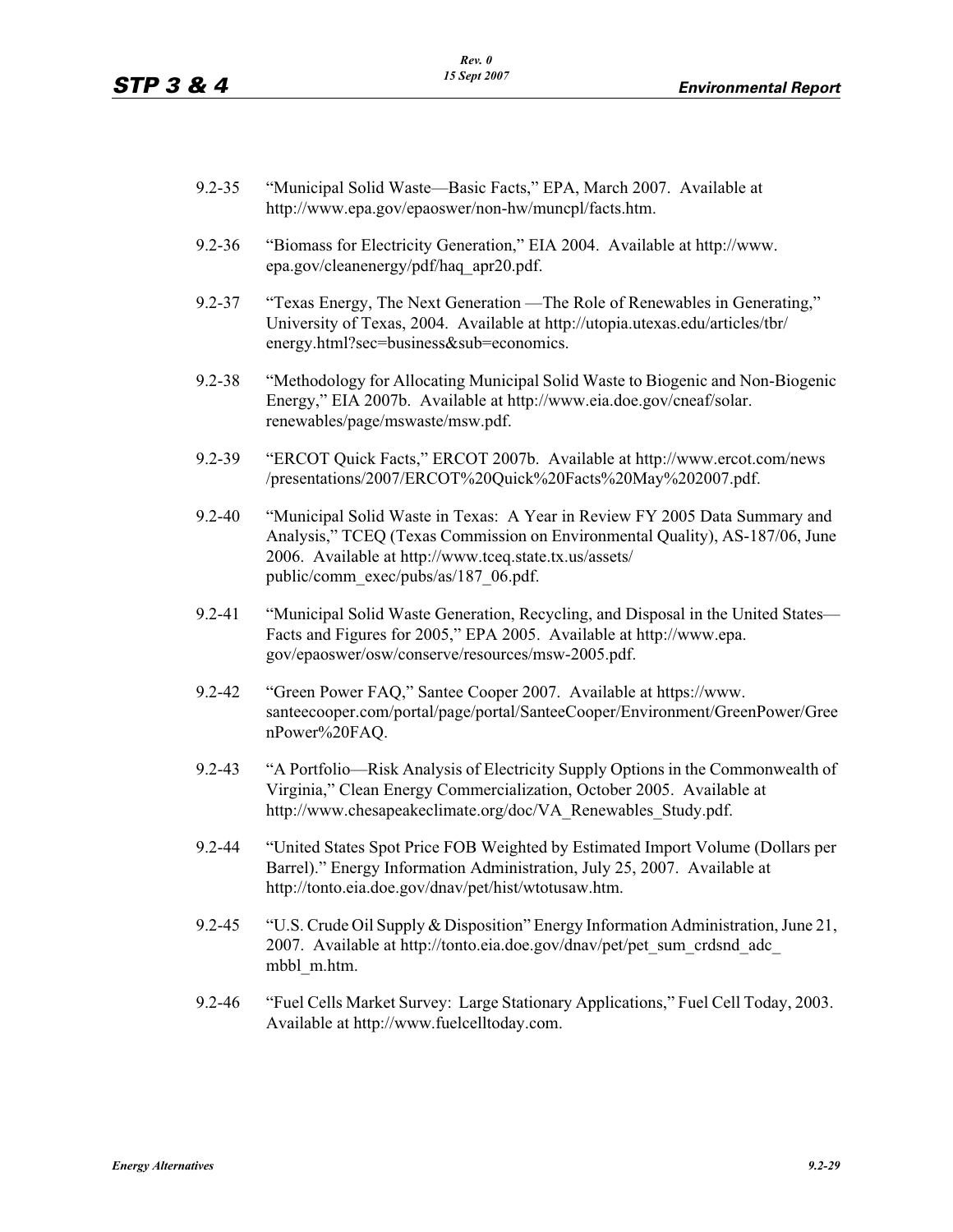- 9.2-47 "Electricity Generation Technologies: Performance and Cost Characteristics," Canadian Energy Research Institute, August 2005. Prepared for the Ontario Power Authority.
- 9.2-48 "Annual Energy Outlook 2007 with Projections to 2030," EIA 2007c. DOE/EIA-0383, Washington, D.C., February. Available at http://www.eia. doe.gov/oiaf/aeo/pdf/0383(2006).pdf.
- 9.2-49 "Clean Coal Technology The JEA Large-Scale CFB Combustion Demonstration Project," DOE 2003. Topical Report Number 22. Available at http://www.fossil.energy.gov/programs/powersystems/publications/ Clean Coal Topical Reports/topical22.pdf.
- 9.2-50 "Assessment of Advanced Coal-Based Electricity Generation Options for India: Potential Learning from U.S. Experiences," BCSIA Discussion Paper 2005-02, Energy Technology Innovation Project, Kennedy School of Government, Harvard University, 2005. Available at hhttp://bcsia.ksg.harvard.edu/BCSIA\_ content/documents/ghosh200502.pdf.
- 9.2-51 "About IGCC Power," Clean Energy 2007. Available at http://www.cleanenergy.us/facts/igcc.htm.
- 9.2-52 "Factors that Affect the Design and Implementation of Clean Coal Technologies in Indiana," Rardin, Ronald, Zuwei Yu, Forrest Holland, Anthony Black, Jesse Oberbeck 2005. Available at https://engineering.purdue.edu/IE/Research/ PEMRG/CCTR/Purdue-InterimReport-Jun10-2005.pdf.
- 9.2-53 "Bituminous and Subbituminous Coal Combustion," EPA 1998. Air Pollutant Emission Factors, Volume 1, Stationary Point Sources and Area Sources, Section 1.1, AP-42. Washington, D.C., September 1998. Available at http://www.epa. gov/ttn/chief/ap42/ch01/final/c01s01.pdf.
- 9.2-54 "Air Quality and the State Implementation Plan," TCEQ, Texas SIP 101 May 2007. Available at http://www.tceq.state.tx.us/implementation/ air/sip/sipintro.html.
- 9.2-55 NRG Energy 2006. Application for a Texas Commission on Environmental Quality Flexible Air Quality Permit, W. A. Parish Electric Generation Station, June.
- 9.2-56 "Market-Based Advanced Coal Power Systems Final Report," DOE/FE-0400, DOE 1999. Available at http://www.netl.doe.gov/technologies/coalpower/ refshelf/marketbased\_systems\_report.pdf.
- 9.2-57 "Sulfur Dioxide Content in Natural Gas," Interstate Natural Gas Association of America 2007. Available at http://www.ingaa.org/environment/pollutants.htm.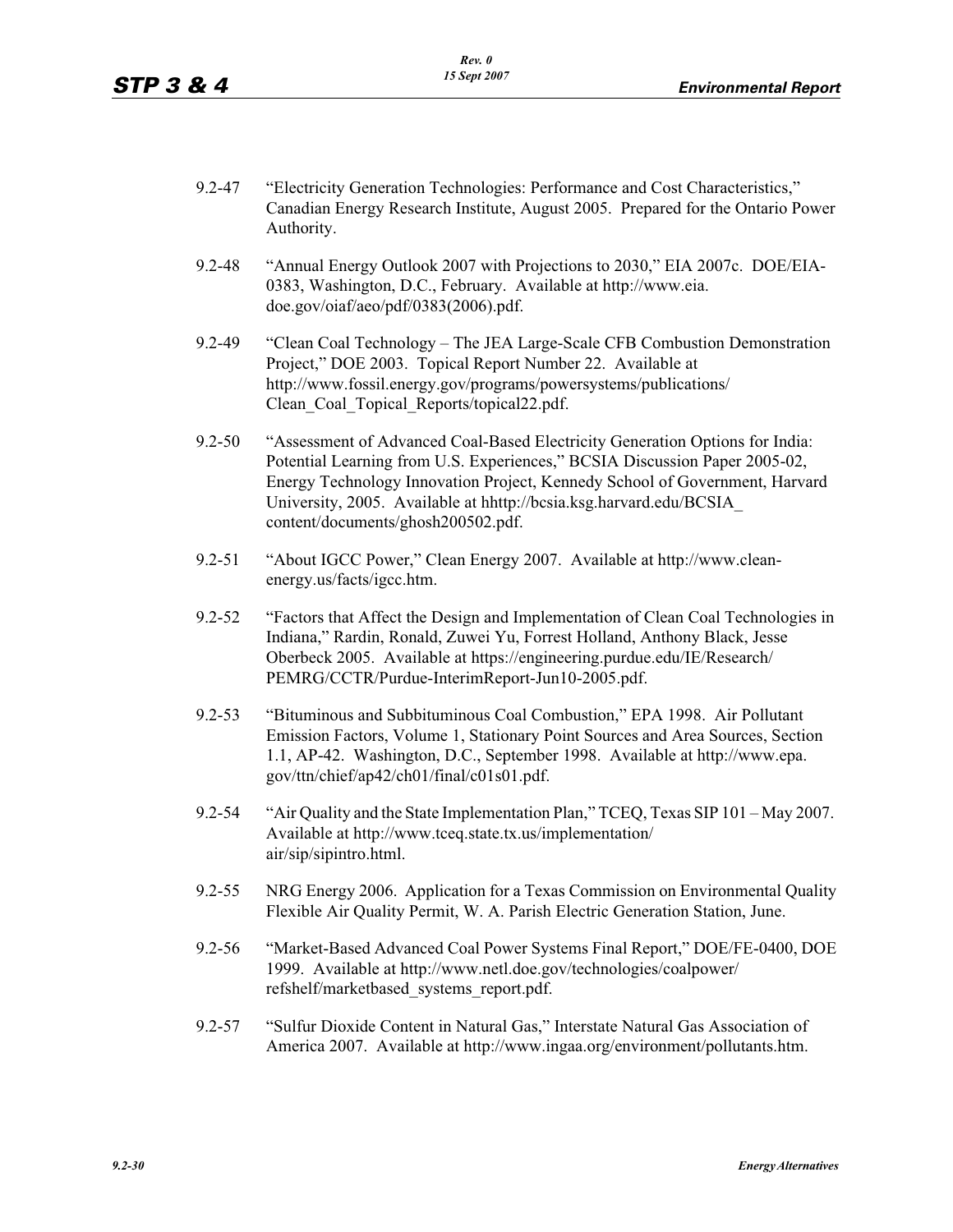- 9.2-58 "Stationary Gas Turbines," EPA, Air Pollutant Emission Factors, Vol. 1. Stationary Point Sources and Area Sources, Section 3.1. AP-42. Washington, D.C., April 2000. Available at http://www.epa.gov/ttn/chief/ap42/ch03/final/ c03s01.pdf.
- 9.2-59 "Siemens Power Generation: Combined Cycle Plant Ratings," Siemens, January 2006. Available at http://www.powergeneration.siemens.com/ en/plantrating/index.cfm.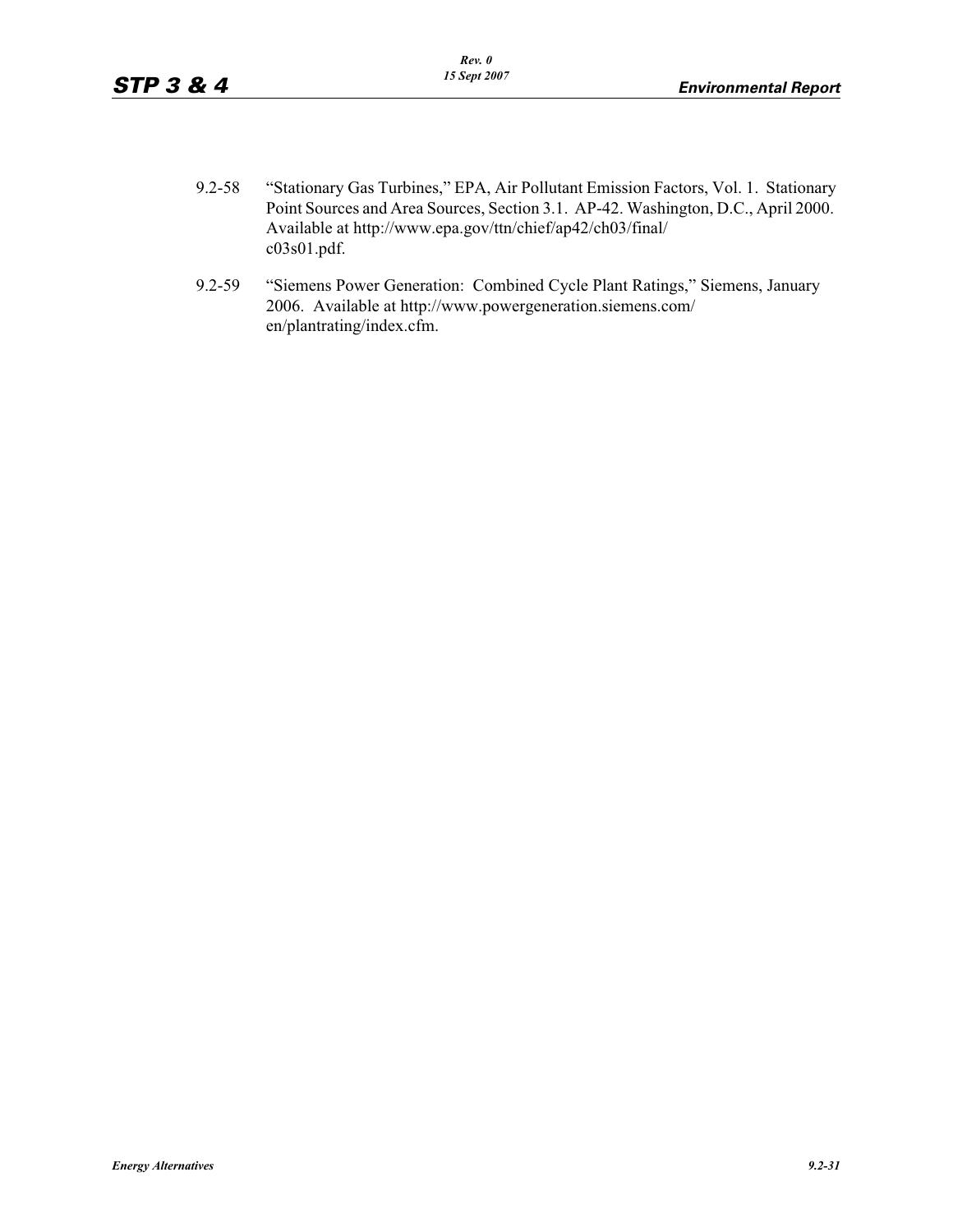| <b>Characteristic</b>                                                                                  | <b>Basis</b>                                                                             |
|--------------------------------------------------------------------------------------------------------|------------------------------------------------------------------------------------------|
| Unit size = $675$ MWe ISO rating net $[1]$                                                             | Assumed                                                                                  |
| Unit size = 718 MWe ISO rating gross [1]                                                               | Calculated based on 6% onsite power                                                      |
| Number of units $=$ 4                                                                                  | Assumed                                                                                  |
| Boiler type = PC, dry bottom, tangentially fired, sub-<br>bituminous, NSPS                             | Minimizes nitrogen oxides emissions (Reference<br>$9.2 - 49$                             |
| Fuel type = Powder River Basin Sub-bituminous coal                                                     | Typical for coal used by NRG Energy                                                      |
| Fuel heat value = $8200$ Btu/lb                                                                        | NRG Energy Experience (Reference 9.2-55)                                                 |
| Fuel ash content by weight = $3.9\%$                                                                   | NRG Energy Experience ((Reference 9.2-55)                                                |
| Fuel sulfur content by weight = $0.3\%$                                                                | NRG Energy experience (Reference 9.2-55)                                                 |
| Uncontrolled $NO_x$ emission = 7.2 lb/ton                                                              | Typical for pulverized coal, tangentially fired,<br>dry-bottom, NSPS (Reference 9.2-53)  |
| Uncontrolled CO emission $= 0.5$ lb/ton                                                                | Typical for pulverized coal, tangentially fired, dry-<br>bottom, NSPS (Reference 9.2-53) |
| Heat rate = $8,568$ Btu/kWh                                                                            | Assumed based on DOE data (Reference 9.2-56)                                             |
| Capacity factor = $0.85$                                                                               | Typical for large coal-fired units                                                       |
| $NO_x$ control = low $NO_x$ burners, overfire air and<br>selective catalytic reduction (95% reduction) | Best available and widely demonstrated to<br>minimize $NOx$ emissions (Reference 9.2-53) |
| Particulate control = fabric filters (baghouse-99.9%<br>removal efficiency)                            | Best available for minimizing particulate emissions<br>(Reference 9.2-53)                |
| $SO_x$ control = Wet scrubber - limestone (95%<br>removal efficiency)                                  | Best available for minimizing $SO_x$ emissions<br>(Reference 9.2-53)                     |

### **Table 9.2-1 Coal-Fired Alternative**

[1]The difference between "net" and "gross" is electricity consumed onsite.

Btu = British thermal unit

ISO rating = International Standards Organization rating at standard atmospheric conditions of 59°F, 60% relative humidity, and 14.696 pounds per square inch of atmospheric pressure

kWh = kilowatt hour

NSPS = New Source Performance Standard

MWe = megawatt electrical output

 $NO<sub>x</sub>$  = nitrogen oxides

 $SO_x$  = oxides of sulfur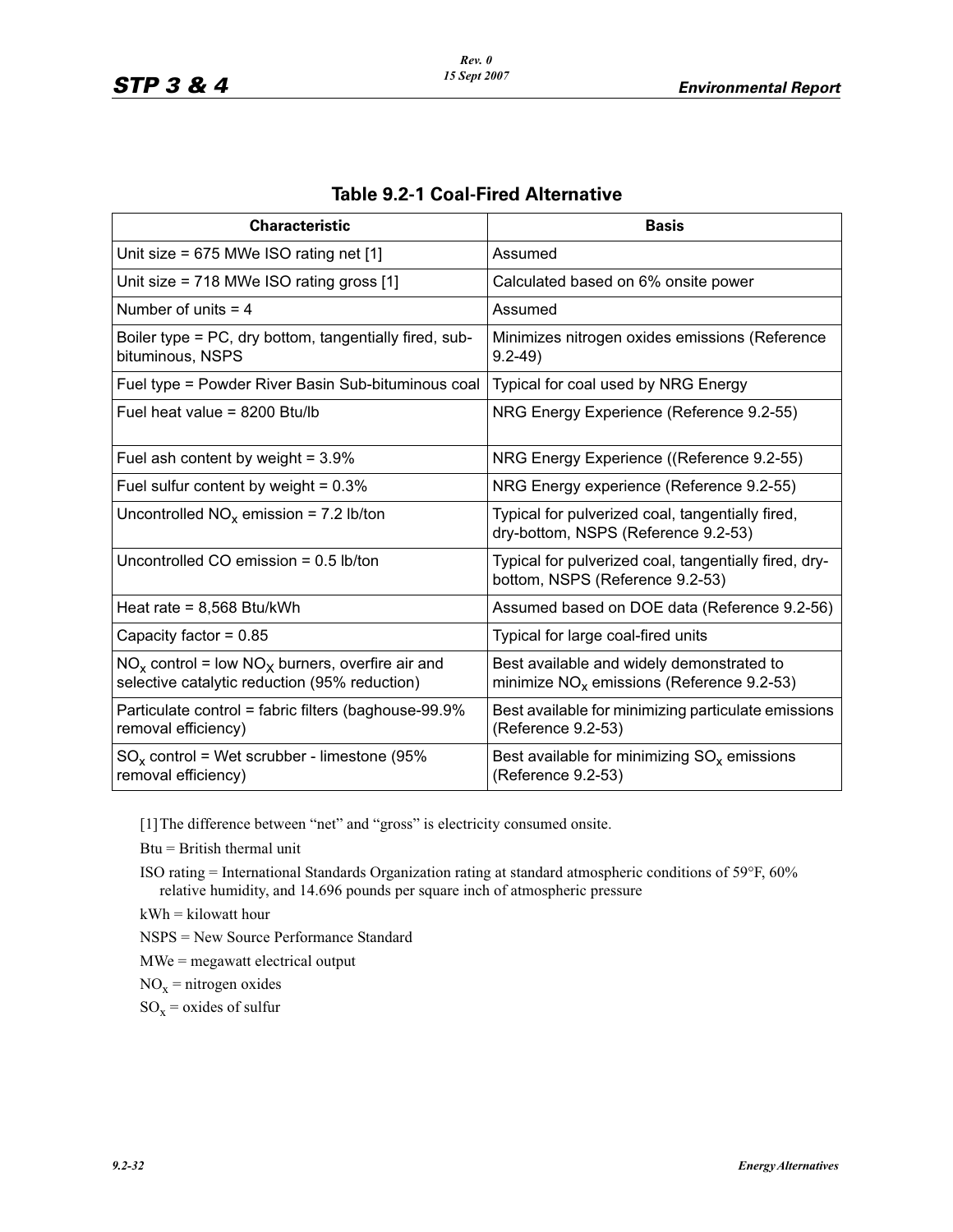| <b>Characteristic</b>                                                             | <b>Basis</b>                                                                                |
|-----------------------------------------------------------------------------------|---------------------------------------------------------------------------------------------|
| Unit size = $675$ MWe ISO rating net [1]                                          | Assumed                                                                                     |
| Unit size = $703$ MWe ISO rating gross $[1]$                                      | Calculated based on 4% onsite power                                                         |
| Number of units $=$ 4                                                             | Assumed                                                                                     |
| Fuel type = natural gas                                                           | Assumed                                                                                     |
| Fuel heating value = $1,029$ Btu/ft <sup>3</sup>                                  | 2005 value for gas used in Texas (Reference 9.2-<br>20, Table 6)                            |
| Fuel $SO_x$ content = 0.0007%                                                     | Reference 9.2-57                                                                            |
| $NOx$ control = selective catalytic reduction (SCR) with<br>steam/water injection | Best available to minimize $NOx$ emissions<br>(Reference 9.2-58)                            |
| Fuel $NO_x$ content = 0.0109 lb/MMBtu                                             | Typical for large SCR-controlled gas fired units<br>with water injection (Reference 9.2-58) |
| Fuel CO content = $0.00226$ lb/MMBtu                                              | Typical for large SCR-controlled gas fired units<br>(Reference 9.2-58)                      |
| Fuel $PM2.5$ content [2] = 0.0019 lb/MMBtu                                        | Reference 9.2-58, Table 3.1-2a                                                              |
| Heat rate = $5,960$ Btu/kWh                                                       | Assumed based on Siemens SCC6-5000F 2x1<br>plant configuration (Reference 9.2-59)           |
| Capacity factor = $0.85$                                                          | Assumed based on performance of modern plants                                               |

## **Table 9.2-2 Gas-Fired Alternative**

[1]The difference between "net" and "gross" is electricity consumed onsite.

[2] All particulate matter is  $PM<sub>2.5</sub>$ .

ISO rating = International Standards Organization rating at standard atmospheric conditions of 59°F, 60% relative humidity, and 14.696 pounds of atmospheric pressure per square inch

MM = million

 $PM_{2.5}$  = particulates with a diameter of 2.5 microns or less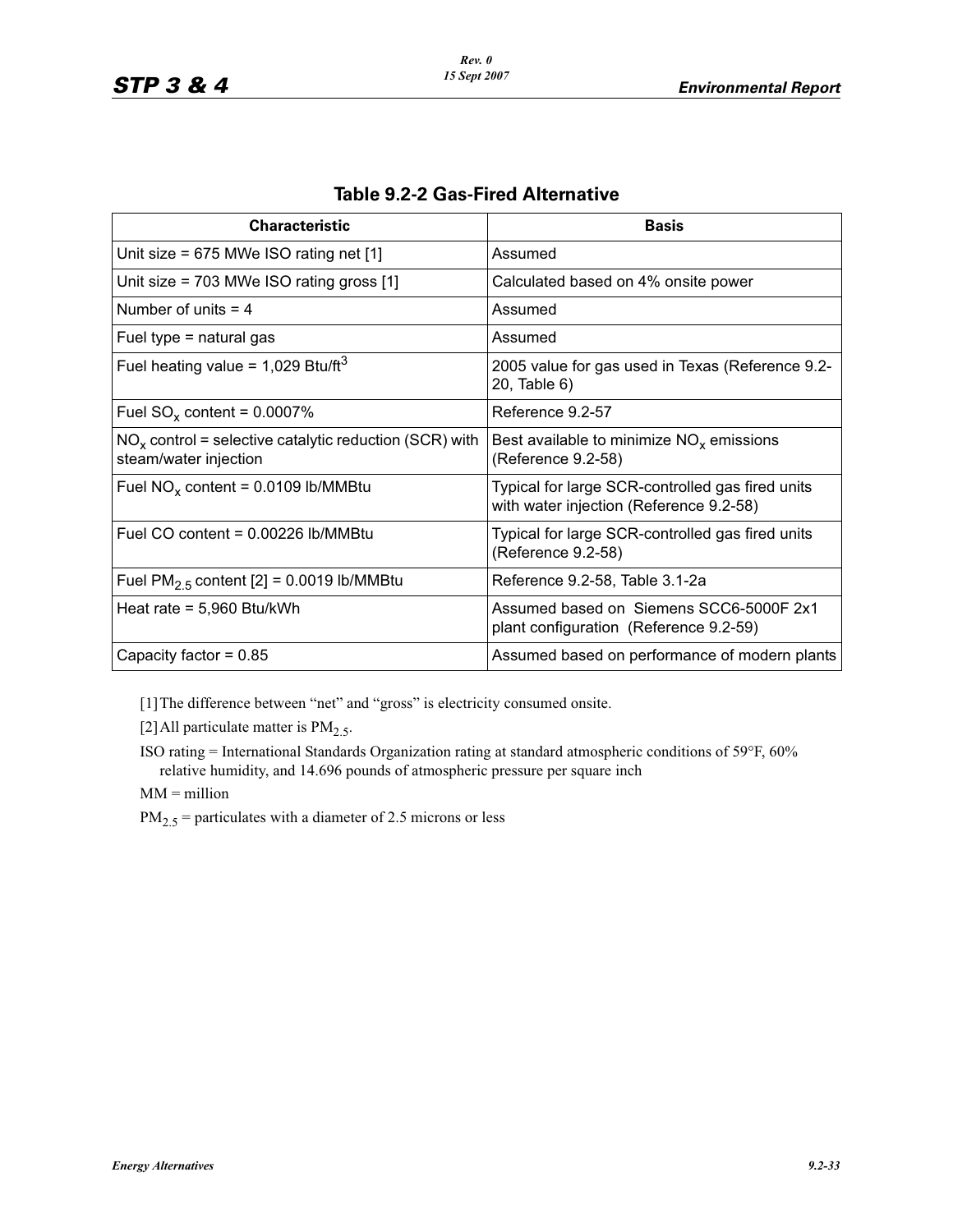| <b>Impact Category</b>                     | <b>Proposed Action</b><br>(STP COL) | <b>Coal-Fired</b><br><b>Generation</b> | <b>Gas-Fired</b><br><b>Generation</b> | <b>Combinations of</b><br><b>Alternatives</b> |
|--------------------------------------------|-------------------------------------|----------------------------------------|---------------------------------------|-----------------------------------------------|
| Land Use                                   | SMALL                               | <b>SMALL</b>                           | SMALL                                 | <b>SMALL to LARGE</b>                         |
| <b>Water Quality</b>                       | SMALL                               | <b>SMALL</b>                           | <b>SMALL</b>                          | <b>SMALL</b>                                  |
| <b>Air Quality</b>                         | <b>SMALL</b>                        | <b>MODERATE</b>                        | <b>MODERATE</b>                       | <b>SMALL to MODERATE</b>                      |
| <b>Ecological Resources</b>                | SMALL                               | SMALL                                  | SMALL                                 | <b>SMALL to LARGE</b>                         |
| Threatened or<br><b>Endangered Species</b> | <b>SMALL</b>                        | <b>SMALL</b>                           | <b>SMALL</b>                          | SMALL to LARGE                                |
| Human Health                               | SMALL                               | <b>MODERATE</b>                        | SMALL                                 | <b>SMALL to MODERATE</b>                      |
| Socioeconomics                             | SMALL                               | SMALL                                  | SMALL                                 | SMALL to LARGE                                |
| Waste Management                           | SMALL                               | <b>MODERATE</b>                        | SMALL                                 | <b>SMALL to MODERATE</b>                      |
| Aesthetics                                 | SMALL                               | SMALL                                  | SMALL                                 | <b>SMALL to LARGE</b>                         |
| <b>Cultural Resources</b>                  | <b>SMALL</b>                        | <b>SMALL</b>                           | <b>SMALL</b>                          | <b>SMALL</b>                                  |
| Accidents                                  | SMALL                               | SMALL                                  | SMALL                                 | SMALL                                         |

# **Table 9.2-3 Impacts Comparison Summary**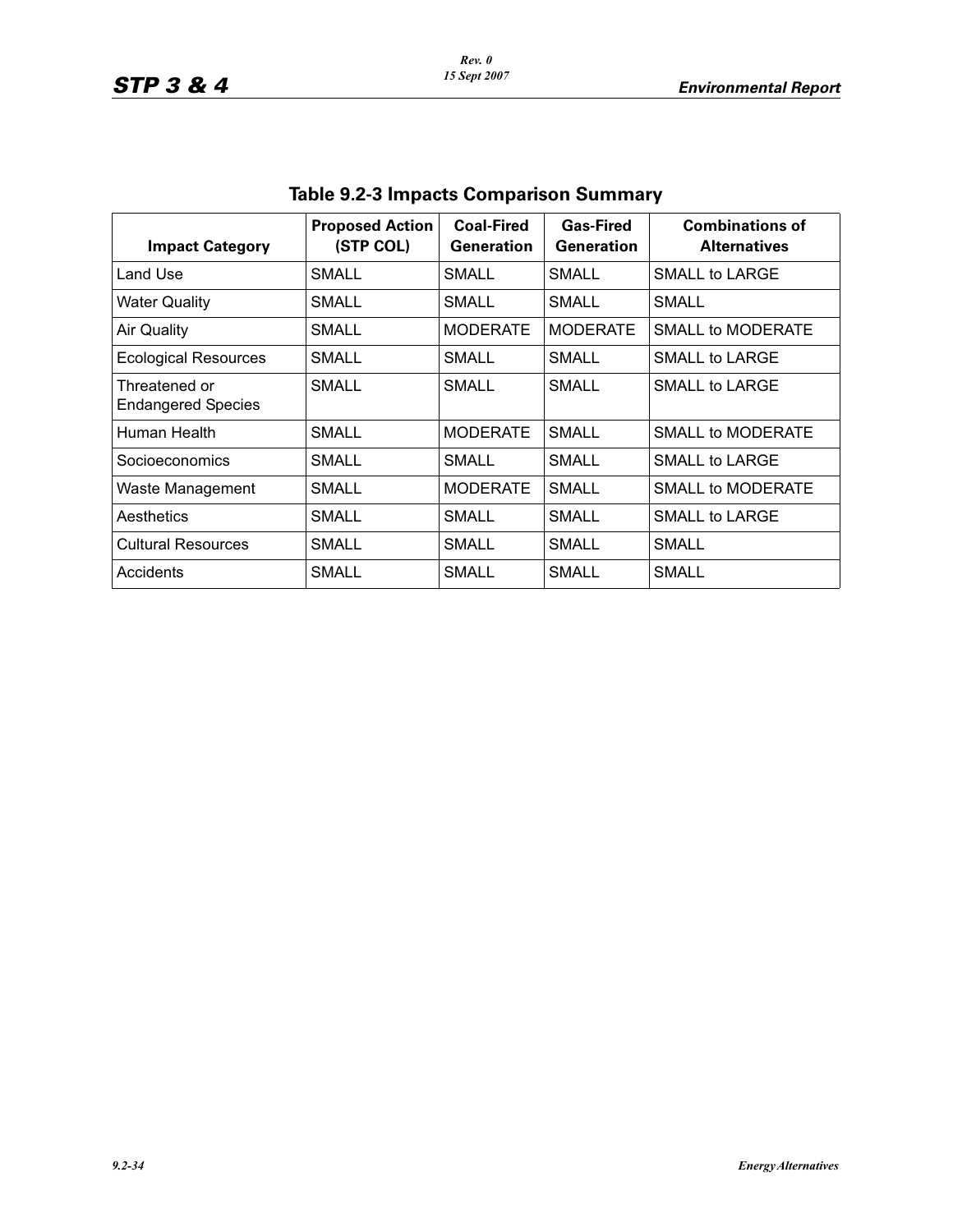| <b>Proposed Action</b>                                                                           |                                                                                                                                                                                                                                       |                                                                                                                                                                                  | <b>Combination of</b>                                                                                                                                             |  |  |
|--------------------------------------------------------------------------------------------------|---------------------------------------------------------------------------------------------------------------------------------------------------------------------------------------------------------------------------------------|----------------------------------------------------------------------------------------------------------------------------------------------------------------------------------|-------------------------------------------------------------------------------------------------------------------------------------------------------------------|--|--|
| (STP COL)                                                                                        | <b>Coal-Fired Generation</b>                                                                                                                                                                                                          | <b>Gas-Fired Generation</b>                                                                                                                                                      | <b>Alternatives</b>                                                                                                                                               |  |  |
|                                                                                                  | <b>Alternative Descriptions</b>                                                                                                                                                                                                       |                                                                                                                                                                                  |                                                                                                                                                                   |  |  |
| New construction at the STP<br>site                                                              | New construction at the STP New construction on land<br>site.                                                                                                                                                                         | adjacent to the STP site.                                                                                                                                                        | New construction at the STP<br>site, a greenfield site, or a<br>combination of the two. Site<br>selection would be<br>dependent on the<br>technologies selected.  |  |  |
| Two 1350-MWe (net) ABWR Four 675-MWe (net)<br>reactors                                           | tangentially-fired, dry bottom<br>boilers.                                                                                                                                                                                            | Four 675-MWe (net)<br>combined-cycle units that<br>includes two 198-MWe gas<br>turbines and a 279-MWe<br>heat recovery steam<br>generator.                                       | A combination of two or<br>more of the technologies<br>described in Subsection<br>9.2.2.                                                                          |  |  |
|                                                                                                  | Pulverized bituminous coal,<br>8,200 Btu/pound; 8,568<br>Btu/kWh; 3.9% ash; 0.3%<br>sulfur; 7.2 lb/ton $NO_x$ ; 11<br>million tons of coal per year.                                                                                  | Natural gas, 1,029 Btu/ft <sup>3</sup> ;<br>5,960 Btu/kWh; 0.00066 lb<br>SO <sub>x</sub> /MMBtu; 0.0109 lb<br>NO <sub>x</sub> /MMBtu; 121 billion<br>cubic feet of gas per year. |                                                                                                                                                                   |  |  |
|                                                                                                  | Low NO <sub>x</sub> burners, overfire<br>air and selective catalytic<br>reduction (95% $NO_x$<br>reduction efficiency).                                                                                                               | Selective catalytic reduction<br>with steam/water injection.                                                                                                                     |                                                                                                                                                                   |  |  |
|                                                                                                  | Wet scrubber -limestone<br>desulfurization system (95%<br>$SO2$ removal efficiency);<br>105 thousand tons of<br>limestone per year.<br>Fabric filters or electrostatic<br>precipitators (99.9%<br>particulate removal<br>efficiency). |                                                                                                                                                                                  |                                                                                                                                                                   |  |  |
|                                                                                                  | Upgrade existing rail spur.                                                                                                                                                                                                           | Disturb about 18 acres to<br>construct 2.0 miles of gas<br>pipeline with a 75-foot-wide<br>corridor. May require<br>upgrades to existing<br>pipelines.                           | The need for material<br>transport facilities would<br>depend on the technologies<br>selected.                                                                    |  |  |
| New closed cycle cooling<br>water system that utilizes<br>the MCR                                | New closed cycle cooling<br>water system that utilizes<br>the MCR.                                                                                                                                                                    | New closed cycle cooling<br>water system that utilizes<br>the MCR.                                                                                                               | The need for a cooling water<br>system would depend on<br>the technologies selected.                                                                              |  |  |
| 5950 peak construction<br>workers.                                                               | 4467 peak construction<br>workers.                                                                                                                                                                                                    | 1637 peak construction<br>workers.                                                                                                                                               | The number of construction<br>workers would depend on<br>the technologies selected.                                                                               |  |  |
| <b>Land Use Impacts</b>                                                                          |                                                                                                                                                                                                                                       |                                                                                                                                                                                  |                                                                                                                                                                   |  |  |
| SMALL - 90 acres required<br>for facility at the STP site<br>(this acreage excludes the<br>MCR). | SMALL - 435 acres at the<br>STP site required for the<br>powerblock and coal<br>storage; 141 acres<br>ash/scrubber waste disposal<br>(this acreage excludes the<br>MCR).                                                              | SMALL - 107 acres for<br>facility at the STP site; 18<br>acres for gas pipeline (this<br>acreage excludes the<br>MCR).                                                           | SMALL to LARGE - The<br>amount land required would<br>depend on the technologies<br>selected, but could range<br>from 100 acres to more than<br>600 square miles. |  |  |

**Table 9.2-4 Impacts Comparison Detail**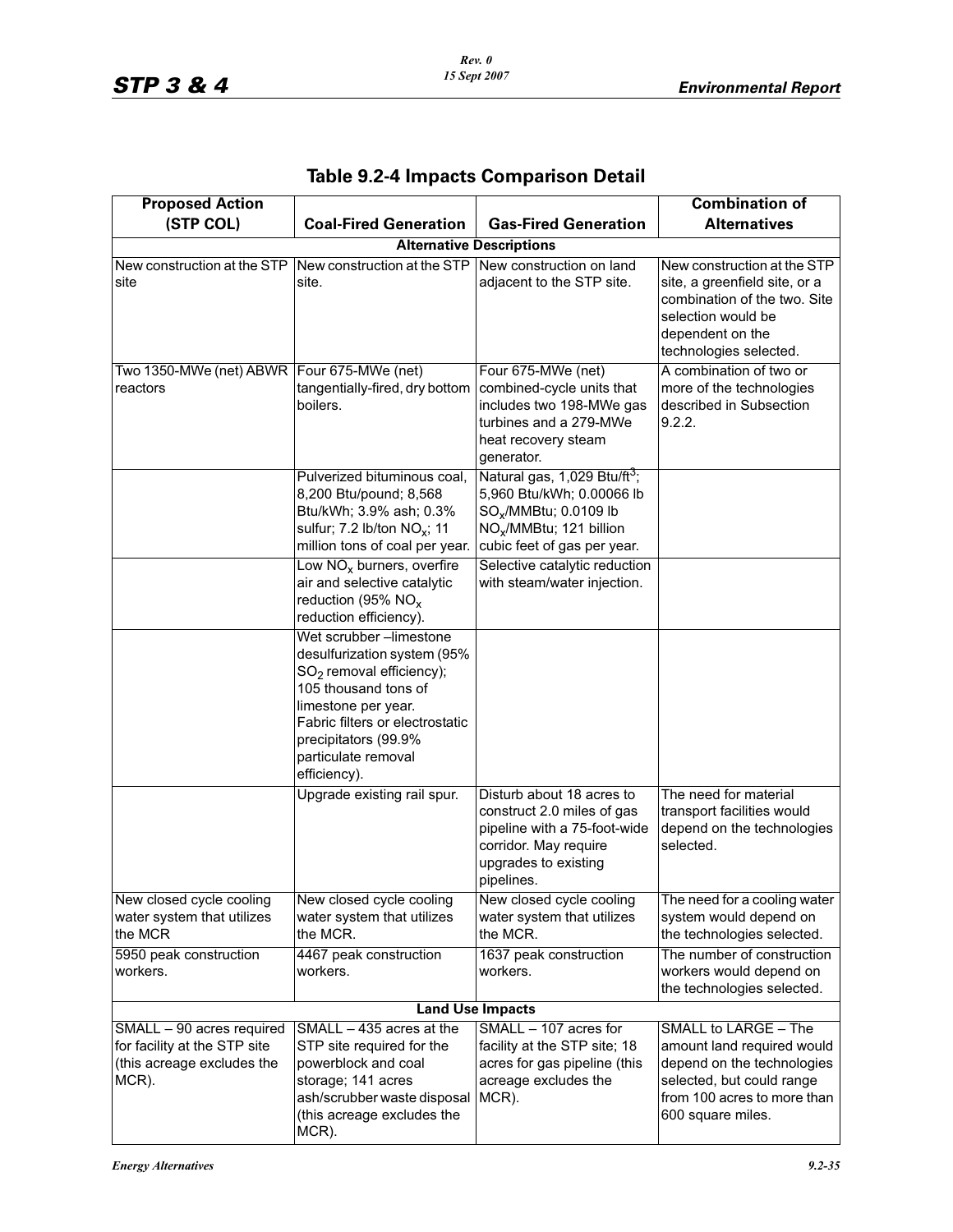| <b>Proposed Action</b>                                                                                                                                                                                                                                                |                                                                                                                                                                                                                                                                                                                                  |                                                                                                                                                                                                                                                                                                                               | <b>Combination of</b>                                                                                                                                                                                                                                                                                                                                                                                                                                                     |  |
|-----------------------------------------------------------------------------------------------------------------------------------------------------------------------------------------------------------------------------------------------------------------------|----------------------------------------------------------------------------------------------------------------------------------------------------------------------------------------------------------------------------------------------------------------------------------------------------------------------------------|-------------------------------------------------------------------------------------------------------------------------------------------------------------------------------------------------------------------------------------------------------------------------------------------------------------------------------|---------------------------------------------------------------------------------------------------------------------------------------------------------------------------------------------------------------------------------------------------------------------------------------------------------------------------------------------------------------------------------------------------------------------------------------------------------------------------|--|
| (STP COL)                                                                                                                                                                                                                                                             | <b>Coal-Fired Generation</b>                                                                                                                                                                                                                                                                                                     | <b>Gas-Fired Generation</b>                                                                                                                                                                                                                                                                                                   | <b>Alternatives</b>                                                                                                                                                                                                                                                                                                                                                                                                                                                       |  |
| SMALL - Construction<br>impacts would be minimized<br>by use of best management<br>practices. Operational<br>impacts would be minimized<br>by use of the MCR and<br>compliance with applicable<br><b>TCEQ</b> water quality<br>standards.                             | <b>SMALL - Construction</b><br>impacts would be minimized<br>by use of best management<br>practices. Operational<br>impacts would be minimized<br>by use of the MCR and<br>compliance with applicable<br><b>TCEQ</b> water quality<br>standards.                                                                                 | <b>SMALL - Construction</b><br>impacts would be minimized<br>by use of best management<br>practices. Operational<br>impacts would be minimized<br>by use of the MCR and<br>compliance with applicable<br><b>TCEQ</b> water quality<br>standards.                                                                              | <b>SMALL - Construction</b><br>impacts would be minimized<br>by use of best management<br>practices. Operational<br>impacts, if any, would be<br>dependent on the<br>technologies selected and<br>the location of the<br>generating facilities.<br>Operational impacts would<br>be minimized by use of best<br>management practices and<br>compliance with applicable<br><b>TCEQ</b> water quality<br>standards.                                                          |  |
|                                                                                                                                                                                                                                                                       |                                                                                                                                                                                                                                                                                                                                  | <b>Air Quality Impacts</b>                                                                                                                                                                                                                                                                                                    |                                                                                                                                                                                                                                                                                                                                                                                                                                                                           |  |
| SMALL - Construction<br>impacts would be minimized<br>by use of best management<br>practices. Operational<br>impacts are negligible.                                                                                                                                  | MODERATE -<br>2,900 tons SO <sub>2</sub> per year<br>2,000 tons $NOx$ per year<br>2,800 tons CO per year<br>27 million tons $CO2$ per year<br>0.46 tons Hg per year<br>50 tons $PM_{10}$ per year<br>13 tons PM <sub>2.5</sub> per year                                                                                          | MODERATE -<br>41 tons SO <sub>2</sub> per year<br>680 tons $NO_x$ per year<br>141 tons CO per year<br>6.90 million tons CO <sub>2</sub> per<br>year<br>119 tons $PM2.5$ per year [1].                                                                                                                                         | SMALL to MODERATE -<br>Construction impacts would<br>be minimized by use of best<br>management practices.<br>Operational impacts are<br>dependent on the<br>combination of technologies<br>selected. Emissions could<br>be zero or they could be as<br>much as the emissions from<br>the coal-fired alternative.                                                                                                                                                          |  |
| <b>Ecological Resource Impacts</b>                                                                                                                                                                                                                                    |                                                                                                                                                                                                                                                                                                                                  |                                                                                                                                                                                                                                                                                                                               |                                                                                                                                                                                                                                                                                                                                                                                                                                                                           |  |
| SMALL - Construction of<br>the power block would<br>permanently impact about<br>90 acres of terrestrial habitat<br>and would displace various<br>species.<br>Use of the MCR would<br>minimize impingement,<br>entrainment, and thermal<br>impacts to aquatic species. | SMALL - Construction of<br>the power block and coal<br>storage areas and 40 years<br>of ash/sludge disposal<br>would permanently impact<br>about 576 acres of<br>terrestrial habitat, displacing<br>various species. Use of the<br>MCR would minimize<br>impingement, entrainment,<br>and thermal impacts to<br>aquatic species. | SMALL - Construction of<br>the power block and pipeline<br>would impact up to 125<br>acres of terrestrial habitat,<br>displacing various species.<br>Approximately 107 acres<br>would be permanently<br>impacted.<br>Use of the MCR would<br>minimize impingement,<br>entrainment, and thermal<br>impacts to aquatic species. | SMALL to LARGE -<br>Depending on the<br>technologies selected,<br>construction could impact<br>100 acres to more than 600<br>square miles of terrestrial<br>habitat. Impacts to aquatic<br>resources would be<br>dependent on the site and<br>the technologies selected.<br>Use of cooling towers and<br>best management practices<br>for the intake and outfall, if<br>needed, would minimize<br>impingement, entrainment,<br>and thermal impacts to<br>aquatic species. |  |

# **Table 9.2-4 Impacts Comparison Detail (Continued)**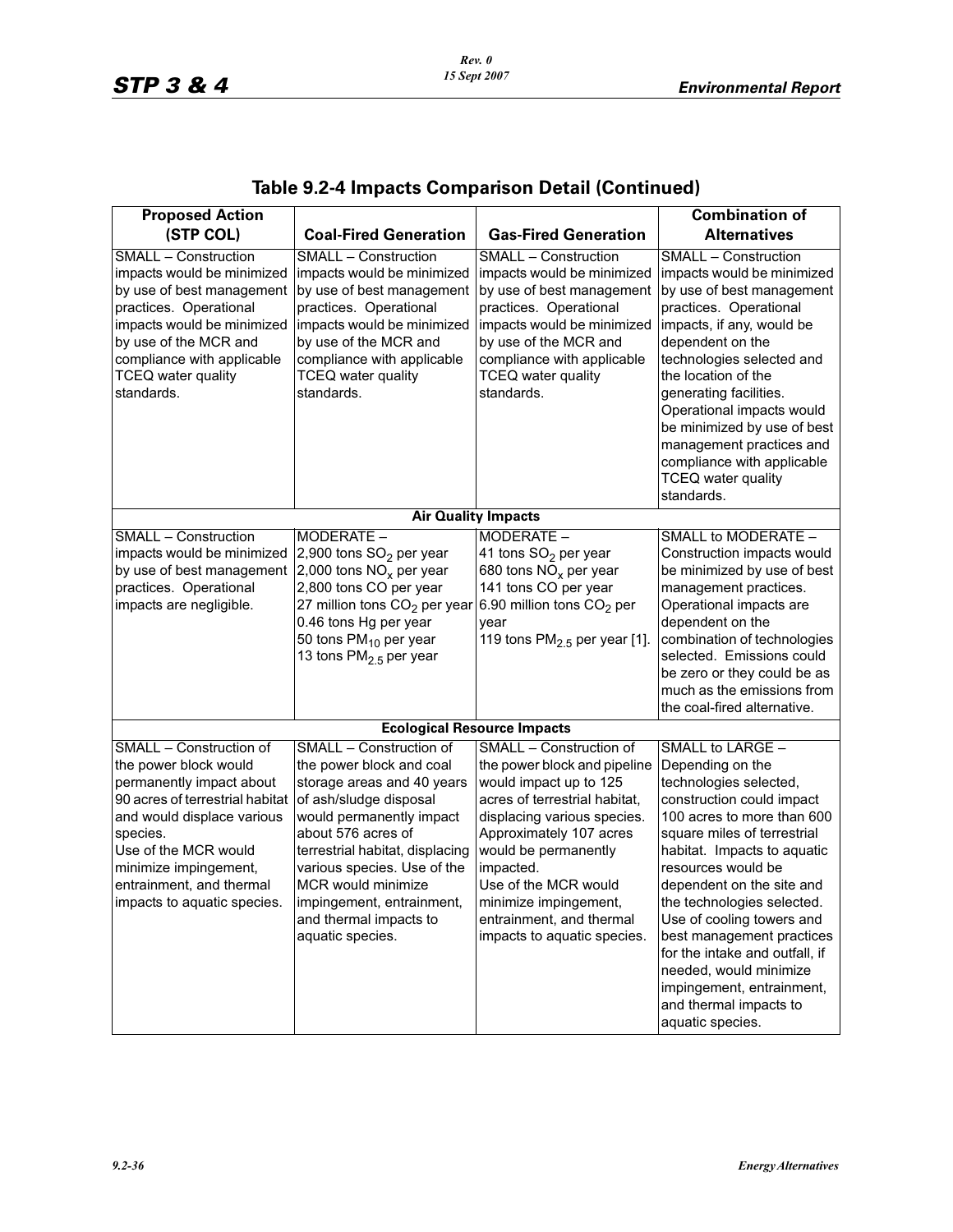| <b>Proposed Action</b>                                                                                                                                                                                                                                                                                                                                                                                   |                                                                                                                                                                                                                                                                                     |                                                                                                                                                                                                                                                                              | <b>Combination of</b>                                                                                                                                                                                                                                                                                                                                                                                                                            |  |
|----------------------------------------------------------------------------------------------------------------------------------------------------------------------------------------------------------------------------------------------------------------------------------------------------------------------------------------------------------------------------------------------------------|-------------------------------------------------------------------------------------------------------------------------------------------------------------------------------------------------------------------------------------------------------------------------------------|------------------------------------------------------------------------------------------------------------------------------------------------------------------------------------------------------------------------------------------------------------------------------|--------------------------------------------------------------------------------------------------------------------------------------------------------------------------------------------------------------------------------------------------------------------------------------------------------------------------------------------------------------------------------------------------------------------------------------------------|--|
| (STP COL)                                                                                                                                                                                                                                                                                                                                                                                                | <b>Coal-Fired Generation</b>                                                                                                                                                                                                                                                        | <b>Gas-Fired Generation</b>                                                                                                                                                                                                                                                  | <b>Alternatives</b>                                                                                                                                                                                                                                                                                                                                                                                                                              |  |
| <b>Threatened or Endangered Species Impacts</b>                                                                                                                                                                                                                                                                                                                                                          |                                                                                                                                                                                                                                                                                     |                                                                                                                                                                                                                                                                              |                                                                                                                                                                                                                                                                                                                                                                                                                                                  |  |
| SMALL - No areas<br>designated as critical habitat<br>exist at or near the STP site.<br><b>Transmission lines would</b><br>have no adverse impacts on<br>protected species because<br>no new transmission lines<br>rights-of-way or new<br>transmission lines would be<br>required.                                                                                                                      | SMALL - No areas<br>designated as critical habitat<br>exist at or near the STP site.<br><b>Transmission lines would</b><br>have no adverse impacts on<br>protected species because<br>no new transmission lines<br>rights-of-way or new<br>transmission lines would be<br>required. | SMALL - No areas<br>designated as critical habitat<br>exist at or near the STP site.<br>Transmission lines would<br>have no adverse impacts on<br>protected species because<br>no new transmission lines<br>rights-of-way or new<br>transmission lines would be<br>required. | SMALL to LARGE - Impacts<br>would depend on the site<br>and the technologies<br>selected, and 100 acres to<br>more than 600 square miles<br>of terrestrial habitat could be<br>impacted, and any<br>endangered, threatened,<br>and other special status<br>species that occur in the<br>project area could be<br>disturbed. STPNOC and<br>ERCOT procedures would<br>be employed to minimize<br>adverse impacts to<br>protected species and their |  |
|                                                                                                                                                                                                                                                                                                                                                                                                          |                                                                                                                                                                                                                                                                                     |                                                                                                                                                                                                                                                                              | habitats.                                                                                                                                                                                                                                                                                                                                                                                                                                        |  |
|                                                                                                                                                                                                                                                                                                                                                                                                          |                                                                                                                                                                                                                                                                                     | <b>Human Health Impacts</b>                                                                                                                                                                                                                                                  |                                                                                                                                                                                                                                                                                                                                                                                                                                                  |  |
| SMALL - Impacts<br>associated with noise are<br>not anticipated.<br>Radiological exposure is not<br>considered significant<br>because doses would be<br>within federal limits. Risk<br>from microbiological<br>organisms is minimal due to<br>thermal characteristics at<br>the discharge. Risk due to<br>transmission-line induced<br>currents is minimal due to<br>conformance with<br>consensus code. | MODERATE - Risks such<br>as cancer and emphysema<br>from emissions are likely.                                                                                                                                                                                                      | SMALL - Some risk of<br>cancer and emphysema<br>exists from emissions.                                                                                                                                                                                                       | SMALL to MODERATE -<br>Depending on the<br>combination of technologies<br>selected, risks such as<br>cancer and emphysema<br>from emissions could be<br>likely.                                                                                                                                                                                                                                                                                  |  |
| <b>Socioeconomic Impacts</b>                                                                                                                                                                                                                                                                                                                                                                             |                                                                                                                                                                                                                                                                                     |                                                                                                                                                                                                                                                                              |                                                                                                                                                                                                                                                                                                                                                                                                                                                  |  |
| SMALL - Increase in<br>permanent workforce at<br>STP by 888 workers could<br>affect adjacent counties.                                                                                                                                                                                                                                                                                                   | SMALL - Increase in<br>permanent workforce at<br>STP by 315 workers could<br>affect surrounding counties.                                                                                                                                                                           | SMALL - Increase in<br>permanent workforce at<br>STP by 91 workers could<br>affect surrounding counties.                                                                                                                                                                     | SMALL-Given the infinite<br>number of combinations of<br>alternatives that could be<br>pursued, it is impossible to<br>determine the size of the<br>permanent workforce. It is<br>likely however, that the<br>workforce would be less<br>than or equal to the<br>permanent workforce under<br>the coal fired alternative.                                                                                                                        |  |

# **Table 9.2-4 Impacts Comparison Detail (Continued)**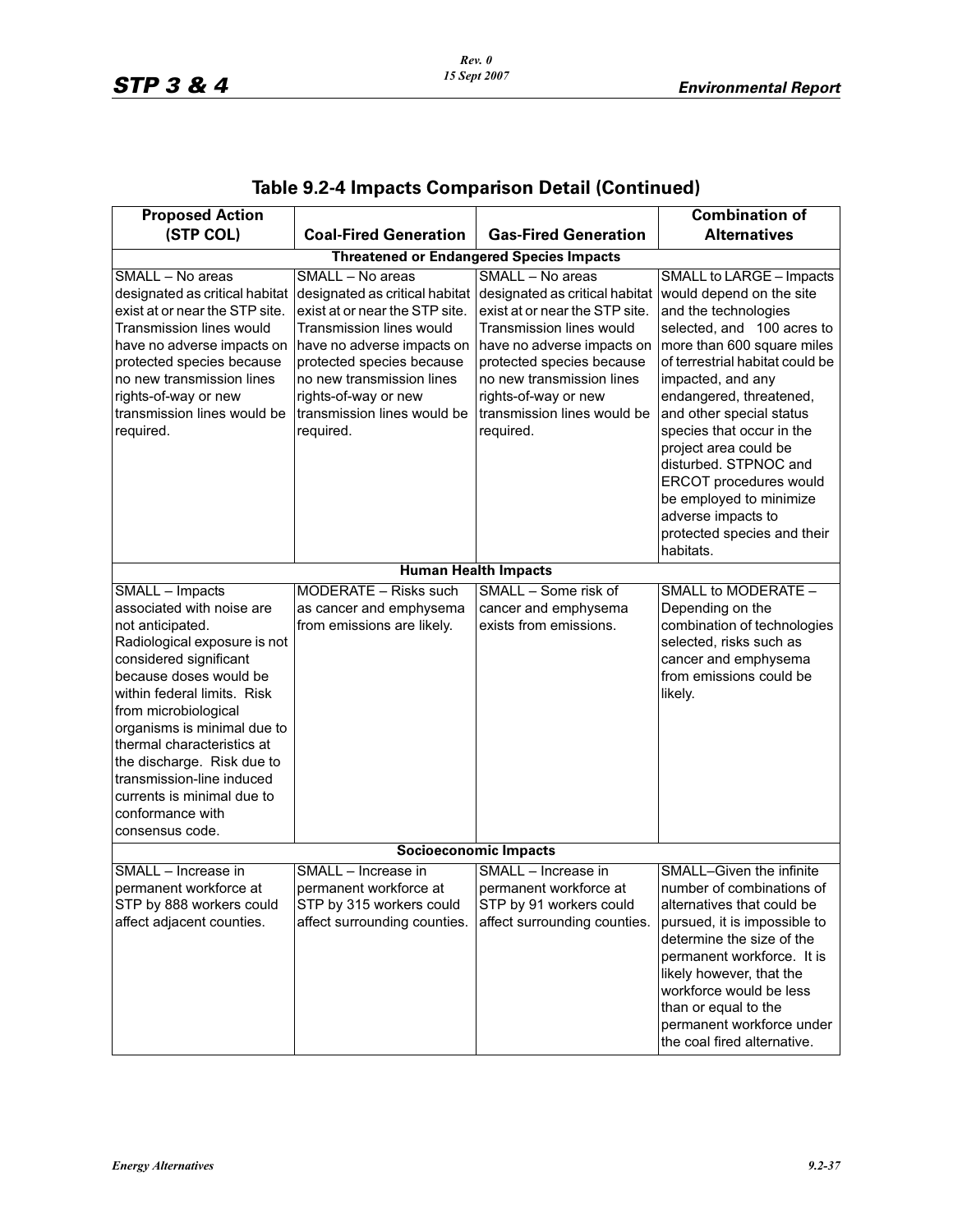| <b>Proposed Action</b>                                                                                                                                                                                                   |                                                                                                                                                            |                                                                                                       | <b>Combination of</b>                                                                                                                                                                                                                                                                                                                                                                                                               |  |  |
|--------------------------------------------------------------------------------------------------------------------------------------------------------------------------------------------------------------------------|------------------------------------------------------------------------------------------------------------------------------------------------------------|-------------------------------------------------------------------------------------------------------|-------------------------------------------------------------------------------------------------------------------------------------------------------------------------------------------------------------------------------------------------------------------------------------------------------------------------------------------------------------------------------------------------------------------------------------|--|--|
| (STP COL)                                                                                                                                                                                                                | <b>Coal-Fired Generation</b>                                                                                                                               | <b>Gas-Fired Generation</b>                                                                           | <b>Alternatives</b>                                                                                                                                                                                                                                                                                                                                                                                                                 |  |  |
|                                                                                                                                                                                                                          | <b>Waste Management Impacts</b>                                                                                                                            |                                                                                                       |                                                                                                                                                                                                                                                                                                                                                                                                                                     |  |  |
| SMALL - Non-radiological<br>impacts would be negligible.<br>Radiological impacts would<br>be SMALL. All radioactive<br>wastes would be managed<br>according to established<br>laws, regulations, and<br>exposure limits. | MODERATE - 109,000 tons SMALL - Almost no waste<br>of coal ash and 124,000<br>tons of scrubber sludge<br>would require 141 acres<br>over the 40-year term. | generation.                                                                                           | SMALL to MODERATE -<br>Waste generation would be<br>dependent on the<br>combination of technologies<br>selected. Many of the<br>possible technologies have<br>no waste streams while<br>others, like coal-fired<br>boilers, have substantial<br>waste streams.                                                                                                                                                                      |  |  |
|                                                                                                                                                                                                                          |                                                                                                                                                            | <b>Aesthetic Impacts</b>                                                                              |                                                                                                                                                                                                                                                                                                                                                                                                                                     |  |  |
| SMALL - Visual impacts<br>would be consistent with the<br>industrial nature of the site.                                                                                                                                 | <b>SMALL</b> - Visual impacts<br>would be consistent with the<br>industrial nature of the site.                                                            | <b>SMALL</b> - Visual impacts<br>would be consistent with the<br>industrial nature of the site.       | <b>SMALL to LARGE - Visual</b><br>impacts would be<br>dependent on the<br>combination of technologies<br>selected and the location of<br>the site where the facilities<br>would be located.                                                                                                                                                                                                                                         |  |  |
|                                                                                                                                                                                                                          |                                                                                                                                                            | <b>Cultural Resource Impacts</b>                                                                      |                                                                                                                                                                                                                                                                                                                                                                                                                                     |  |  |
| SMALL - Impacts to cultural<br>resources would be unlikely<br>due to disturbed nature of<br>the site. STPNOC<br>maintains procedures to<br>protect cultural resources.                                                   | SMALL - Impacts to cultural<br>resources would be unlikely<br>due to disturbed nature of<br>the site.                                                      | SMALL - Impacts to cultural<br>resources would be unlikely<br>due to disturbed nature of<br>the site. | SMALL - Site selection<br>would be dependent on the<br>technologies selected. A<br>formal cultural resources<br>survey would be conducted<br>so that no archeological or<br>historic resources would be<br>damaged during<br>construction. Mitigative<br>measures would be<br>performed to prevent<br>permanent damage and<br>ensure that any impacts to<br>cultural resources from<br>construction or operation<br>would be SMALL. |  |  |
| <b>Accident Impacts</b>                                                                                                                                                                                                  |                                                                                                                                                            |                                                                                                       |                                                                                                                                                                                                                                                                                                                                                                                                                                     |  |  |
| SMALL - Although the<br>consequences of accidents<br>could be potentially high, the<br>overall risk of accidents is<br>low given the low probability<br>of an accident involving a<br>significant release of activity.   | SMALL - Impacts of<br>accidents in coal-fired plants<br>are limited.                                                                                       | SMALL - Impacts of<br>accidents in gas-fired plants<br>are limited.                                   | SMALL - Impacts of<br>accidents from any<br>combination of the<br>technologies described in<br>Subsection 9.2.2 would be<br>limited.                                                                                                                                                                                                                                                                                                |  |  |

# **Table 9.2-4 Impacts Comparison Detail (Continued)**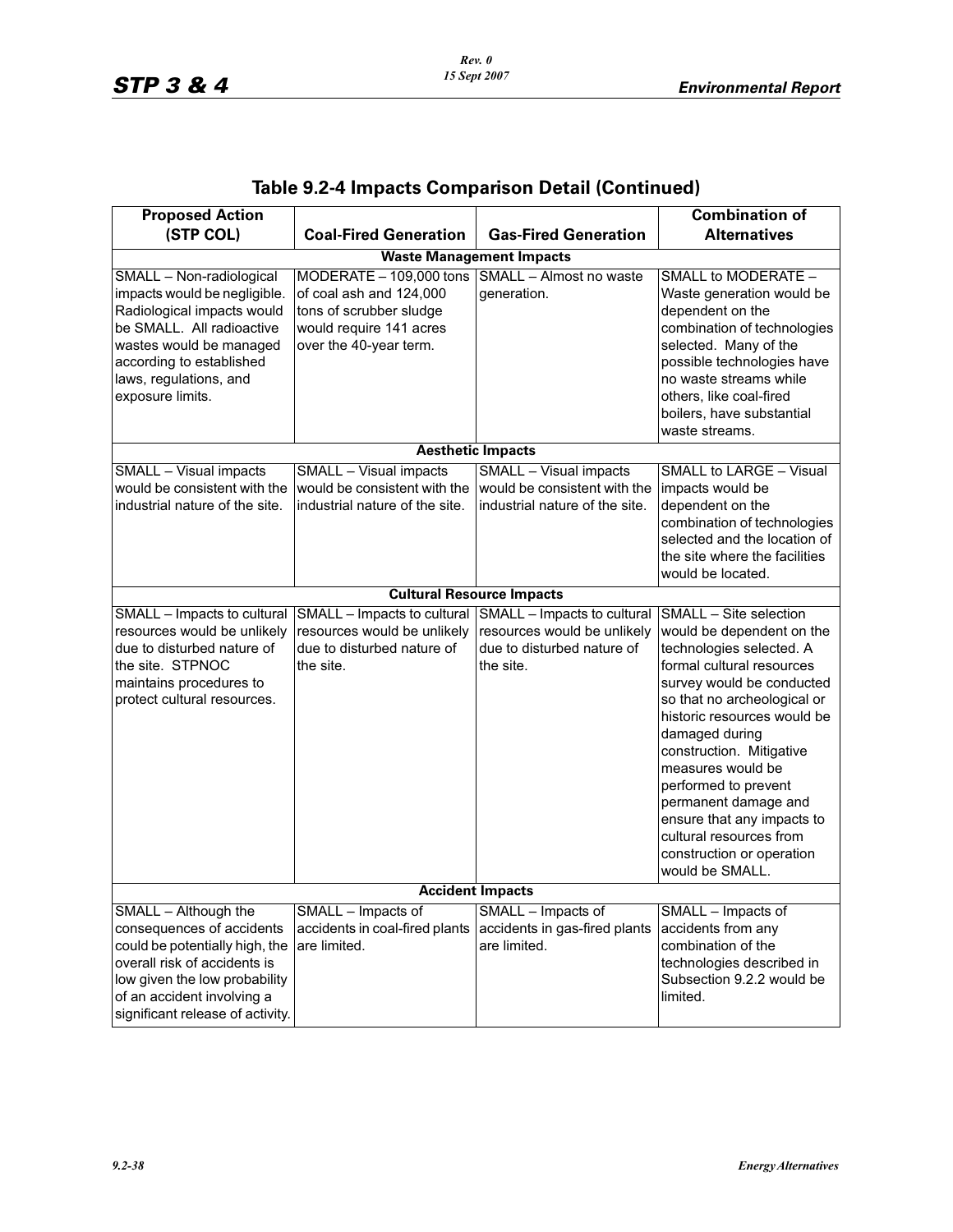[1] All particulates for gas-fired alternative are PM2.5.

Notes: SMALL - Environmental effects are not detectable or are so minor that they will neither destabilize nor noticeably alter any important attribute of the resource. MODERATE - Environmental effects are sufficient to alter noticeably, but not to destabilize, any important attribute of the resource. LARGE - Environmental effects are clearly noticeable and are sufficient to destabilize important attributes of the resource. (10 CFR 51, Subpart A, Appendix B, Table B-1, Footnote 3). Btu = British thermal unit DHEC = Department of Health and Environmental Control  $ft<sup>3</sup> = cubic foot$  $gal = gallon$  $kWh = kilowatt-hour$  $lb = pound$  $MM = million$ MW = megawatt  $NO<sub>x</sub>$  = nitrogen oxides  $PM_{10}$  = particulates with a diameter less than 10 microns  $PM_{2.5}$  = particulates with a diameter less than 2.5 microns  $SO_2$  = sulfur dioxide